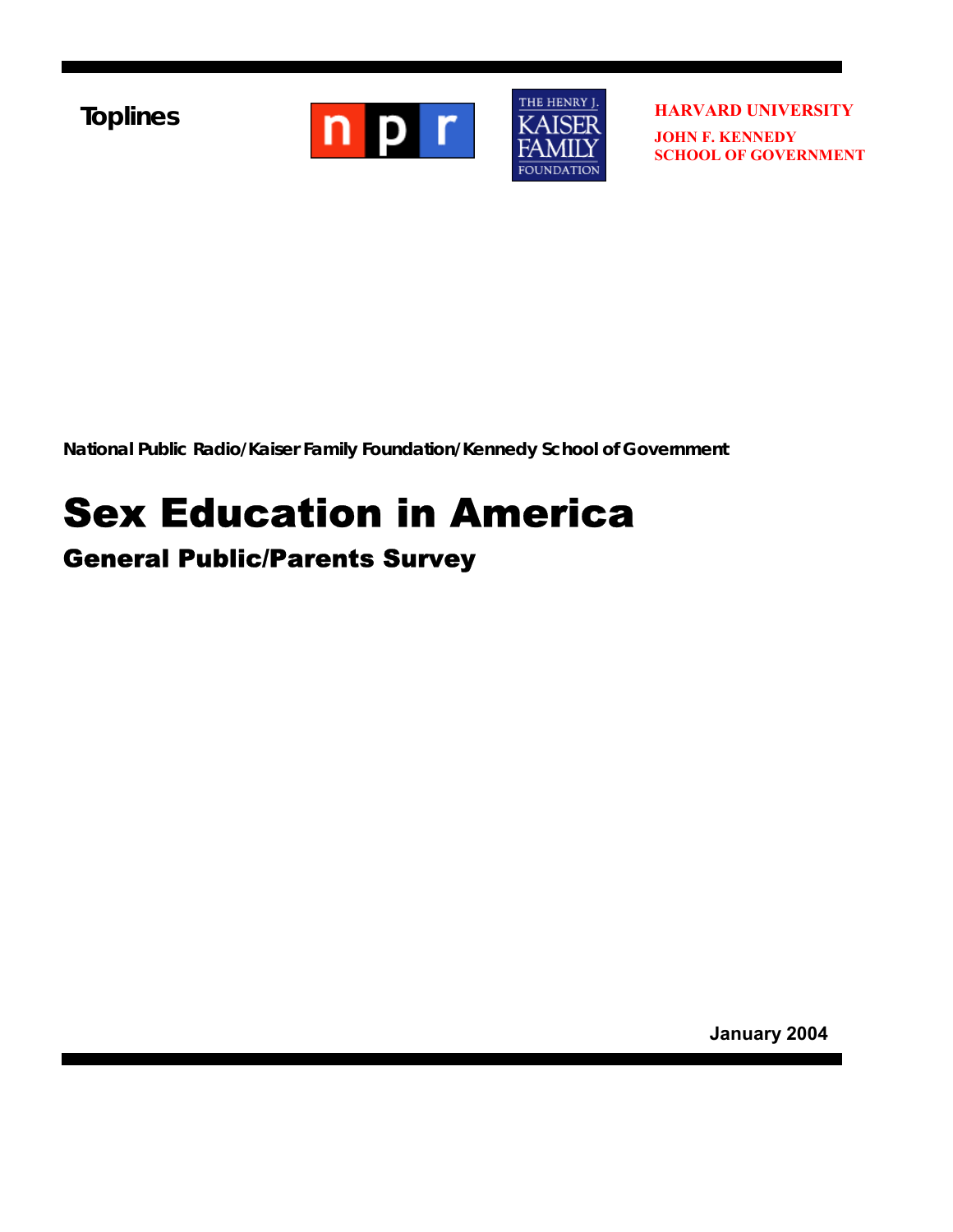#### **Methodology**

The NPR/Kaiser Family Foundation/Kennedy School survey Sex Education in America is part of an ongoing project of National Public Radio, the Henry J. Kaiser Family Foundation, and Harvard University's Kennedy School of Government. Representatives of the three sponsors worked together to develop the survey questionnaire and to analyze the results, with NPR maintaining sole editorial control over its broadcasts on the surveys. The project team includes:

**From NPR:** Marcus D. Rosenbaum, Senior Editor; Susan Davis, Associate Editor; Ellen Guettler, Assistant Editor.

**From the Kaiser Family Foundation:** Drew Altman, President and Chief Executive Officer; Matt James, Senior Vice President of Media and Public Education and Executive Director of kaisernetwork.org; Mollyann Brodie, Vice President, Director of Public Opinion and Media Research; and Rebecca Levin, Research Associate.

**From the Kennedy School:** Robert J. Blendon, a Harvard University professor who holds joint appointments in the School of Public Health and the Kennedy School of Government; Stephen R. Pelletier, Research Coordinator for the Harvard Opinion Research Program; John M. Benson, Managing Director of the Harvard Opinion Research Program; and Elizabeth Mackie, Research Associate.

The results of this project are based on two nationwide telephone surveys: a survey of the general public and a survey of principals. The survey of the general public was conducted among a random nationally representative sample of 1,759 respondents 18 years of age or older, including an oversample of parents of children in  $7<sup>th</sup>$  through 12<sup>th</sup> grade which resulted in interviews with 1001 parents. Statistical results for the total survey were weighted to be representative of the national population. The margin of sampling error for the survey is plus or minus 3 percentage points for total respondents and plus or minus 4.7 percentage points for parents. The survey of principals was conducted among 303 principals of public middle, junior, and senior high schools across the country. Schools were randomly and proportionally selected from a national database of public schools by type of school (middle, junior, and senior high). Statistical results were weighted to be representative of public middle, junior, and senior high schools in the United States based on geographic region and type of residential area (urban, suburban, nonmetropolitan). The margin of sampling error for the survey is plus or minus 6 percentage points for total respondents. For results based on subsets of respondents the margin of error is higher.

Princeton Survey Research Associates conducted the fieldwork for both surveys between September and October, 2003. Note that sampling error is only one of many potential sources of error in this or any other public opinion poll.

*An asterisk (*\**) indicates a response of less than 1%.* 

*The Kaiser Family Foundation is a non-profit, private operating foundation dedicated to providing information and analysis on health care issues to policymakers, the media, the health care community, and the general public. The Foundation is not associated with Kaiser Permanente or Kaiser Industries.*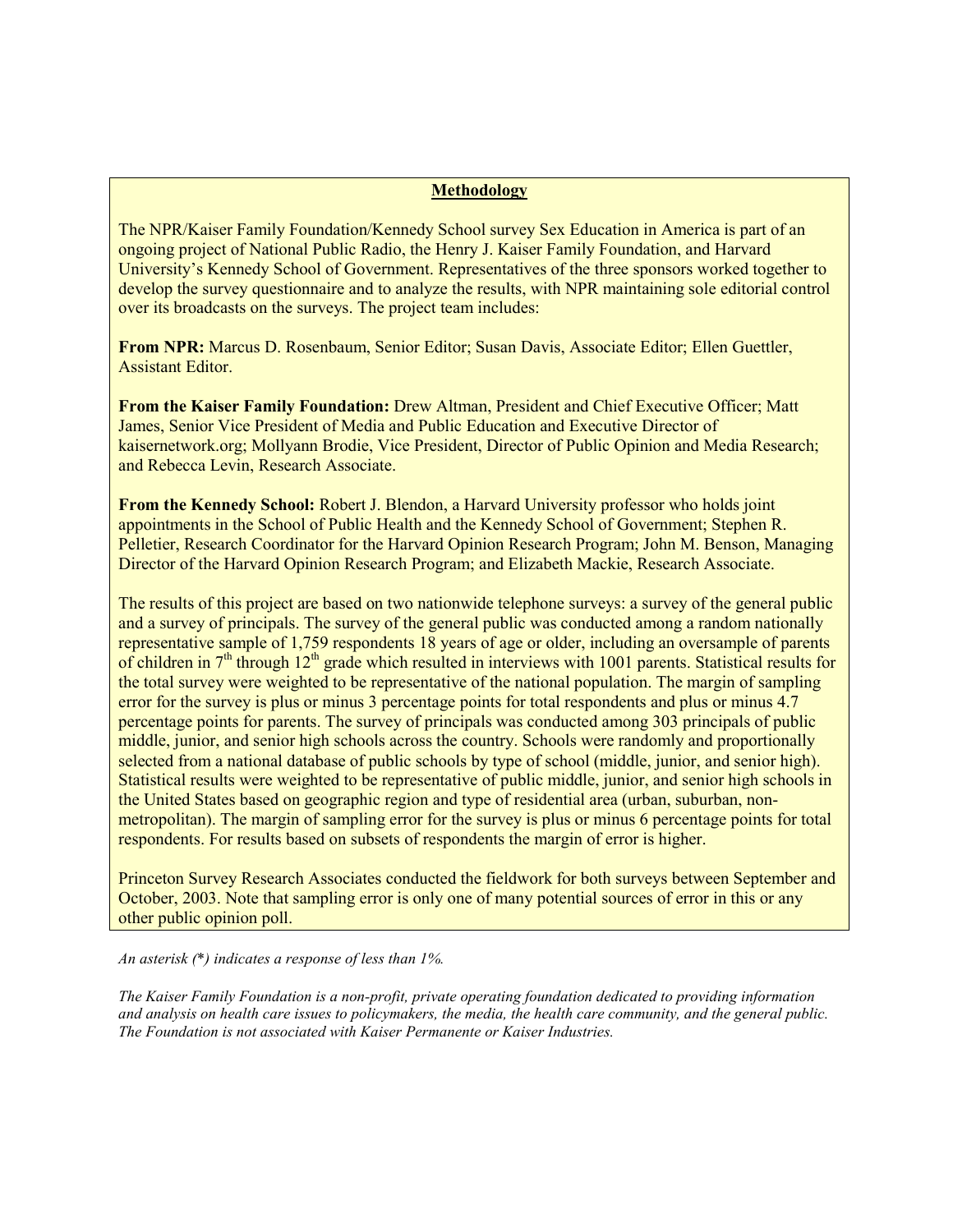**NOTE: Responses of parents with 7<sup>th</sup> - 8<sup>th</sup> graders, and parents of 9<sup>th</sup> – 12<sup>th</sup> graders are broken out of the total and presented separately.** 

**Q1** What do you think is the most important problem facing teens today? (OPEN-ENDED)

| TOTAL                   | GR 7-8                  | GR 9-12                 |                                               |
|-------------------------|-------------------------|-------------------------|-----------------------------------------------|
| 30                      | 26                      | 29                      | Use of alcohol or other illegal drugs         |
| 4                       | 6                       | 4                       | Academics, getting an education               |
| 8                       | 6                       | 6                       | Sex, promiscuity                              |
| 2                       | З                       | 2                       | Unwanted pregnancy                            |
| $\overline{\mathbf{2}}$ | 1                       | 1                       | HIV/AIDS, STDs                                |
| 1                       | $\mathbf{2}$            | 1                       | Violence                                      |
| 6                       | 6                       | 6                       | Broken families, family values, bad parenting |
| $\mathbf{2}$            | 4                       | 1                       | Lack of discipline                            |
| 4                       | 4                       | 5                       | Lack of moral values, character               |
| 1                       | 0                       | $\overline{2}$          | Lack of religion                              |
| 1                       | $\overline{\mathbf{2}}$ | $\overline{2}$          | Lack of direction, boredom, apathy            |
| з                       | $\overline{\mathbf{2}}$ | $\overline{\mathbf{2}}$ | Media influence                               |
| 16                      | 27                      | 24                      | Peer pressure/relations with peers            |
| 1                       | 1                       | $\overline{2}$          | Stress, mental health                         |
| $\mathbf{2}$            | $\mathbf{2}$            | 1                       | Lack of awareness, knowledge, information     |
| 1                       | 1                       | 1                       | Having to grow up too fast                    |
| 5                       | 3                       | 6                       | Other                                         |
| 10                      | 4                       | 5                       | Don't know                                    |
| ∗                       | 0                       | *                       | Refused                                       |
|                         |                         |                         |                                               |

**Q2** I am going to read you a list of issues that teens today may face. For each one, please tell me how big a problem you think it is for teens in general—a major problem, a minor problem, or not a problem at all. The first is (Insert). Is this a major problem, a minor problem, or not a problem at all?

*Items were rotated* 

| suicide<br>a |  |
|--------------|--|
|--------------|--|

| TOTAL | GR 7-8 | GR 9-12      |                      |
|-------|--------|--------------|----------------------|
| 46    | 43     | 50           | Major problem        |
| 46    | 50     | 44           | Minor problem        |
| 4     | 4      | 4            | Not a problem at all |
| 4     | 4      | $\mathbf{2}$ | Don't know           |
| 0     | Ω      | 0            | Refused              |
|       |        |              |                      |
|       |        |              |                      |

**b** unwanted pregnancy

| 73           | 74           | 69           | Major problem        |
|--------------|--------------|--------------|----------------------|
| 23           | 23           | 29           | Minor problem        |
| 1            | 1            | ж            | Not a problem at all |
| $\mathbf{2}$ | $\mathbf{2}$ | $\mathbf{2}$ | Don't know           |
| ŋ            | Ω            | Ω            | Refused              |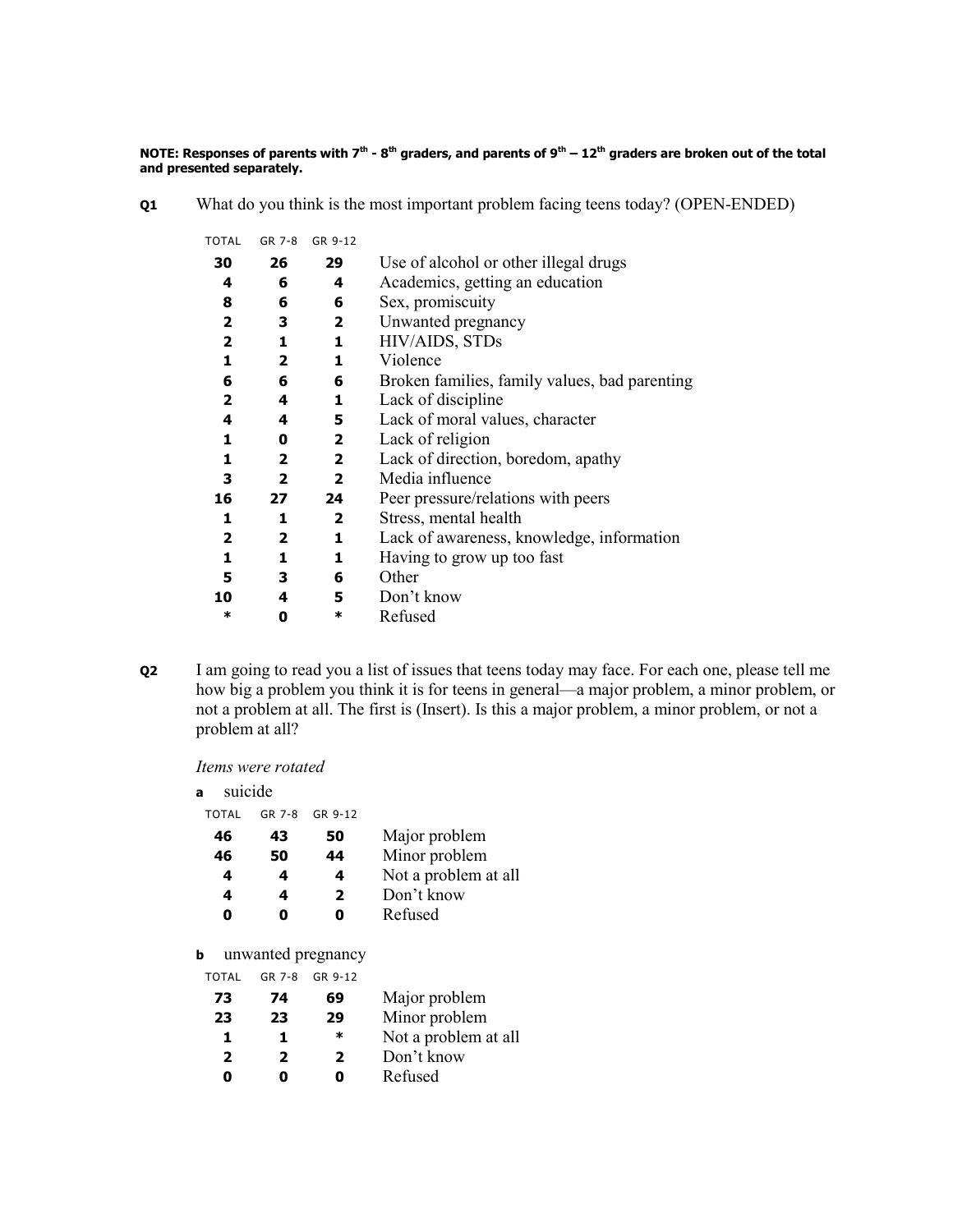# **c** getting HIV/AIDS

| TOTAL | GR 7-8 | GR 9-12 |                      |
|-------|--------|---------|----------------------|
| 65    | 57     | 60      | Major problem        |
| 31    | 38     | 36      | Minor problem        |
| 2     | 2      | 2       | Not a problem at all |
| 3     | з      | 2       | Don't know           |
| ŋ     | n      |         | Refused              |

# **d** poor academic performance

| TOTAL  | GR 7-8 | GR 9-12 |                      |
|--------|--------|---------|----------------------|
| 60     | 58     | 57      | Major problem        |
| 33     | 39     | 38      | Minor problem        |
| з      | 1.     | 4       | Not a problem at all |
| 4      | 2      | Т.      | Don't know           |
| $\ast$ | n      | ж       | Refused              |

# **e** getting sexually transmitted diseases – STDs – other than HIV/AIDS

TOTAL GR 7-8 GR 9-12

| 70 | 62 | 70                  | Major problem        |
|----|----|---------------------|----------------------|
| 25 | 33 | Minor problem<br>27 |                      |
| 2  | 2  | ı                   | Not a problem at all |
| 3  | 4  | 2                   | Don't know           |
| *  |    | n                   | Refused              |

# **f** violence

| TOTAL  | $GR$ 7-8 | GR 9-12 |                      |
|--------|----------|---------|----------------------|
| 71     | 67       | 66      | Major problem        |
| 26     | 29       | 31      | Minor problem        |
| 2      | 1.       | ı       | Not a problem at all |
| 2      | 3        | 2       | Don't know           |
| $\ast$ | ж        |         | Refused              |
|        |          |         |                      |

# **g** use of alcohol or other illegal drugs

| TOTAL  |    | GR 7-8 GR 9-12 |                      |
|--------|----|----------------|----------------------|
| 87     | 86 | 86             | Major problem        |
| 11     | 12 | 13             | Minor problem        |
| 1.     | 1. | п.             | Not a problem at all |
| 1.     | 1. | ∗              | Don't know           |
| $\ast$ |    |                | Refused              |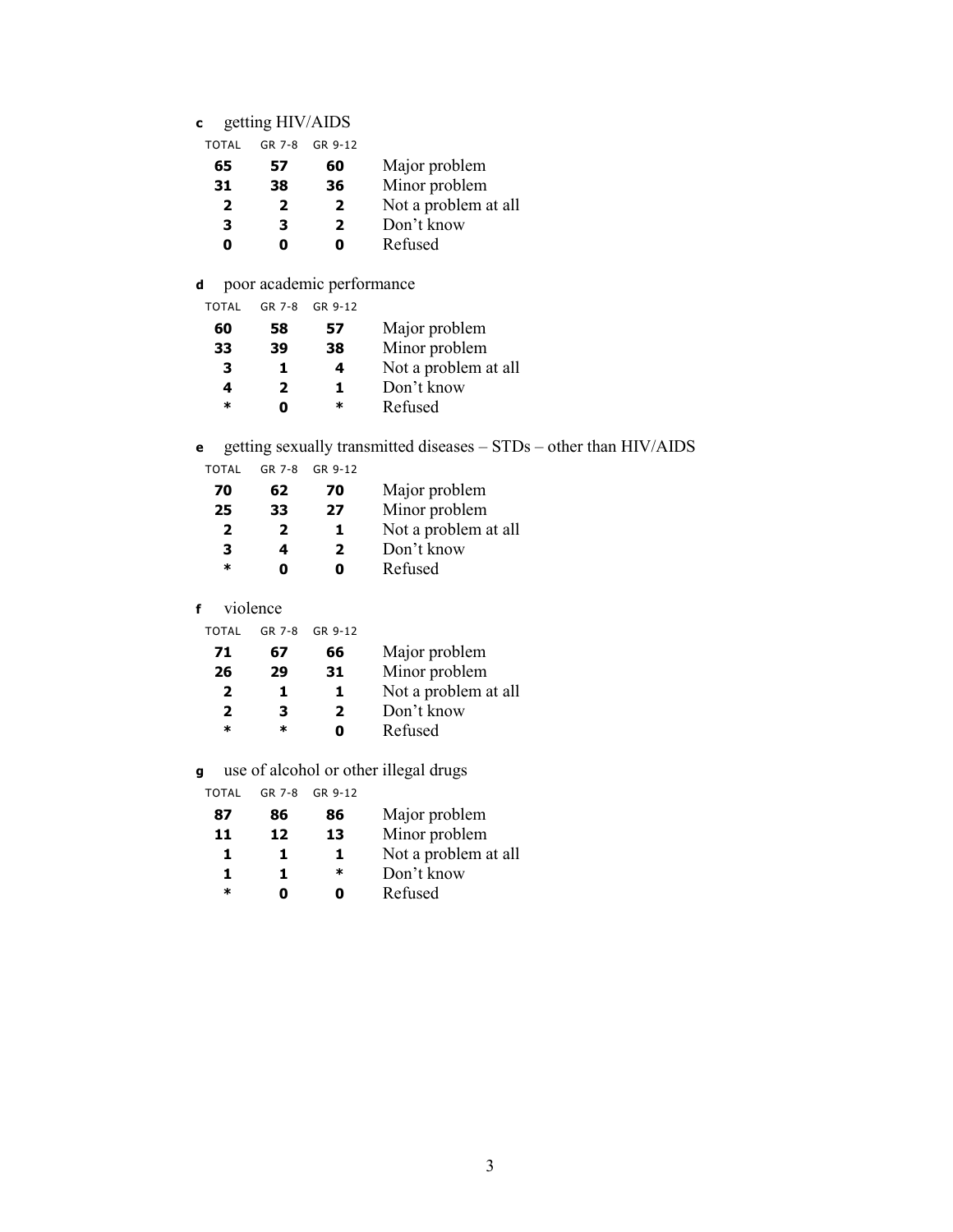# **Q3** You said (INSERT MAJOR PROBLEM ITEMS) were major problems. Which one is the biggest problem?

| 4      | 6         | 4         | Suicide                                                            |
|--------|-----------|-----------|--------------------------------------------------------------------|
| 9      | 12        | 6         | Unwanted pregnancy                                                 |
| 8      | 9         | 9         | Getting HIV/AIDS                                                   |
| 6      |           | 9         | Poor academic performance                                          |
| 4      | 2         | 3         | Getting sexually transmitted diseases – STDs – other than HIV/AIDS |
| 13     | 10        | 13        | Violence                                                           |
| 48     | 48        | 52        | Use of alcohol or other illegal drugs                              |
| 6      | 5         | 4         | Don't know                                                         |
| $\ast$ | 0         |           | Refused                                                            |
| n=1641 | $n = 306$ | $n = 449$ |                                                                    |
|        |           |           |                                                                    |

*Based on those with more than one major problem*  TOTAL GR 7-8 GR 9-12

**Q4** Do you think it is morally wrong for unmarried adults to engage in sexual intercourse or not?

*Asked of half of respondents*  TOTAL GR 7-8 GR 9-12

| 50        | 39        | 49           | Yes        |
|-----------|-----------|--------------|------------|
| 46        | 60        | 49           | No         |
| 3         | 1.        | $\mathbf{z}$ | Don't know |
| 1         | n         | O            | Refused    |
| $n = 857$ | $n = 155$ | $n = 225$    |            |

**Q5** Do you think it is a SIN for unmarried adults to engage in sexual intercourse or not?

*Asked of respondents who believe sexual intercourse between unmarried adults is morally wrong* 

| <b>TOTAL</b> |          | GR 7-8 GR 9-12 |            |
|--------------|----------|----------------|------------|
| 83           |          | 87             | Yes        |
| 13           | -        | 12             | No         |
| 4            |          | 1.             | Don't know |
| 1.           | -        | O              | Refused    |
| $n = 416$    | $n = 73$ | $n = 107$      |            |

**NOTE:** Data is not available for subgroups with sample sizes under 100 respondents.

**Q6** Do you think it is morally wrong for unmarried teens to engage in sexual intercourse, or not?

*Asked of half of respondents* 

| <b>TOTAL</b> |           | GR 7-8 GR 9-12 |                |
|--------------|-----------|----------------|----------------|
| 63           | 63        | 67             | Yes            |
| 35           | 26        | 31             | N <sub>0</sub> |
| 2            | 11        | $\overline{2}$ | Don't know     |
| $\ast$       | 0         | 0              | Refused        |
| $n = 902$    | $n = 180$ | n=261          |                |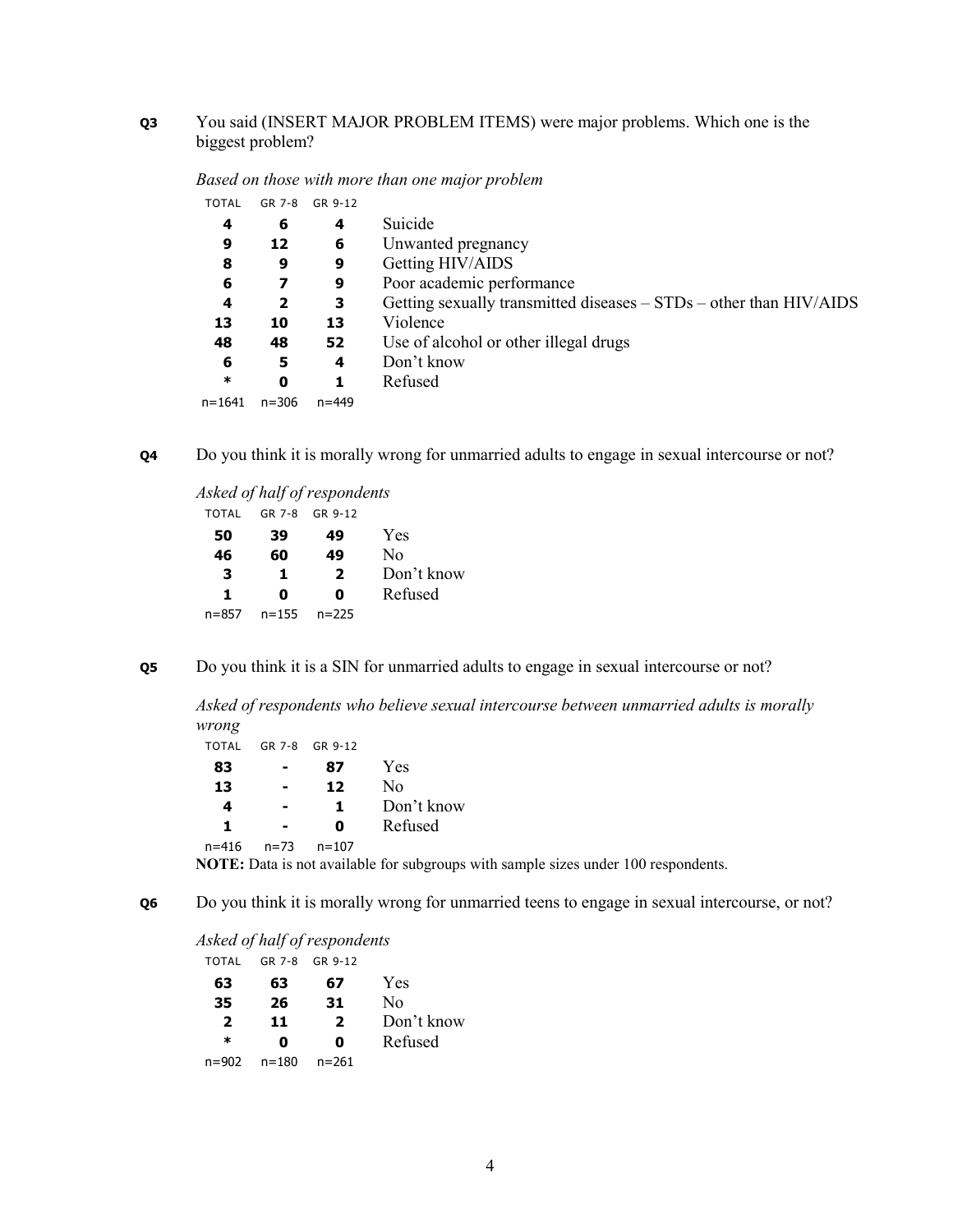**Q7** Do you think it is a SIN for unmarried teens to engage in sexual intercourse, or not?

*Asked of respondents who believe sexual intercourse between unmarried teens is morally wrong* 

| TOTAL     | GR 7-8    | GR 9-12   |            |
|-----------|-----------|-----------|------------|
| 77        | 76        | 77        | Yes        |
| 20        | 21        | 22        | No         |
| 2         | 4         | 1.        | Don't know |
| ж         | n         | n         | Refused    |
| $n = 559$ | $n = 119$ | $n = 172$ |            |

 Now I'd like to ask you some questions about sex education classes or sessions in schools in your community. These are any classes or talks in school that discuss relationships, the basics of human reproduction, abstinence, AIDS, pregnancy prevention, and the like.

[IF RESPONDENT ASKS ABOUT LENGTH OF CLASS: These topics may have been taught in a separate sex education course, as part of another course, like health or science, or as independent lessons in the school auditorium or gym. ]

**Q8** How important do you think it is to have sex education as part of the school curriculum? Very important, somewhat important, not too important, or do you think sex education should not be taught at all in schools?

| TOTAL        | GR 7-8         | GR 9-12 |                    |
|--------------|----------------|---------|--------------------|
| 69           | 72             | 72      | Very important     |
| 21           | 21             | 19      | Somewhat important |
| $\mathbf{2}$ | $\overline{2}$ | 2       | Not too important  |
| 7            | 4              | 6       | Not taught at all  |
| 1            | 1.             | 1.      | Don't know         |
| $\ast$       |                |         | Refused            |
|              |                |         |                    |

**Q9** Is it your impression that there has been more debate or controversy in your community over sex education during the last few years, or not?

| TOTAL | GR 7-8 | GR 9-12 |                  |
|-------|--------|---------|------------------|
| 29    | 24     | 29      | Yes, more debate |
| 54    | 68     | 61      | Nο               |
| 18    | 8      | 10      | Don't know       |
| Ω     | n      | Ω       | Refused          |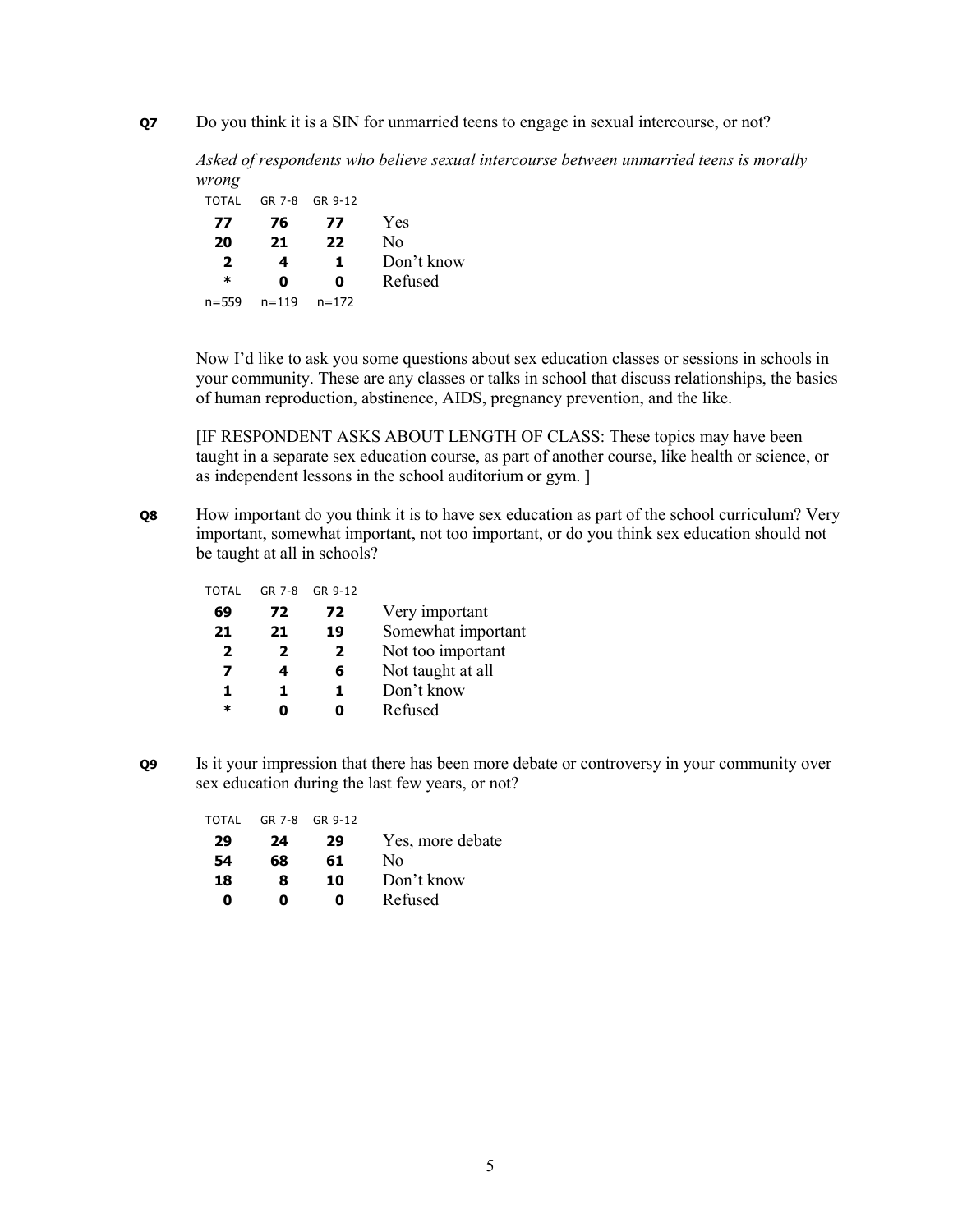**Q10** How effective do you think the sex education in schools is in helping teens (Insert)? Very effective, somewhat effective, not too effective, or not effective at all, or don't you know enough to say?

#### *Items were rotated*

**a** avoid getting HIV/AIDS and other sexually transmitted diseases

| TOTAL  | GR 7-8 | GR 9-12 |                      |
|--------|--------|---------|----------------------|
| 24     | 27     | 20      | Very effective       |
| 44     | 50     | 52      | Somewhat effective   |
| 12     | 11     | 13      | Not too effective    |
| 7      | 4      | 7       | Not effective at all |
| 13     | 7      | 9       | Don't know           |
| $\ast$ | П      |         | Refused              |
|        |        |         |                      |

**b** avoid pregnancy

| TOTAL  | GR 7-8 | GR 9-12 |                      |
|--------|--------|---------|----------------------|
| 15     | 18     | 13      | Very effective       |
| 47     | 55     | 53      | Somewhat effective   |
| 16     | 13     | 19      | Not too effective    |
| 11     | 8      | 10      | Not effective at all |
| 11     | 5      | 5       | Don't know           |
| $\ast$ | n      |         | Refused              |
|        |        |         |                      |

**c** postpone having sexual intercourse

| ΤΩΤΑΙ  | GR 7-8 | GR 9-12 |                      |
|--------|--------|---------|----------------------|
| 11     | 11     | 12      | Very effective       |
| 35     | 42     | 40      | Somewhat effective   |
| 22     | 22     | 24      | Not too effective    |
| 19     | 17     | 18      | Not effective at all |
| 13     | 7      | 7       | Don't know           |
| $\ast$ | 1.     |         | Refused              |
|        |        |         |                      |

**d** make responsible decisions about sex

| TOTAL  | GR 7-8 | GR 9-12 |                      |
|--------|--------|---------|----------------------|
| 17     | 17     | 20      | Very effective       |
| 44     | 54     | 48      | Somewhat effective   |
| 18     | 16     | 18      | Not too effective    |
| 10     | 5      | 9       | Not effective at all |
| 12     | 7      | 5       | Don't know           |
| $\ast$ |        |         | Refused              |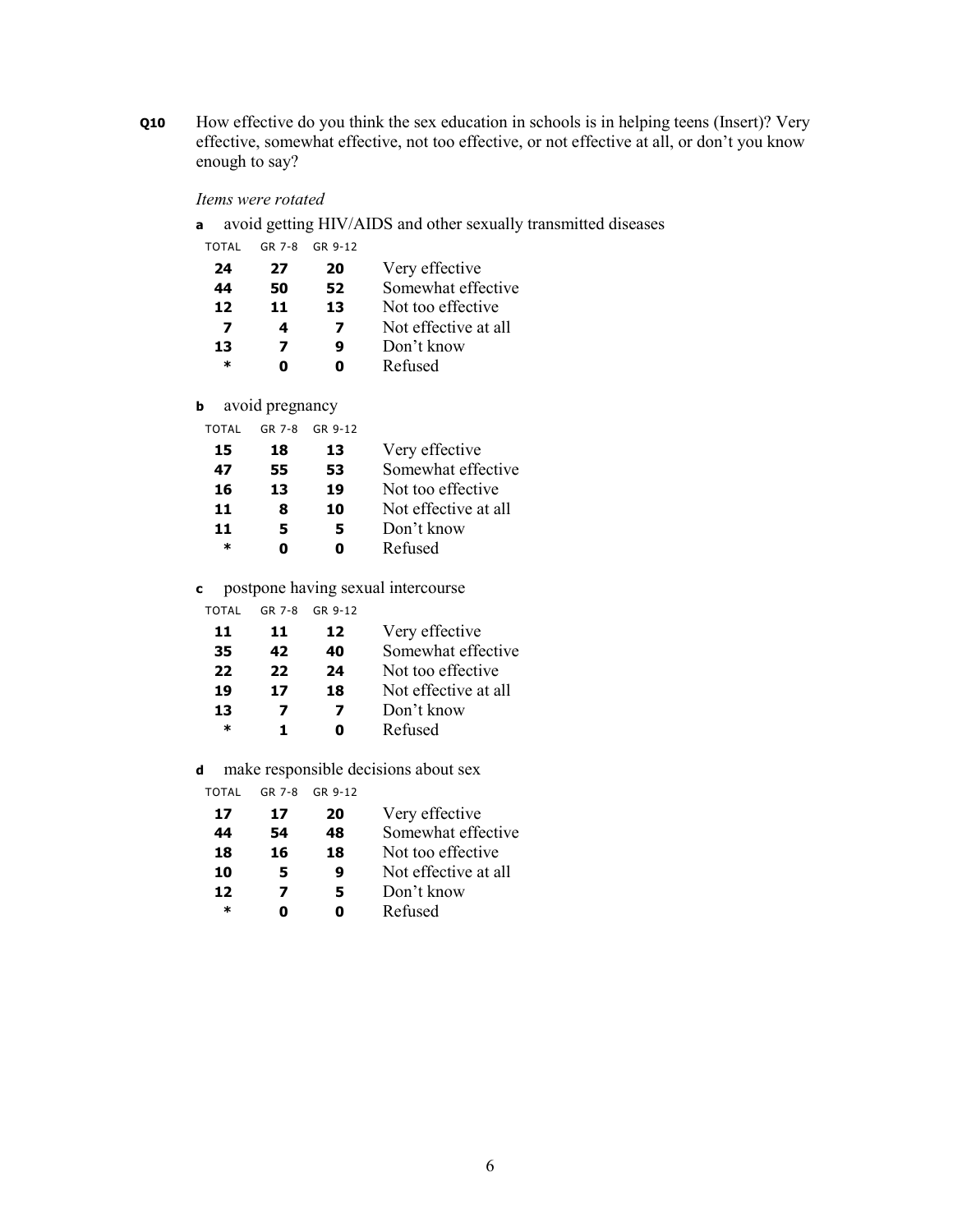**Q11** As you may know, there are different approaches to teaching about sex and sexuality in the schools. Which of the following two statements comes closer to your views?

#### *Responses were read*

| TOTAL  | GR 7-8 | GR 9-12 |                                                                                                                                                                 |
|--------|--------|---------|-----------------------------------------------------------------------------------------------------------------------------------------------------------------|
| 47     | 53     | 48      | Statement 1: When it comes to sex, teenagers need to have limits set, they<br>must be told what is acceptable and what is not                                   |
| 51     | 45     | 48      | Statement 2: Ultimately teenagers need to make their own decisions, so<br>their education needs to be more in the form of providing information<br>and guidance |
|        |        | 3       | Don't know                                                                                                                                                      |
| $\ast$ | ∗      |         | Refused                                                                                                                                                         |

**Q12** In order for a school to get money from the federal government for one sex education program, the law requires that the exclusive purpose of the program be to teach the benefits of "abstaining from sexual activity." Which of the following statements comes closer to your view?

*Responses were read* 

| TOTAL  | GR 7-8 | GR 9-12      |                                                                                                                                                                                  |
|--------|--------|--------------|----------------------------------------------------------------------------------------------------------------------------------------------------------------------------------|
| 30     | 24     | 32           | Statement 1: The federal government should fund sex education programs<br>that have "abstaining from sexual activity" as their only purpose                                      |
| 67     | 72     | 65           | Statement 2: The money should be used to fund more comprehensive sex<br>education programs that include information on how to obtain and use<br>condoms and other contraceptives |
|        | 3      | $\mathbf{2}$ | Don't know                                                                                                                                                                       |
| $\ast$ |        | ∗            | Refused                                                                                                                                                                          |
|        |        |              |                                                                                                                                                                                  |

**Q13** Please tell me whether you agree or disagree with each of THESE statements.

#### *Items were rotated*

**a** Abstinence from sexual activity outside marriage is the expected standard for all schoolage children.

| TOTAL | GR 7-8 | GR 9-12 |            |
|-------|--------|---------|------------|
| 62    | 68     | 65      | Agree      |
| 36    | 27     | 34      | Disagree   |
| 2     | 4      | 1.      | Don't know |
| *     | 1.     | Ω       | Refused    |

**b** Sexual activity outside of marriage is likely to have harmful psychological and physical effects.

TOTAL GR 7-8 GR 9-12

| 57           | 59           | 58 | Agree      |
|--------------|--------------|----|------------|
| 41           | 38           | 39 | Disagree   |
| $\mathbf{2}$ | $\mathbf{2}$ | 3  | Don't know |
| $\ast$       | 1.           | 0  | Refused    |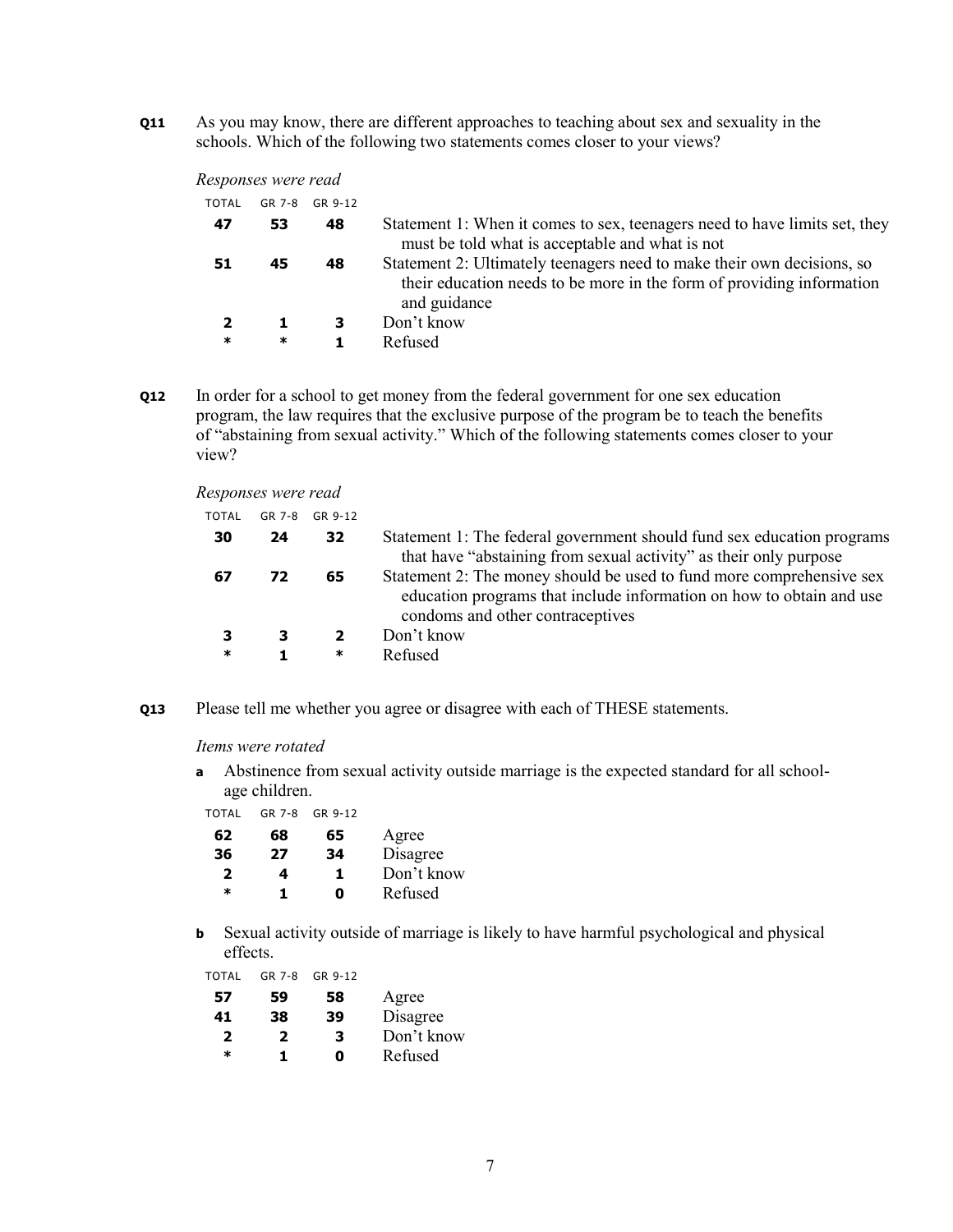- **Q14** Earlier we asked you a question about abstinence from sexual activity outside of marriage as the expected standard for school aged children. How were you defining the word abstinence? Did you include abstaining from (Insert)?
	- TOTAL GR 7-8 GR 9-12 **95 94 95** Include **3 3 4 Not include**<br>**2 3 1 Don't know 2 3 1** Don't know<br>**0 0 0** Refused **0 0 0** Refused **b** oral sex TOTAL GR 7-8 GR 9-12 **89 91 90** Include **10 7 9** Not include **1 2 1** Don't know **\* \* \*** Refused

#### **c** intimate touching

**a** sexual intercourse

| TOTAL  | GR 7-8 | GR 9-12 |             |
|--------|--------|---------|-------------|
| 63     | 63     | 63      | Include     |
| 35     | 35     | 35      | Not include |
| 1.     | 1.     | 1.      | Don't know  |
| $\ast$ | 1.     | *       | Refused     |

**d** passionate kissing

| TOTAL   | GR 7-8 | GR 9-12 |             |
|---------|--------|---------|-------------|
| 40      | 31     | 42      | Include     |
| 59      | 68     | 57      | Not include |
| 2       | 1.     | 1.      | Don't know  |
| $\star$ | ж      | $\star$ | Refused     |
|         |        |         |             |

**e** masturbation

| Include     |
|-------------|
| Not include |
| Don't know  |
| Refused     |
|             |

**Q15** If sex education is taught, do you think sex education should be required for students, or should it be optional?

| <b>TOTAL</b> | GR 7-8 | GR 9-12 |            |
|--------------|--------|---------|------------|
| 66           | 70     | 65      | Required   |
| 32           | 29     | 33      | Optional   |
| 2            | 1.     | 2       | Don't know |
| $\ast$       | ж      | Ω       | Refused    |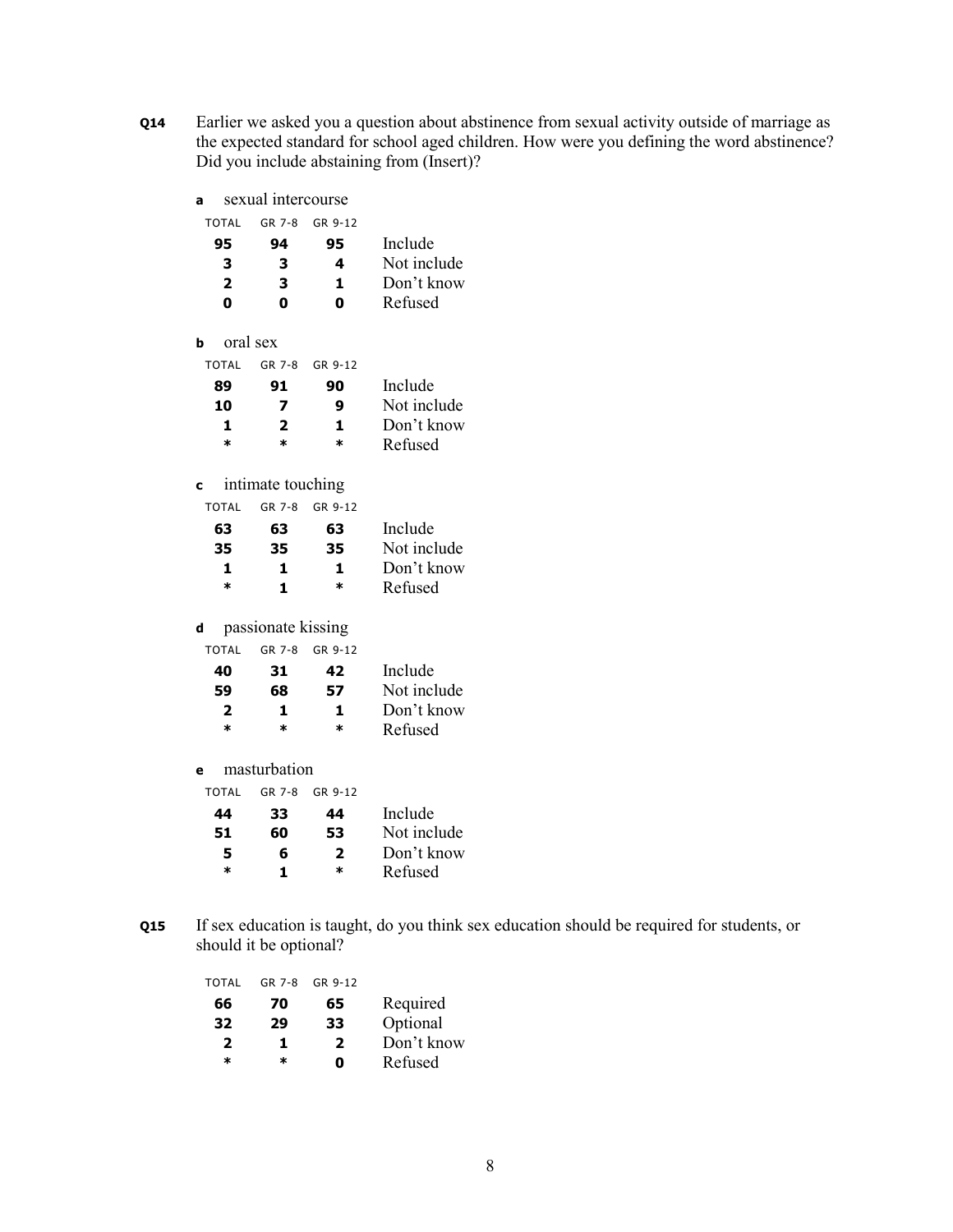- **Q16** I am going to ask you about certain things that might be included in sex education programs in schools. After I read each topic, please tell me whether you think it is an appropriate topic for middle school students – that is, grades  $6, 7$ , and  $8$  – high school students – that is, grades 9 through 12 – both age groups, or neither age group.
	- **a** The basics of how babies are made, pregnancy, and birth

| TOTAL | GR 7-8 | GR 9-12 |                                              |
|-------|--------|---------|----------------------------------------------|
| 96    | 99     | 97      | <b>Appropriate (NET)</b>                     |
| 14    | 13     | 12      | Appropriate topic for middle school students |
| 13    | 11     | 11      | Appropriate topic for high school students   |
| 69    | 75     | 73      | Appropriate topic for both age groups        |
| з     | ∗      | з       | Not appropriate topic for either age group   |
| 1     |        | *       | Don't know                                   |
| ж     |        | n       | Refused                                      |

**b** HIV/AIDS

| TOTAL  | GR 7-8 | GR 9-12 |                                              |
|--------|--------|---------|----------------------------------------------|
| 98     | 100    | 99      | <b>Appropriate (NET)</b>                     |
| 9      |        |         | Appropriate topic for middle school students |
| 11     | 10     | 9       | Appropriate topic for high school students   |
| 78     | 81     | 83      | Appropriate topic for both age groups        |
| 1      | ∗      | 1.      | Not appropriate topic for either age group   |
| $\ast$ |        | *       | Don't know                                   |
| Ω      |        | O       | <b>Refused</b>                               |
|        |        |         |                                              |

**c** Sexually transmitted diseases other than HIV/AIDS, such as herpes

| TOTAL | GR 7-8 | GR 9-12                  |                                              |
|-------|--------|--------------------------|----------------------------------------------|
| 98    | 100    | 98                       | <b>Appropriate (NET)</b>                     |
| 9     | 8      |                          | Appropriate topic for middle school students |
| 15    | 13     | 14                       | Appropriate topic for high school students   |
| 75    | 79     | 77                       | Appropriate topic for both age groups        |
|       | ∗      | $\overline{\phantom{a}}$ | Not appropriate topic for either age group   |
|       | ∗      | ж                        | Don't know                                   |

**0 0 0** Refused

**d** Birth control and methods of preventing pregnancy

| TOTAL | GR 7-8 | GR 9-12 |                                              |
|-------|--------|---------|----------------------------------------------|
| 94    | 95     | 93      | Appropriate (NET)                            |
| 8     |        | 5       | Appropriate topic for middle school students |
| 29    | 35     | 28      | Appropriate topic for high school students   |
| 57    | 54     | 60      | Appropriate topic for both age groups        |
| 5     | 5      | 7       | Not appropriate topic for either age group   |
| 1     | ж      | ∗       | Don't know                                   |
| Ω     |        | O       | Refused                                      |
|       |        |         |                                              |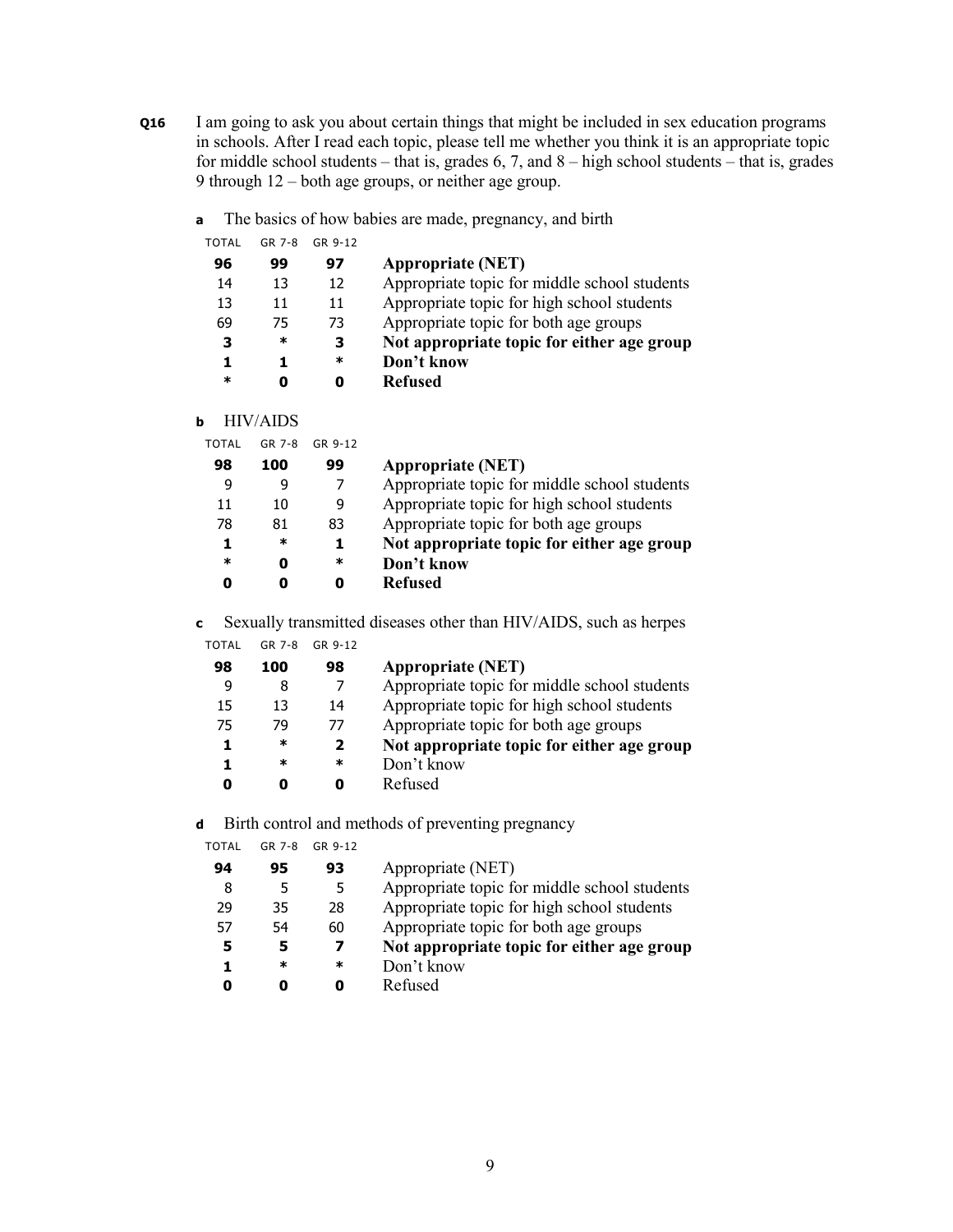**e** How to use and where to get contraceptives

| TOTAL | GR 7-8 | GR 9-12 |                                              |
|-------|--------|---------|----------------------------------------------|
| 87    | 88     | 85      | Appropriate (NET)                            |
| 5     |        | 3       | Appropriate topic for middle school students |
| 37    | 42     | 37      | Appropriate topic for high school students   |
| 44    | 42     | 44      | Appropriate topic for both age groups        |
| 12    | 11     | 16      | Not appropriate topic for either age group   |
| 1     | ∗      | ∗       | Don't know                                   |
| n     |        |         | Refused                                      |

**f** Waiting to have sexual intercourse until older

| TOTAL | GR 7-8 | GR 9-12 |                                              |
|-------|--------|---------|----------------------------------------------|
| 95    | 97     | 96      | Appropriate (NET)                            |
| 10    | 8      |         | Appropriate topic for middle school students |
| 12    | 11     | 11      | Appropriate topic for high school students   |
| 73    | 79     | 77      | Appropriate topic for both age groups        |
| 4     | 2      | 4       | Not appropriate topic for either age group   |
| 1     |        |         | Don't know                                   |
|       |        | O       | Refused                                      |
|       |        |         |                                              |

**g** How to get tested for HIV and other STDs

| TOTAL | GR 7-8 | GR 9-12 |                                              |
|-------|--------|---------|----------------------------------------------|
| 94    | 97     | 96      | Appropriate (NET)                            |
| 5     | 5      | 5       | Appropriate topic for middle school students |
| 33    | 37     | 34      | Appropriate topic for high school students   |
| 56    | 55     | 56      | Appropriate topic for both age groups        |
| 4     | 4      | 4       | Not appropriate topic for either age group   |
| 2     | *      | 1       | Don't know                                   |
| Ω     |        | O       | Refused                                      |
|       |        |         |                                              |

**h** How to deal with the emotional issues and consequences of being sexually active *Asked of half of respondents* 

| TOTAL GR 7-8 GR 9-12 |  |
|----------------------|--|
|                      |  |

| 94    | 95        | 96        | Appropriate (NET)                            |
|-------|-----------|-----------|----------------------------------------------|
|       |           | 4         | Appropriate topic for middle school students |
| 23    | 23        | 18        | Appropriate topic for high school students   |
| 64    | 65        | 75        | Appropriate topic for both age groups        |
| 5     |           | 4         | Not appropriate topic for either age group   |
| 2     |           | 0         | Don't know                                   |
| 0     |           | O         | Refused                                      |
| n=857 | $n = 155$ | $n = 225$ |                                              |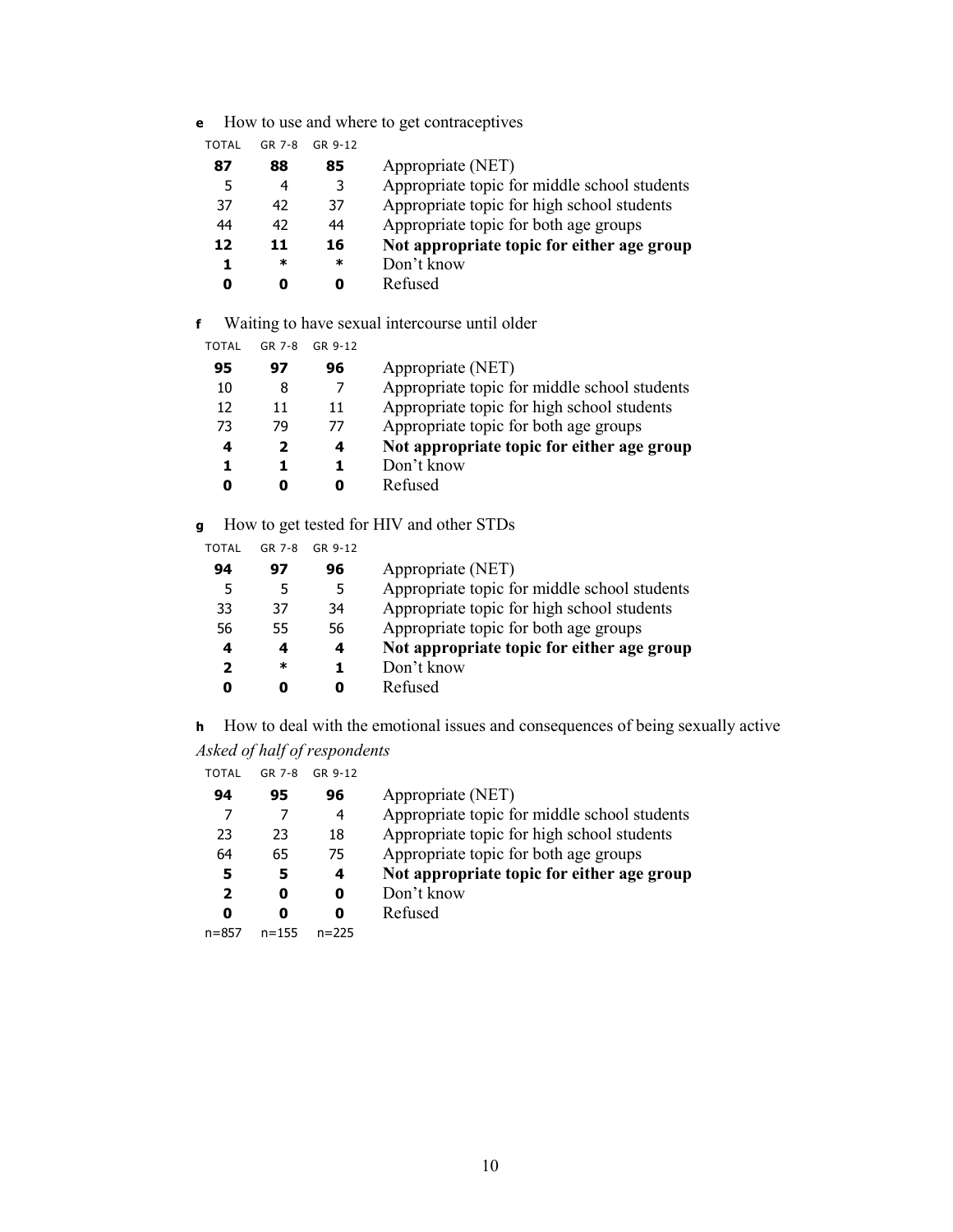# **i** Waiting to have sexual intercourse until married

#### *Asked of half of respondents*

TOTAL GR 7-8 GR 9-12

| 93        | 95        | 94        | Appropriate (NET)                            |
|-----------|-----------|-----------|----------------------------------------------|
| 8         | 11        | 4         | Appropriate topic for middle school students |
| 13        |           | 13        | Appropriate topic for high school students   |
| 72        | 77        | 77        | Appropriate topic for both age groups        |
| 7         | 5         | 5         | Not appropriate topic for either age group   |
| $\ast$    |           | *         | Don't know                                   |
| n         |           | 0         | Refused                                      |
| $n = 857$ | $n = 155$ | $n = 225$ |                                              |

**j** How to talk with a girlfriend/boyfriend or partner about "how far to go" sexually *Asked of half of respondents* 

| TOTAL | GR 7-8    | GR 9-12   |                                              |
|-------|-----------|-----------|----------------------------------------------|
| 93    | 95        | 94        | Appropriate (NET)                            |
| 6     | 6         | 3         | Appropriate topic for middle school students |
| 23    | 22        | 21        | Appropriate topic for high school students   |
| 63    | 67        | 69        | Appropriate topic for both age groups        |
| 6     | 5         | 5         | Not appropriate topic for either age group   |
| 1     | ∗         |           | Don't know                                   |
| ж     |           | ∗         | Refused                                      |
| n=857 | $n = 155$ | $n = 225$ |                                              |

#### **k** How to put on a condom

# *Asked of half of respondents*

| <b>TOTAL</b> | GR 7-8 | GR 9-12 |
|--------------|--------|---------|
|              |        |         |

| 83        | 79        | Appropriate (NET)                            |
|-----------|-----------|----------------------------------------------|
|           |           | Appropriate topic for middle school students |
| 38        | 36        | Appropriate topic for high school students   |
| 40        | 41        | Appropriate topic for both age groups        |
| 17        | 21        | Not appropriate topic for either age group   |
| O         | 0         | Don't know                                   |
|           | ∗         | Refused                                      |
| $n = 155$ | $n = 225$ |                                              |
|           |           |                                              |

#### **l** Masturbation

*Asked of half of respondents* 

| TOTAL | GR 7-8    | GR 9-12   |                                              |
|-------|-----------|-----------|----------------------------------------------|
| 77    | 81        | 76        | Appropriate (NET)                            |
| 8     | 6         | 4         | Appropriate topic for middle school students |
| 22    | 28        | 20        | Appropriate topic for high school students   |
| 47    | 47        | 51        | Appropriate topic for both age groups        |
| 19    | 18        | 24        | Not appropriate topic for either age group   |
| 4     | 1         | *         | Don't know                                   |
| 1     |           | O         | Refused                                      |
| n=857 | $n = 155$ | $n = 225$ |                                              |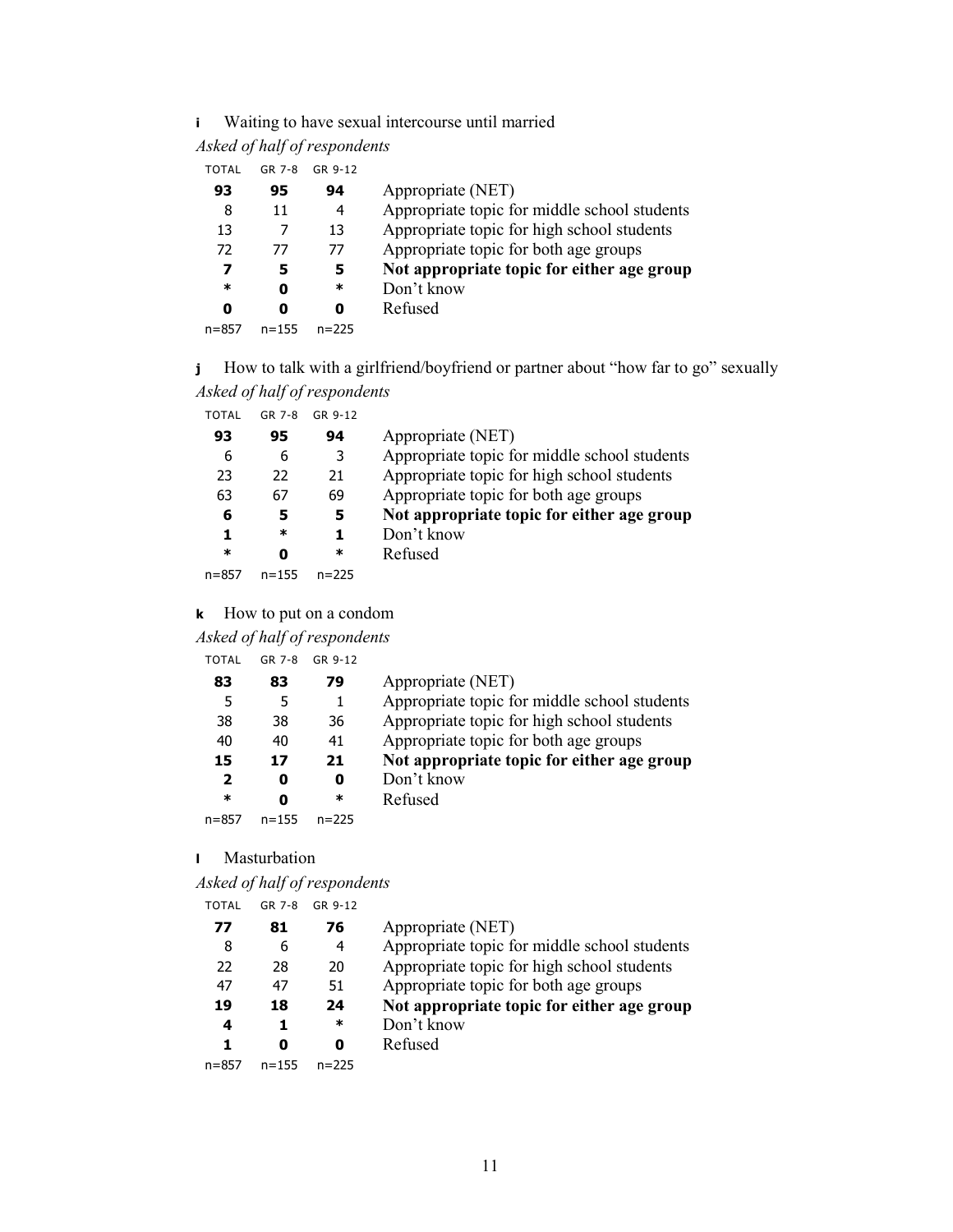# **m** How to talk with parents about sex and relationship issues

#### *Asked of half of respondents*

TOTAL GR 7-8 GR 9-12

| 97        | 98        | 98           | Appropriate (NET)                            |
|-----------|-----------|--------------|----------------------------------------------|
| 12        |           | 11           | Appropriate topic for middle school students |
| 8         |           | 5            | Appropriate topic for high school students   |
| 77        | 84        | 81           | Appropriate topic for both age groups        |
| 2         | $\ast$    | $\mathbf{2}$ | Not appropriate topic for either age group   |
| 1         | 2         | 0            | Don't know                                   |
| Ω         |           | 0            | Refused                                      |
| $n = 902$ | $n = 180$ | $n = 261$    |                                              |

#### **n** Abortion

*Asked of half of respondents* 

| TOTAL     | GR 7-8    | GR 9-12   |                                              |
|-----------|-----------|-----------|----------------------------------------------|
| 85        | 91        | 83        | Appropriate (NET)                            |
| 5         | 3         | 6         | Appropriate topic for middle school students |
| 30        | 44        | 30        | Appropriate topic for high school students   |
| 50        | 44        | 46        | Appropriate topic for both age groups        |
| 13        | 9         | 14        | Not appropriate topic for either age group   |
| 2         | 1         | 3         | Don't know                                   |
| *         | 0         | 0         | Refused                                      |
| $n = 902$ | $n = 180$ | $n = 261$ |                                              |

**o** How to make responsible sexual choices based on individual values

|  | Asked of half of respondents |
|--|------------------------------|

| TOTAL | GR 7-8    | GR 9-12   |                                              |
|-------|-----------|-----------|----------------------------------------------|
| 91    | 98        | 89        | Appropriate (NET)                            |
| 9     | 6         | 7         | Appropriate topic for middle school students |
| 21    | 26        | 17        | Appropriate topic for high school students   |
| 61    | 65        | 66        | Appropriate topic for both age groups        |
| 8     | з         | 10        | Not appropriate topic for either age group   |
| 1.    |           | *         | Don't know                                   |
| 0     |           | O         | Refused                                      |
| n=902 | $n = 180$ | $n = 261$ |                                              |
|       |           |           |                                              |

**p** That teens can obtain birth control pills from family planning clinics and doctors without permission from a parent

*Asked of half of respondents* 

| TOTAL     | GR 7-8    | GR 9-12   |                                              |
|-----------|-----------|-----------|----------------------------------------------|
| 71        | 71        | 73        | Appropriate (NET)                            |
| 3         | 2         | 3         | Appropriate topic for middle school students |
| 40        | 53        | 38        | Appropriate topic for high school students   |
| 28        | 16        | 31        | Appropriate topic for both age groups        |
| 28        | 29        | 26        | Not appropriate topic for either age group   |
| 1         | ∗         | 1         | Don't know                                   |
| $\ast$    | ж         | 0         | Refused                                      |
| $n = 902$ | $n = 180$ | $n = 261$ |                                              |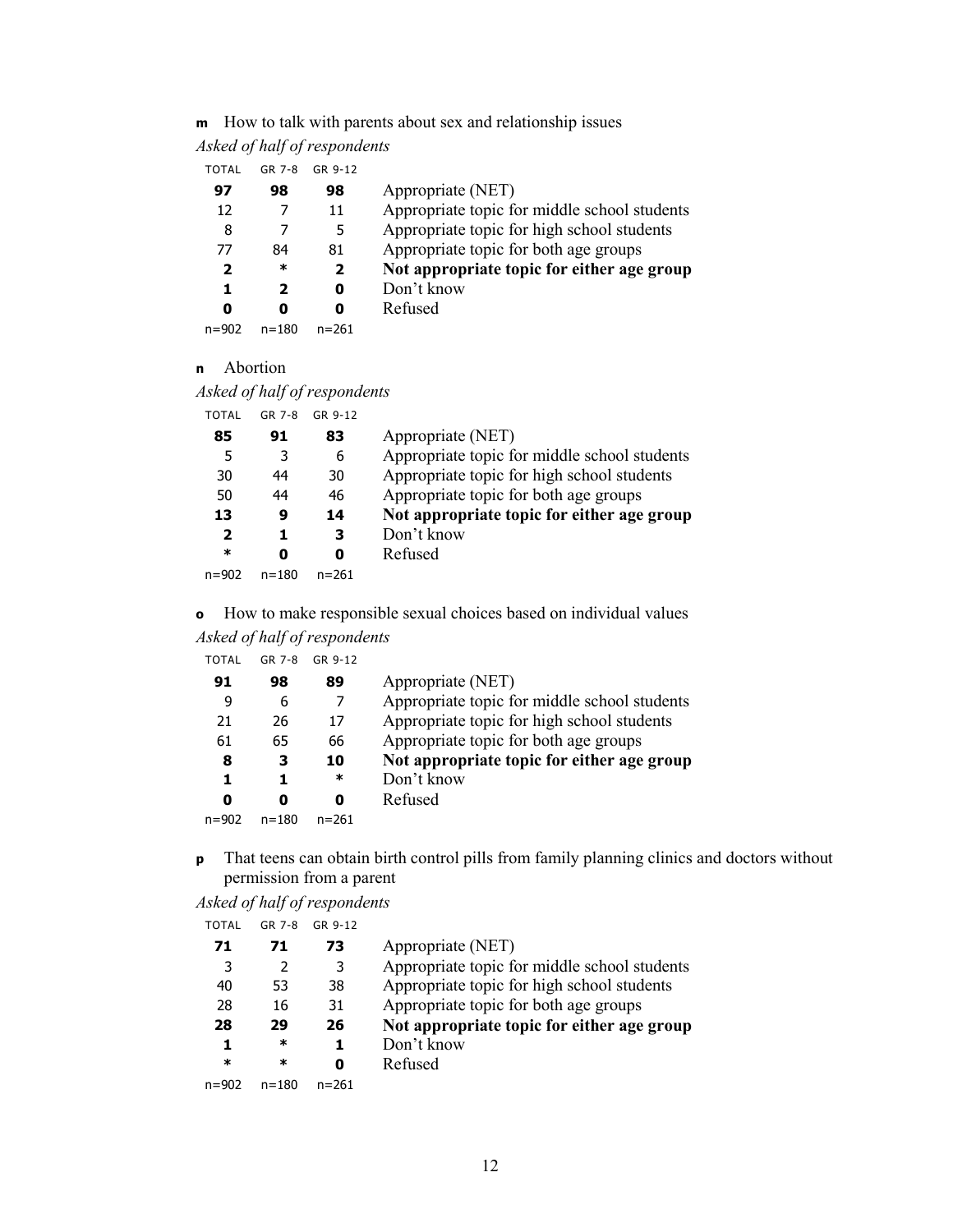**q** Homosexuality and sexual orientation – that is, being gay, lesbian or bisexual *Asked of half of respondents* 

TOTAL GR 7-8 GR 9-12

| 73           | 80        | 73        | Appropriate (NET)                            |
|--------------|-----------|-----------|----------------------------------------------|
| 5            | 3         | 6         | Appropriate topic for middle school students |
| 24           | 41        | 23        | Appropriate topic for high school students   |
| 44           | 35        | 45        | Appropriate topic for both age groups        |
| 25           | 20        | 25        | Not appropriate topic for either age group   |
| $\mathbf{2}$ | 1         | 1         | Don't know                                   |
| *            | Ω         | ∗         | Refused                                      |
| $n = 902$    | $n = 180$ | $n = 261$ |                                              |

**r** Oral sex

|  |  | Asked of half of respondents |
|--|--|------------------------------|
|  |  |                              |

| TOTAL                   | GR 7-8    | GR 9-12   |                                              |
|-------------------------|-----------|-----------|----------------------------------------------|
| 71                      | 65        | 73        | Appropriate (NET)                            |
| 4                       | $\ast$    | 5         | Appropriate topic for middle school students |
| 29                      | 36        | 30        | Appropriate topic for high school students   |
| 39                      | 30        | 37        | Appropriate topic for both age groups        |
| 27                      | 32        | 26        | Not appropriate topic for either age group   |
| $\overline{\mathbf{2}}$ |           | 1         | Don't know                                   |
| $\ast$                  |           | *         | Refused                                      |
| n=902                   | $n = 180$ | $n = 261$ |                                              |
|                         |           |           |                                              |

**Q17** What do you think schools should teach about homosexuality? Should schools teach that homosexuality is wrong, that homosexuality is acceptable, only what homosexuality is without discussing whether it is wrong or acceptable, or should schools not discuss homosexuality at all?

| TOTAL | GR 7-8 | GR 9-12 |                                                             |
|-------|--------|---------|-------------------------------------------------------------|
| 18    | 12     | 17      | Teach that homosexuality is wrong                           |
| 8     | 4      | 8       | Teach that homosexuality is acceptable                      |
| 52    | 66     | 54      | Teach only what homosexuality is without discussing whether |
|       |        |         | it is wrong or acceptable                                   |
| 19    | 16     | 18      | Schools should not discuss homosexuality at all             |
| з     | 2      | 2       | Don't know                                                  |
| *     | ∗      | $\ast$  | Refused                                                     |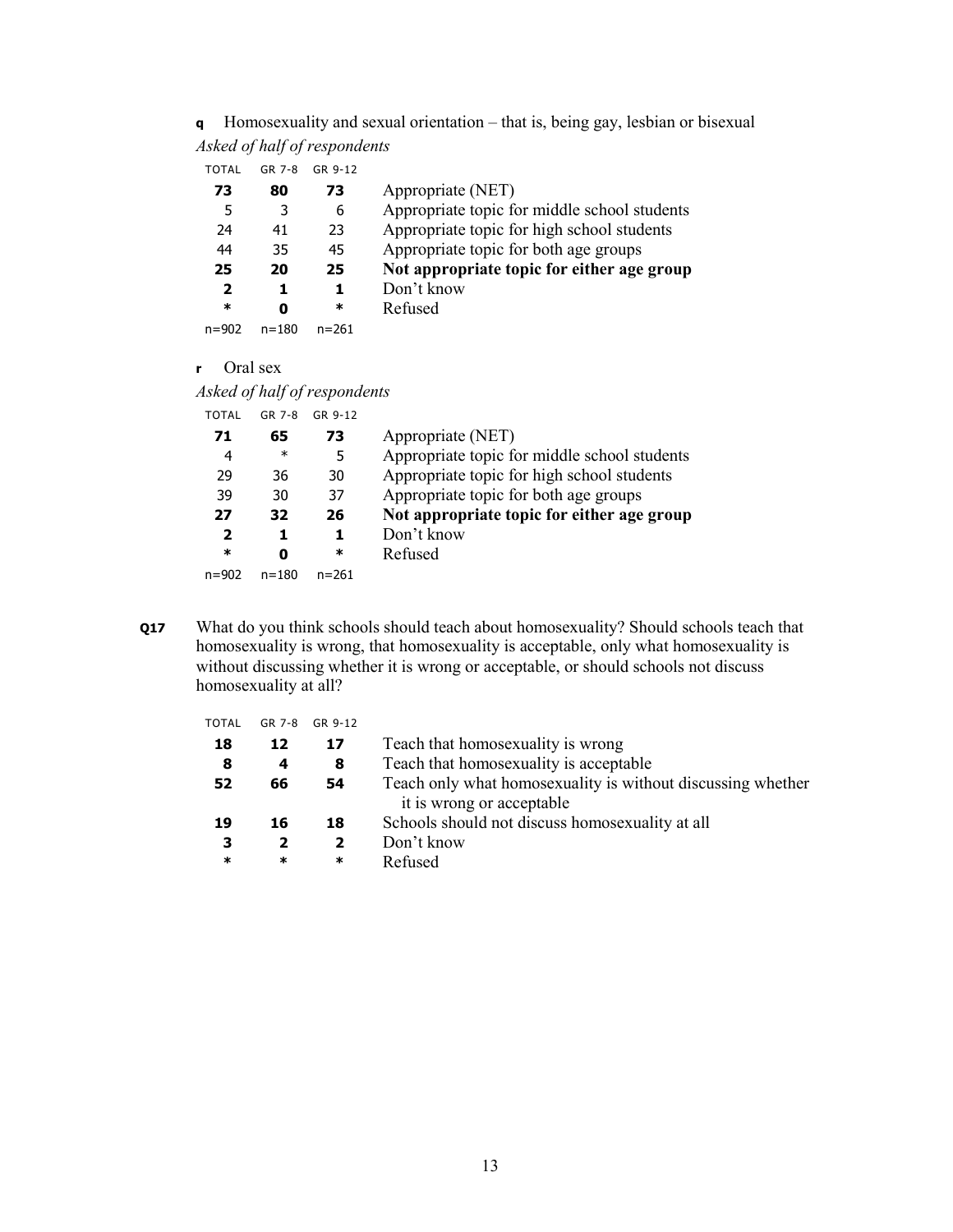**Q18** [You said earlier that sex education should not be taught at all in schools, but if it is to be taught] Which of the following three statements is closest to your view about the best way to teach sex education?

| TOTAL  | $GR$ 7-8 | GR 9-12 |                                                                                                                                                                                             |
|--------|----------|---------|---------------------------------------------------------------------------------------------------------------------------------------------------------------------------------------------|
| 15     | 14       | 16      | Statement 1: Abstinence from sexual intercourse is best for teens. Sex<br>ed classes should not provide information about how to obtain and<br>use condoms and other contraception.         |
| 46     | 49       | 54      | Statement 2: Abstinence from sexual intercourse is best for teens, but<br>some teens do not abstain, so sex ed classes should provide<br>information about condoms and other contraception. |
| 36     | 36       | 30      | Statement 3: Abstinence from sexual intercourse is not the most<br>important thing. Sex ed classes should focus on teaching teens how<br>to make responsible decisions about sex.           |
| З      | 2        | ∗       | Don't know                                                                                                                                                                                  |
| $\ast$ | 0        | 0       | Refused                                                                                                                                                                                     |

**Q19** To what age do you think boys should wait before having sexual intercourse – until they are 12, 14, 16, 18, 21, or until they are married? [IF SAYS DEPENDS ON THE INDIVIDUAL: Of course, but *in general* to what age do you think boys should wait] (ONLY ACCEPT "depends" IF THE RESPONDENT INSISTS)

#### *Asked of half of respondents*

| TOTAL                   | GR 7-8                  | GR 9-12      |                          |
|-------------------------|-------------------------|--------------|--------------------------|
| *                       | 0                       | 1            | Until they are 12        |
| $\overline{2}$          | 0                       | 1            | Until they are 14        |
| 11                      | $\overline{\mathbf{2}}$ | 5            | Until they are 16        |
| 31                      | 36                      | 41           | Until they are 18        |
| 9                       | 13                      | 7            | Until they are 21        |
| 44                      | 48                      | 42           | Until they are married   |
| 1                       | 1                       | $\mathbf{2}$ | Depends on the boy (VOL) |
| $\overline{\mathbf{2}}$ | *                       | 1            | Don't know               |
| *                       | *                       | *            | Refused                  |
| n=857                   | $n = 155$               | $n = 225$    |                          |
|                         |                         |              |                          |

**Q20** Do you think most boys will actually wait that long or will most have sexual intercourse earlier?

*Asked of respondents who responded to previous question* 

| <b>TOTAL</b> | GR 7-8 | GR 9-12 |
|--------------|--------|---------|
|              |        |         |

| 11     | 11        | 6         | Wait       |
|--------|-----------|-----------|------------|
| 84     | 87        | 91        | Earlier    |
| 4      | 2         | 3         | Don't know |
| $\ast$ | 1.        | O         | Refused    |
| n=824  | $n = 149$ | $n = 215$ |            |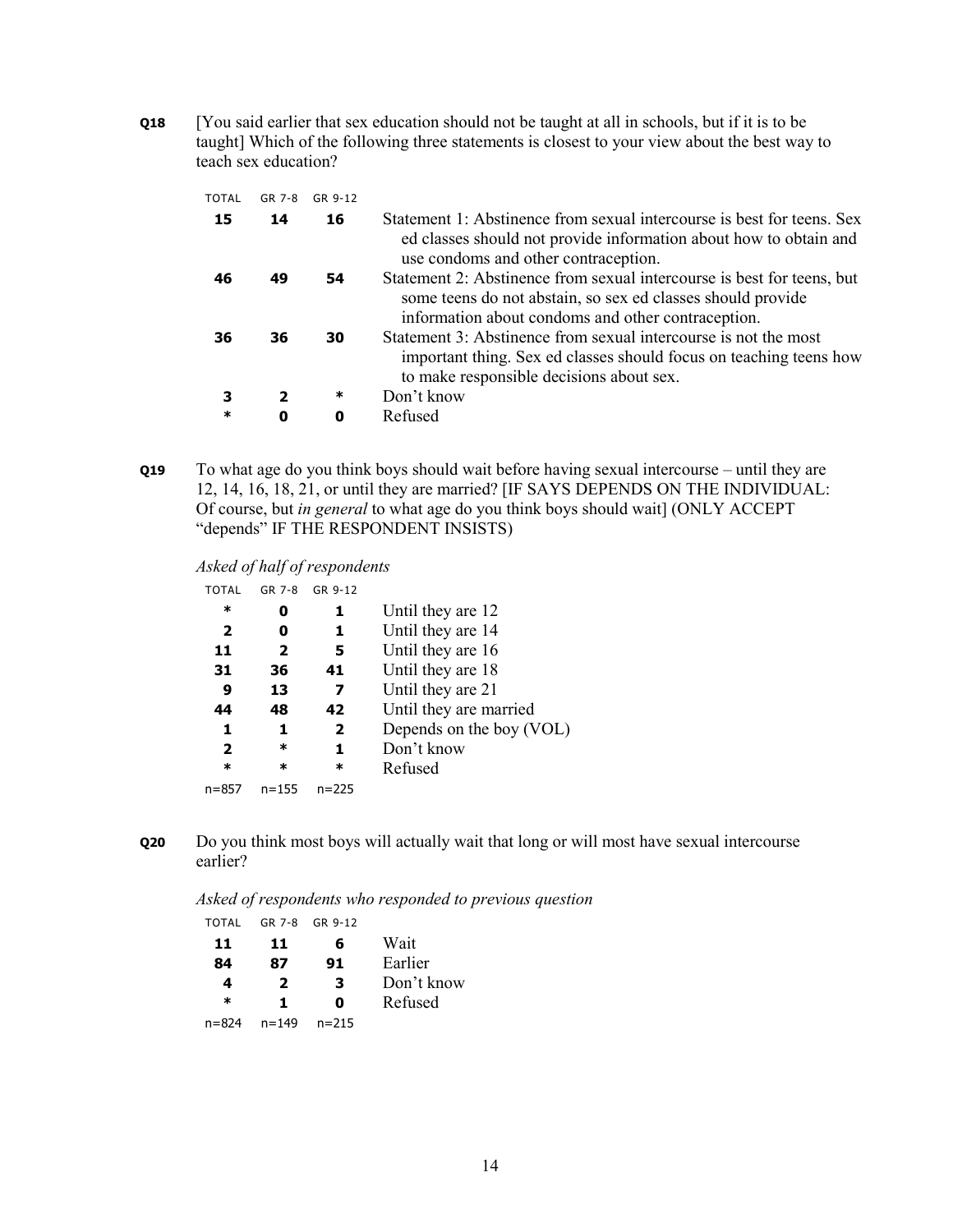#### **Q19/20 Combo Table Boys-Sexual Intercourse**

To what age do you think boys should wait before having sexual intercourse? Do you think most boys will actually wait that long or will most have sexual intercourse earlier?

#### *Asked of half of respondents*

TOTAL

- **\* Until they are 12**
- Among those who say 12, say boys will wait until 12
- Among those who say 12, say boys will have intercourse earlier
- **2 Until they are 14**
- Among those who say 14, say boys will wait until 14
- Among those who say 14, say boys will have intercourse earlier

# **11 Until they are 16**

- Among those who say 16, say boys will wait until 16
- Among those who say 16, say boys will have intercourse earlier

# **31 Until they are 18**

- 10 Among those who say 18, say boys will wait until 18
- 88 Among those who say 18, say boys will have intercourse earlier

# **9 Until they are 21**

- Among those who say 21, say boys will wait until 21
- Among those who say 21, say boys will have intercourse earlier

# **44 Until they are married**

- 3 Among those who say marriage, say boys will wait until they're married
- 91 Among those who say marriage, say boys will have intercourse earlier
- **1 Depends on the boy (VOL)**
- **2 Don't know/Refused**

**NOTE:** Data is not available for subgroups with sample sizes under 100 respondents. Don't know/refused responses not shown for subgroups.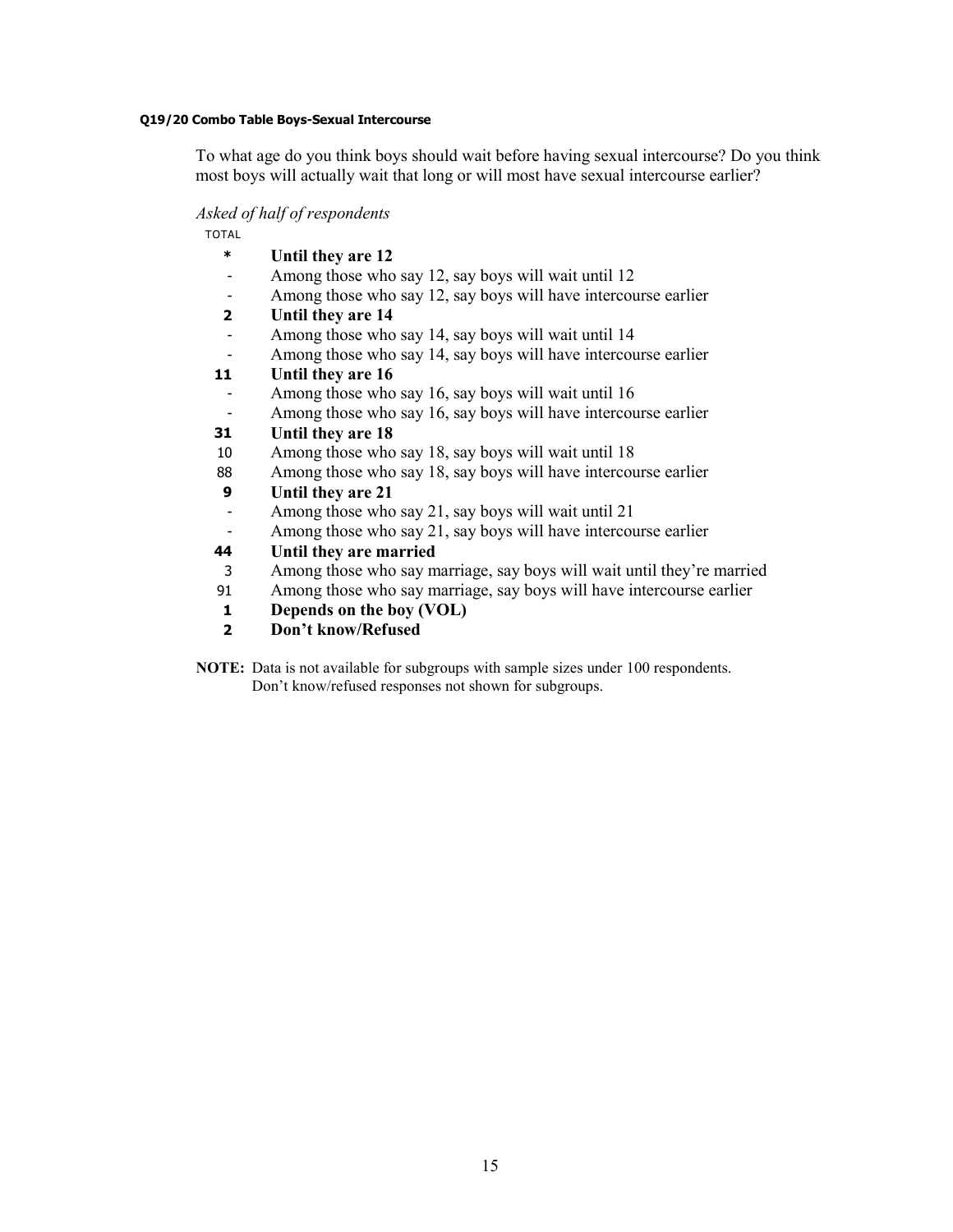**Q21a** And what about oral sex? To what age do you think boys should wait before they experience that – until they are 12, 14, 16, 18, 21, or until they are married – or never? [IF SAYS DEPENDS ON THE INDIVIDUAL: Of course, but *in general* to what age do you think boys should wait] (ONLY ACCEPT "depends" IF THE RESPONDENT INSISTS)

*Asked of half of respondents* 

| GR 7-8    | GR 9-12        |                          |
|-----------|----------------|--------------------------|
|           | 1              | Until they are 12        |
| 1         | o              | Until they are 14        |
| 2         | 6              | Until they are 16        |
| 31        | 33             | Until they are 18        |
| 11        | 7              | Until they are 21        |
| 48        | 42             | Until they are married   |
| 4         | 6              | Never                    |
| 1         | $\overline{2}$ | Depends on the boy (VOL) |
| *         | 3              | Don't know               |
| *         |                | Refused                  |
| $n = 155$ | $n = 225$      |                          |
|           |                |                          |

**Q21b** Do you think most boys will actually wait that long or will most have oral sex earlier?

*Asked of respondents who responded to previous question* 

| <b>TOTAL</b> | GR 7-8 | GR 9-12   |            |
|--------------|--------|-----------|------------|
| 12           | 12     | 11        | Wait       |
| 80           | 82     | 84        | Earlier    |
| 8            | 6      | 5         | Don't know |
| $\ast$       | 1.     | Ω         | Refused    |
| n=797        | n=148  | $n = 208$ |            |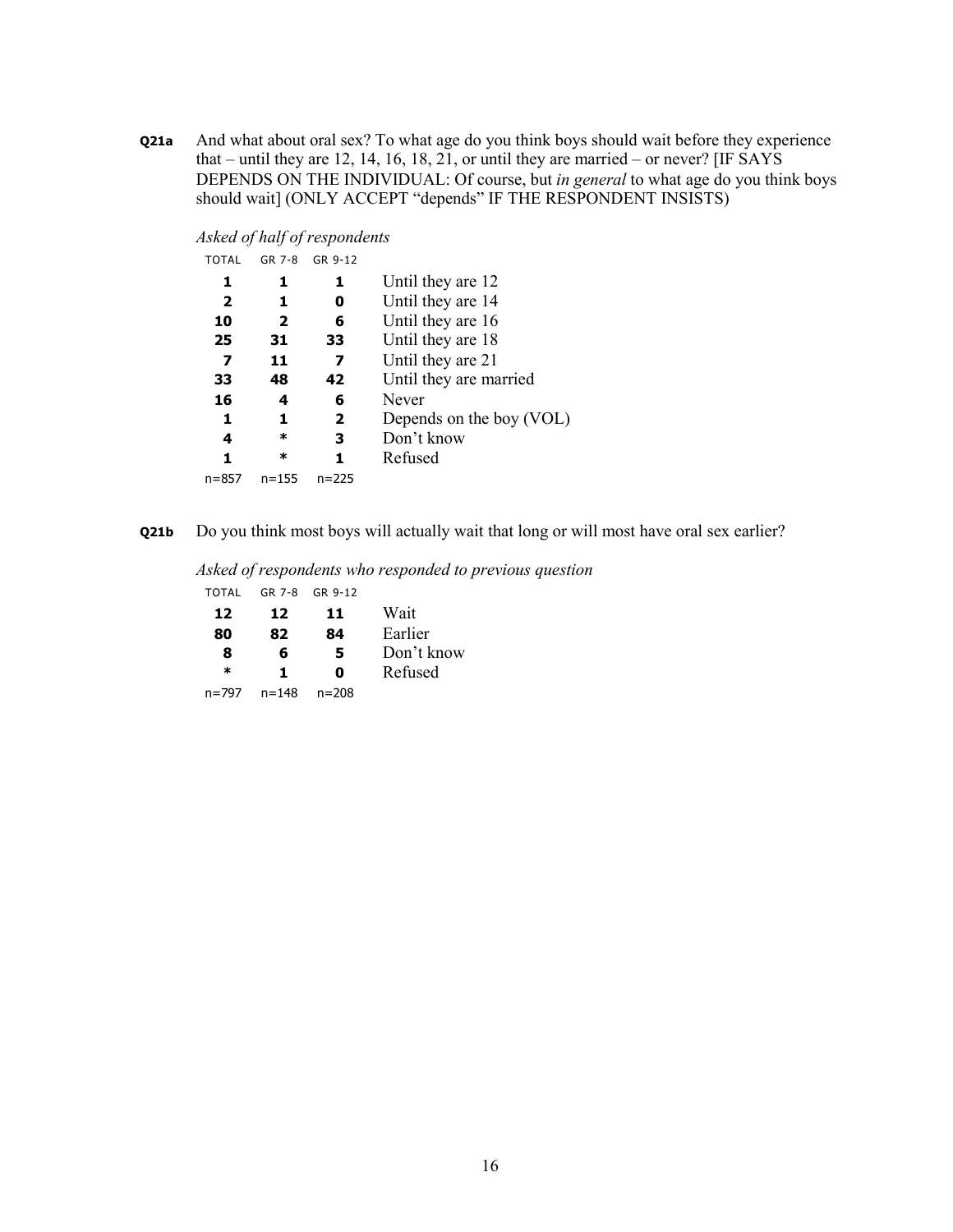#### **Q21a/21b Combo Table Boys-Oral Sex**

To what age do you think boys should wait before they experience oral sex? Do you think most boys will actually wait that long or will most have oral sex earlier?

#### *Asked of half of respondents*

TOTAL

- **1 Until they are 12**
- Among those who say 12, say boys will wait until 12
- Among those who say 12, say boys will have oral sex earlier
- **2 Until they are 14**
- Among those who say 14, say boys will wait until 14
- Among those who say 14, say boys will have oral sex earlier

# **10 Until they are 16**

- Among those who say 16, say boys will wait until 16
- Among those who say 16, say boys will have oral sex earlier

# **25 Until they are 18**

- 10 Among those who say 18, say boys will wait until 18
- 88 Among those who say 18, say boys will have oral sex earlier

# **7 Until they are 21**

- Among those who say 21, say boys will wait until 21
- Among those who say 21, say boys will have oral sex earlier

# **33 Until they are married**

- 5 Among those who say marriage, say boys will wait until they're married
- 89 Among those who say marriage, say boys will have oral sex earlier

#### **16 Never**

- 3 Among those who say never, say boys will never have oral sex
- 70 Among those who say never, say boys will have oral sex
- **1 Depends on the boy (VOL)**
- **5 Don't know/Refused**
- **NOTE:** Data is not available for subgroups with sample sizes under 100 respondents. Don't know/refused responses not shown for subgroups.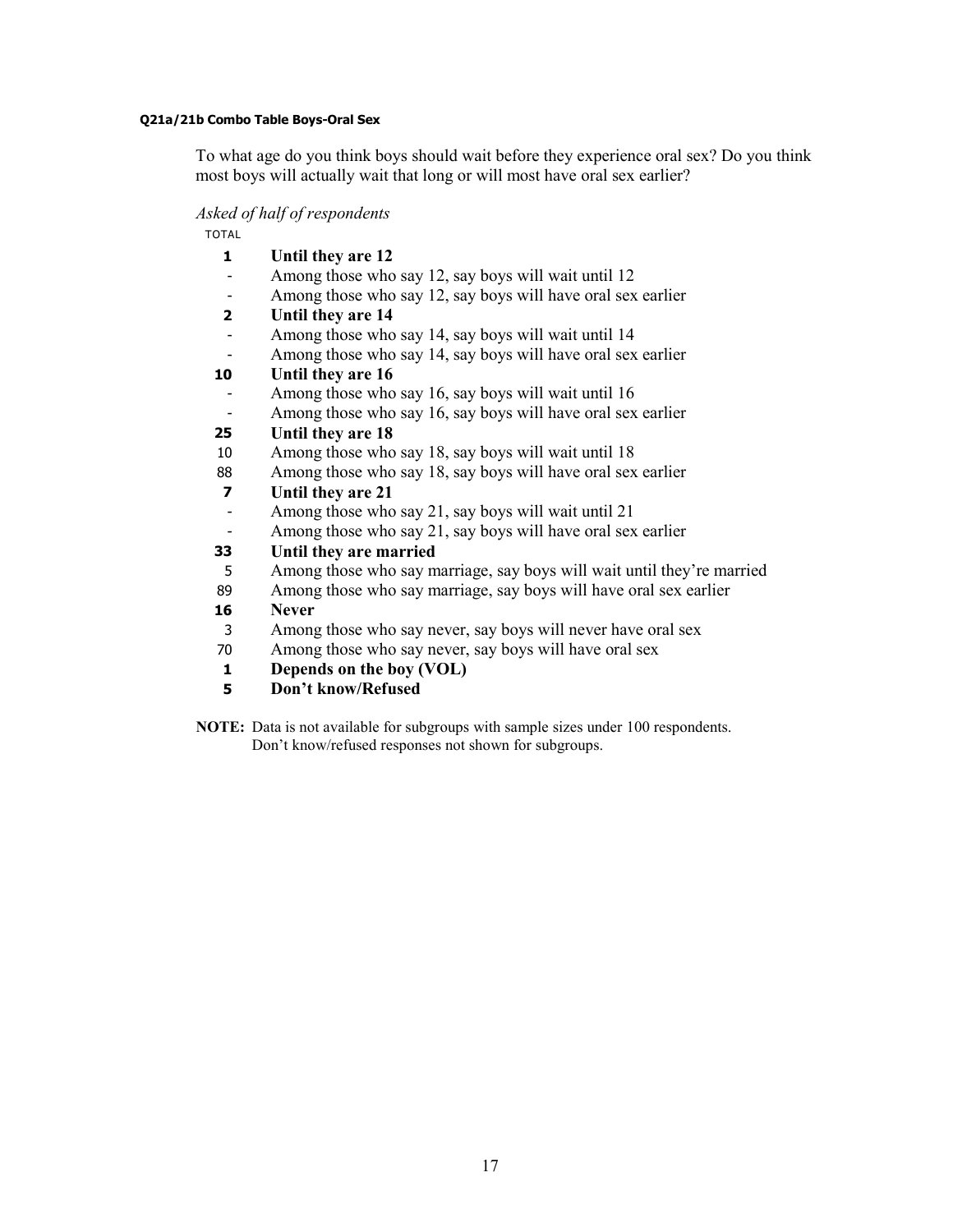**Q22** To what age do you think girls should wait before having sexual intercourse – until they are 12, 14, 16, 18, 21, or until they are married? [IF SAYS DEPENDS ON THE INDIVIDUAL: Of course, but *in general* to what age do you think girls should wait] (ONLY ACCEPT "depends" IF THE RESPONDENT INSISTS)

*Asked of half of respondents* 

| TOTAL          | GR 7-8    | GR 9-12   |                           |
|----------------|-----------|-----------|---------------------------|
| 0              | O         | O         | Until they are 12         |
| 1              | 0         | o         | Until they are 14         |
| 7              | 3         | 5         | Until they are 16         |
| 33             | 35        | 35        | Until they are 18         |
| 8              | 13        | 8         | Until they are 21         |
| 47             | 48        | 51        | Until they are married    |
| $\overline{2}$ | *         | 1         | Depends on the girl (VOL) |
| 1              | 1         | o         | Don't know                |
| *              | *         | *         | Refused                   |
| n=902          | $n = 180$ | $n = 261$ |                           |
|                |           |           |                           |

**Q23** Do you think most girls will actually wait that long or will most have sexual intercourse earlier?

*Asked of respondents who responded to previous question* 

| TOTAL     | GR 7-8    | GR 9-12   |            |
|-----------|-----------|-----------|------------|
| 10        | 6         | 7         | Wait       |
| 85        | 91        | 91        | Earlier    |
| 5         | 3         | з         | Don't know |
| O         | n         | Ω         | Refused    |
| $n = 875$ | $n = 175$ | $n = 256$ |            |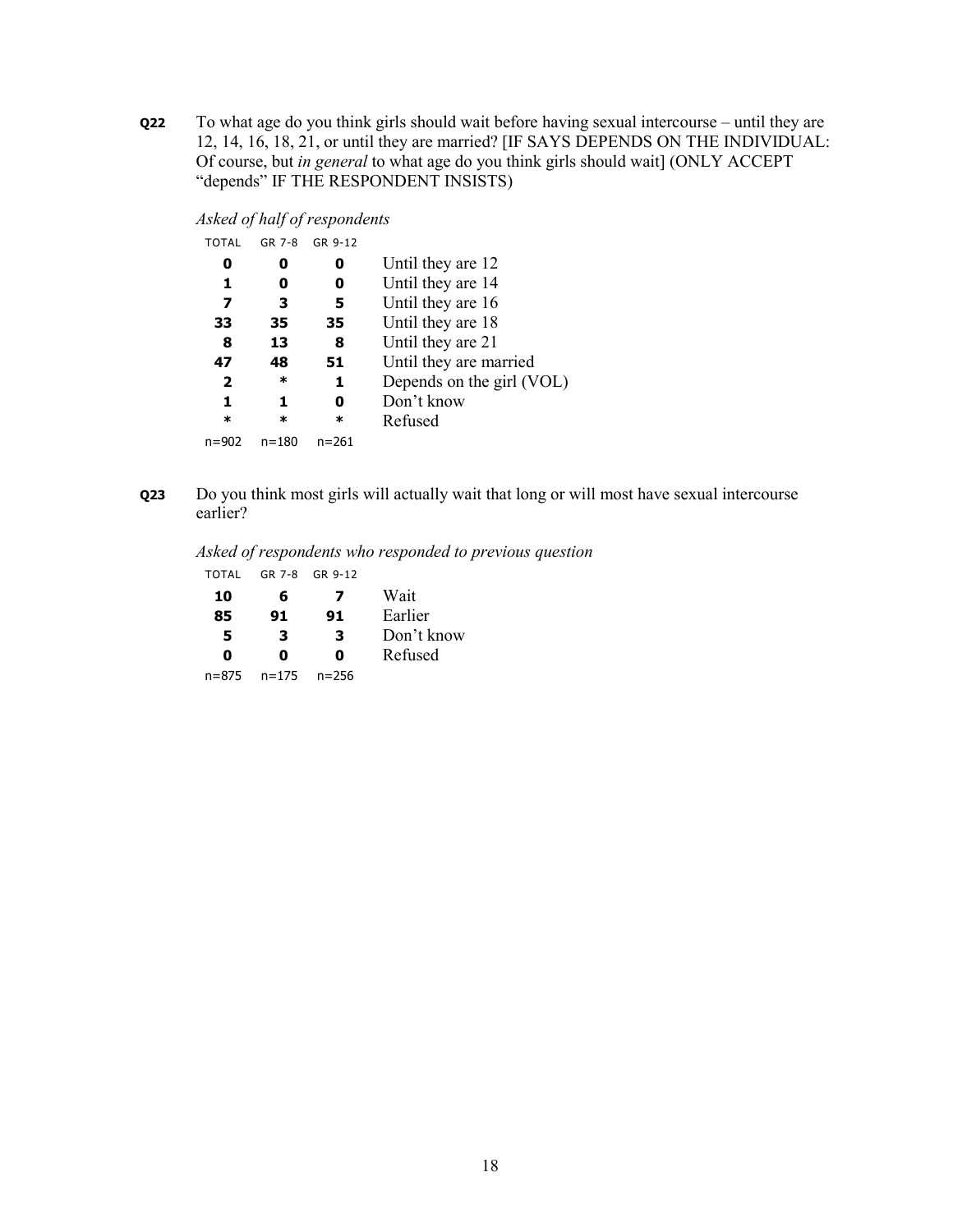#### **Q22/23 Combo Table Girls-Sexual Intercourse**

To what age do you think girls should wait before having sexual intercourse? Do you think most girls will actually wait that long or will most have sexual intercourse earlier?

#### *Asked of half of respondents*

TOTAL

- **0 Until they are 12**
- Among those who say 12, say girls will wait until 12
- Among those who say 12, say girls will have intercourse earlier
- **1 Until they are 14**
- Among those who say 14, say girls will wait until 14
- Among those who say 14, say girls will have intercourse earlier
- **7 Until they are 16**
- Among those who say 16, say girls will wait until 16
- Among those who say 16, say girls will have intercourse earlier

#### **33 Until they are 18**

- 10 Among those who say 18, say girls will wait until 18
- 85 Among those who say 18, say girls will have intercourse earlier

# **8 Until they are 21**

- Among those who say 21, say girls will wait until 21
- Among those who say 21, say girls will have intercourse earlier

# **47 Until they are married**

- 7 Among those who say marriage, say girls will wait until they're married
- 89 Among those who say marriage, say girls will have intercourse earlier
- **2 Depends on the girl (VOL)**
- **1 Don't know/Refused**

**NOTE:** Data is not available for subgroups with sample sizes under 100 respondents. Don't know/refused responses not shown for subgroups.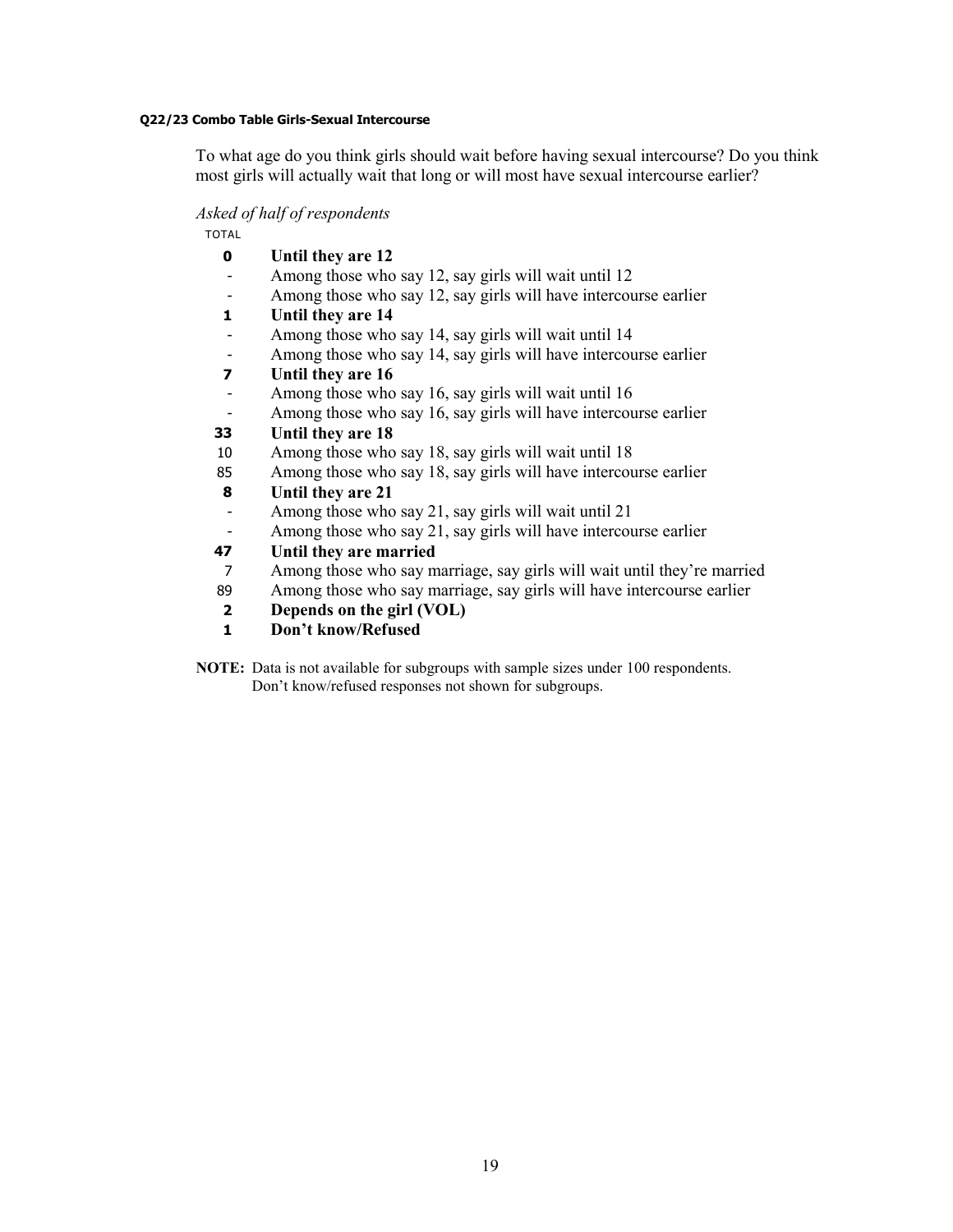**Q24a** And what about oral sex? To what age do you think girls should wait before they experience that – until

they are 12, 14, 16, 18, 21, or until they are married – or never? [IF SAYS DEPENDS ON THE INDIVIDUAL: Of course, but *in general* to what age do you think girls should wait] (ONLY ACCEPT "depends" IF THE RESPONDENT INSISTS)

*Asked of half of respondents* 

| TOTAL                   | GR 7-8    | GR 9-12 |                           |
|-------------------------|-----------|---------|---------------------------|
| *                       | 0         | o       | Until they are 12         |
| 1                       | 0         | o       | Until they are 14         |
| 7                       | з         | 5       | Until they are 16         |
| 27                      | 34        | 25      | Until they are 18         |
| 8                       | 11        | 8       | Until they are 21         |
| 35                      | 40        | 46      | Until they are married    |
| 18                      | 6         | 13      | Never                     |
| $\overline{2}$          | 1         | 1       | Depends on the girl (VOL) |
| $\overline{\mathbf{2}}$ | 5         | 1       | Don't know                |
| *                       |           |         | Refused                   |
| n=902                   | $n = 180$ | n=261   |                           |

**Q24b** Do you think most girls will actually wait that long or will most have oral sex earlier?

*Asked of respondents who responded to previous question* 

| TOTAL     | $GR$ 7-8  | GR 9-12   |            |
|-----------|-----------|-----------|------------|
| 10        | 10        | 11        | Wait       |
| 78        | 80        | 81        | Earlier    |
| 12        | 10        | 9         | Don't know |
| Ω         | 0         | O         | Refused    |
| $N = 865$ | $n = 171$ | $n = 253$ |            |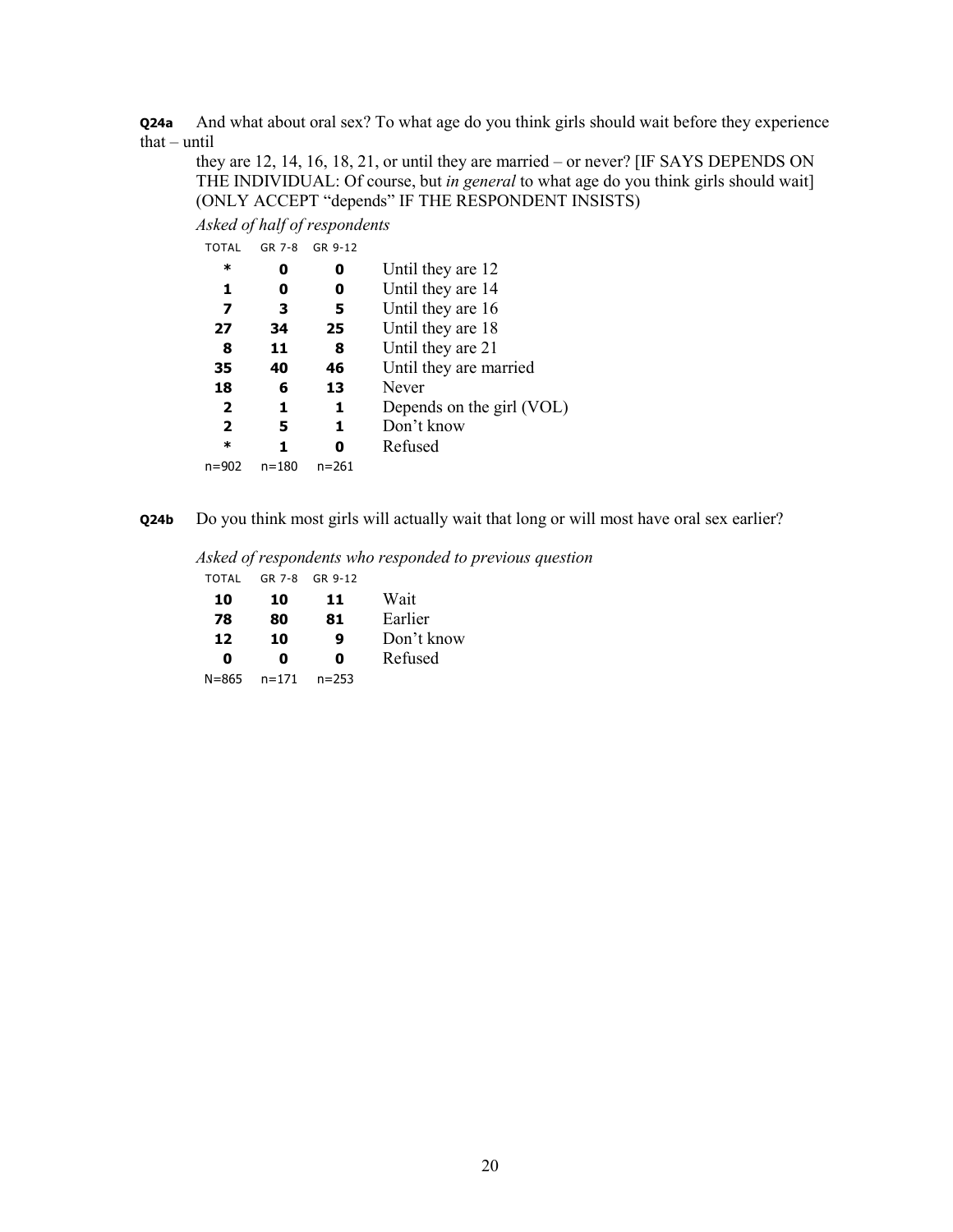#### **Q24a/24b Combo Table Girls-Oral Sex**

To what age do you think girls should wait before they experience oral sex? Do you think most girls will actually wait that long or will most have oral sex earlier?

#### *Asked of half of respondents*

TOTAL

- **\* Until they are 12**
- Among those who say 12, say girls will wait until 12
- Among those who say 12, say girls will have oral sex earlier
- **1 Until they are 14**
- Among those who say 14, say girls will wait until 14
- Among those who say 14, say girls will have oral sex earlier
- **7 Until they are 16**
- Among those who say 16, say girls will wait until 16
- Among those who say 16, say girls will have oral sex earlier

# **27 Until they are 18**

- 8 Among those who say 18, say girls will wait until 18
- 86 Among those who say 18, say girls will have oral sex earlier

# **8 Until they are 21**

- Among those who say 21, say girls will wait until 21
- Among those who say 21, say girls will have oral sex earlier

# **35 Until they are married**

- 8 Among those who say marriage, say girls will wait until they're married
- 83 Among those who say marriage, say girls will have oral sex earlier

#### **18 Never**

- 4 Among those who say never, say girls will never have oral sex
- 67 Among those who say never, say girls will have oral sex
- **2 Depends on the girl (VOL)**
- **2 Don't know/Refused**
- **NOTE:** Data is not available for subgroups with sample sizes under 100 respondents. Don't know/refused responses not shown for subgroups.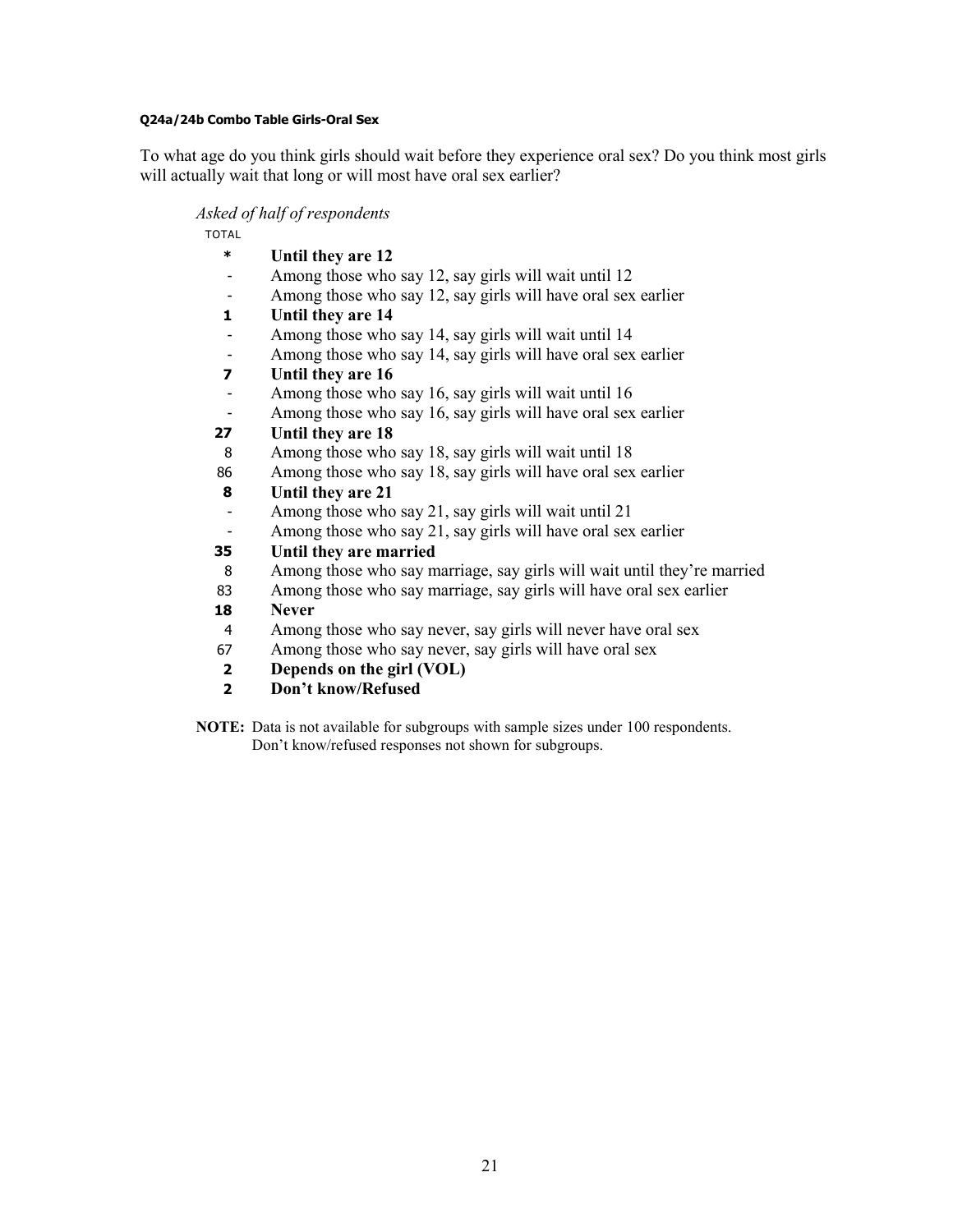**Q25a** Do you think that giving teens information about how to obtain and use condoms and other contraception encourages them to have sexual intercourse earlier than they would have or do you think giving teens this information will not encourage them to have sexual intercourse earlier?

| GR 7-8 |    |                             |
|--------|----|-----------------------------|
| 37     | 38 | Yes, will encourage them    |
| 57     | 58 | No, will not encourage them |
| 5      | 4  | Don't know                  |
|        | Ω  | Refused                     |
|        |    | GR 9-12                     |

**Q25b** And do you think that giving teens information about how to obtain and use condoms and other contraception makes it more likely that they will practice safe sex now or in the future, or not.

| TOTAL |    | GR 7-8 GR 9-12 |                                      |
|-------|----|----------------|--------------------------------------|
| 77    | 82 | 84             | More likely to practice safe sex     |
| 17    | 13 | 14             | Not more likely to practice safe sex |
| 6     |    | $\mathbf{z}$   | Don't know                           |
| ж     | ∗  | n              | Refused                              |

#### **Q25c** What concerns you more:

#### *Responses were read and rotated*

| TOTAL | GR 7-8 | GR 9-12 |                                                                                                                                                            |
|-------|--------|---------|------------------------------------------------------------------------------------------------------------------------------------------------------------|
| 28    | 24     | 26      | That providing information about how to obtain and use<br>condoms and other contraception might encourage teens to<br>have sexual intercourse              |
| 65    | 72     | 70      | That not providing information about how to obtain and use<br>condoms and other contraception might mean more teens<br>will have unsafe sexual intercourse |
|       | 3      | 4       | Don't know                                                                                                                                                 |
|       | ∗      | $\ast$  | Refused                                                                                                                                                    |

**Q26** About what percentage of  $12<sup>th</sup>$  graders do you think report they have had sexual intercourse – 20%, 40%, 60% or 80%?

| TOTAL  | $GR$ 7-8 | GR 9-12 |            |
|--------|----------|---------|------------|
| 18     | 18       | 12      | 20%        |
| 22     | 30       | 27      | 40%        |
| 30     | 27       | 37      | 60%        |
| 24     | 22       | 18      | 80%        |
| 7      | 3        | 6       | Don't know |
| $\ast$ | *        | Ω       | Refused    |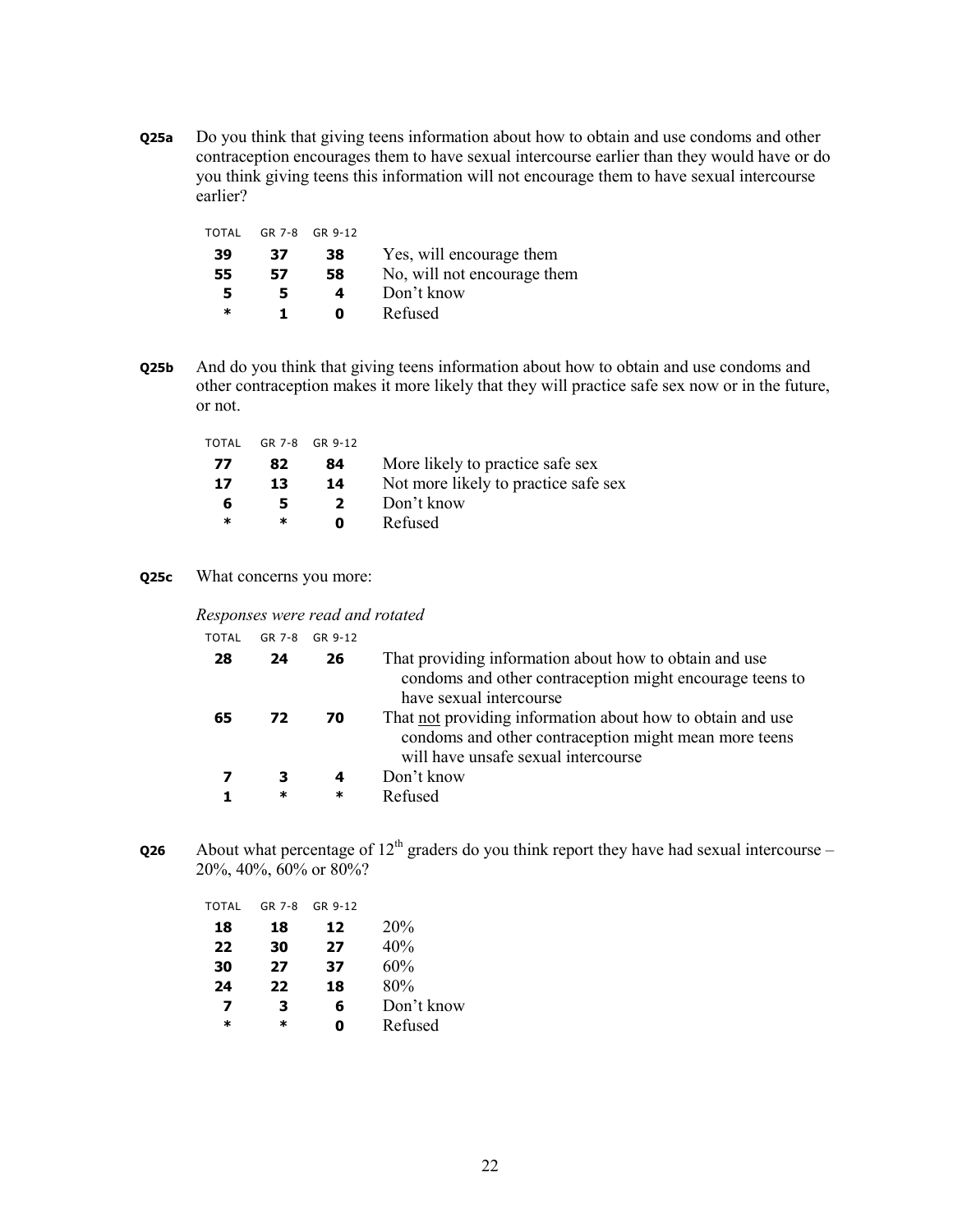**Q27** In the last few years, would you say that the teen pregnancy rate in the United States has increased, decreased, stayed about the same, or don't you know enough to say?

| TOTAL | $GR$ 7-8 | GR 9-12 |                       |
|-------|----------|---------|-----------------------|
| 35    | 26       | 34      | Increased             |
| 15    | 18       | 18      | Decreased             |
| 13    | 16       | 16      | Stayed about the same |
| 37    | 39       | 32      | Don't know            |
| Ω     |          | o       | Refused               |
|       |          |         |                       |

**Q28** [Actually, although many think it has increased] Statistics show that the teen pregnancy rate has decreased in the last few years. I am going to read you a list of possible reasons for this drop. Please tell me if you think each one is a major reason, a minor reason, or not a reason at all that the teen pregnancy rate in the United States has dropped in the past few years. First/Next (Insert).

*Items were rotated* 

| a | fear of HIV/AIDS |  |
|---|------------------|--|
|   |                  |  |

| TOTAI  | GR 7-8 | GR 9-12 |                     |
|--------|--------|---------|---------------------|
| 70     | 73     | 70      | Major reason        |
| 23     | 24     | 25      | Minor reason        |
| 5      | 3      | 3       | Not a reason at all |
| 2      | ж      | 1       | Don't know          |
| $\ast$ |        | n       | Refused             |

**b** changing moral values

| GR 7-8 | GR 9-12        |                     |
|--------|----------------|---------------------|
| 45     | 39             | Major reason        |
| 39     | 45             | Minor reason        |
| 13     | 15             | Not a reason at all |
| 3      | $\overline{2}$ | Don't know          |
| Ω      | n              | Refused             |
|        |                |                     |

**c** comprehensive sex education programs that include information about contraception

|  | TOTAL | GR 7-8 | GR 9-12 |
|--|-------|--------|---------|
|--|-------|--------|---------|

| 62 | 62 | 64 | Major reason        |
|----|----|----|---------------------|
| 27 | 31 | 26 | Minor reason        |
| 5  | 4  | 7  | Not a reason at all |
| 5. | 3  | 3  | Don't know          |
| ж  | n  | n  | Refused             |

**d** abstinence education in schools

| TOTAL  | GR 7-8 | GR 9-12 |                     |
|--------|--------|---------|---------------------|
| 45     | 46     | 45      | Major reason        |
| 40     | 40     | 43      | Minor reason        |
| 10     | 11     | 9       | Not a reason at all |
| 5      | 4      | 4       | Don't know          |
| $\ast$ | Ω      | 0       | Refused             |
|        |        |         |                     |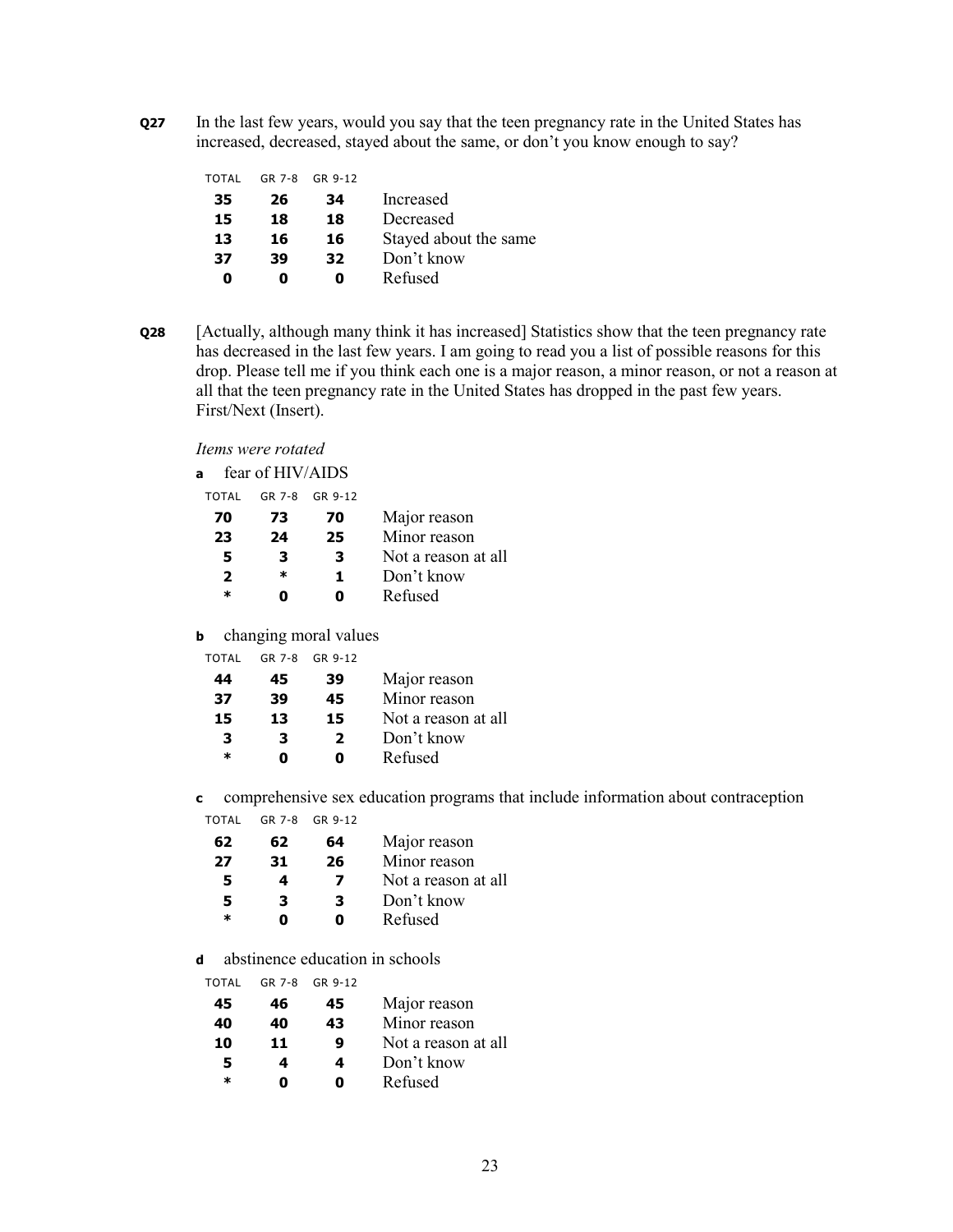**e** news and entertainment programs about safer sex.

| TOTAL | GR 7-8 | GR 9-12 |                     |
|-------|--------|---------|---------------------|
| 44    | 38     | 39      | Major reason        |
| 40    | 52     | 43      | Minor reason        |
| 11    | 9      | 17      | Not a reason at all |
| 5     | 2      | 2       | Don't know          |
| ж     | n      | ŋ       | Refused             |
|       |        |         |                     |

# **f** public health campaigns

| TOTAL  | GR 7-8 | GR 9-12 |                     |
|--------|--------|---------|---------------------|
| 45     | 43     | 48      | Major reason        |
| 41     | 47     | 39      | Minor reason        |
| 9      | 5      | 10      | Not a reason at all |
| 5      | 4      | 2       | Don't know          |
| $\ast$ |        | Ω       | Refused             |

**Q29a** Do you have any children, even if they are not currently living in your household?

| TOTAL  |     | GR 7-8 GR 9-12 |                |
|--------|-----|----------------|----------------|
| 73     | 100 | 100            | Yes            |
| 27     | 0   | 0              | N <sub>0</sub> |
| 0      | Ω   | 0              | Don't know     |
| $\ast$ | n   | Λ              | Refused        |

**Q29b** Do you have any children in grades kindergarten through 12<sup>th</sup> grade?

*Based on those who have children* 

*Multiple responses accepted* 

| <b>TOTAL</b> |     | GR 7-8 GR 9-12 |            |
|--------------|-----|----------------|------------|
| 52           | 100 | 100            | Yes        |
| 48           | 0   | 0              | No.        |
| 0            | 0   | 0              | Don't know |
| n            | n   | n              | Refused    |

| $n = 1433$ | $n = 335$ | n=486 |
|------------|-----------|-------|
|            |           |       |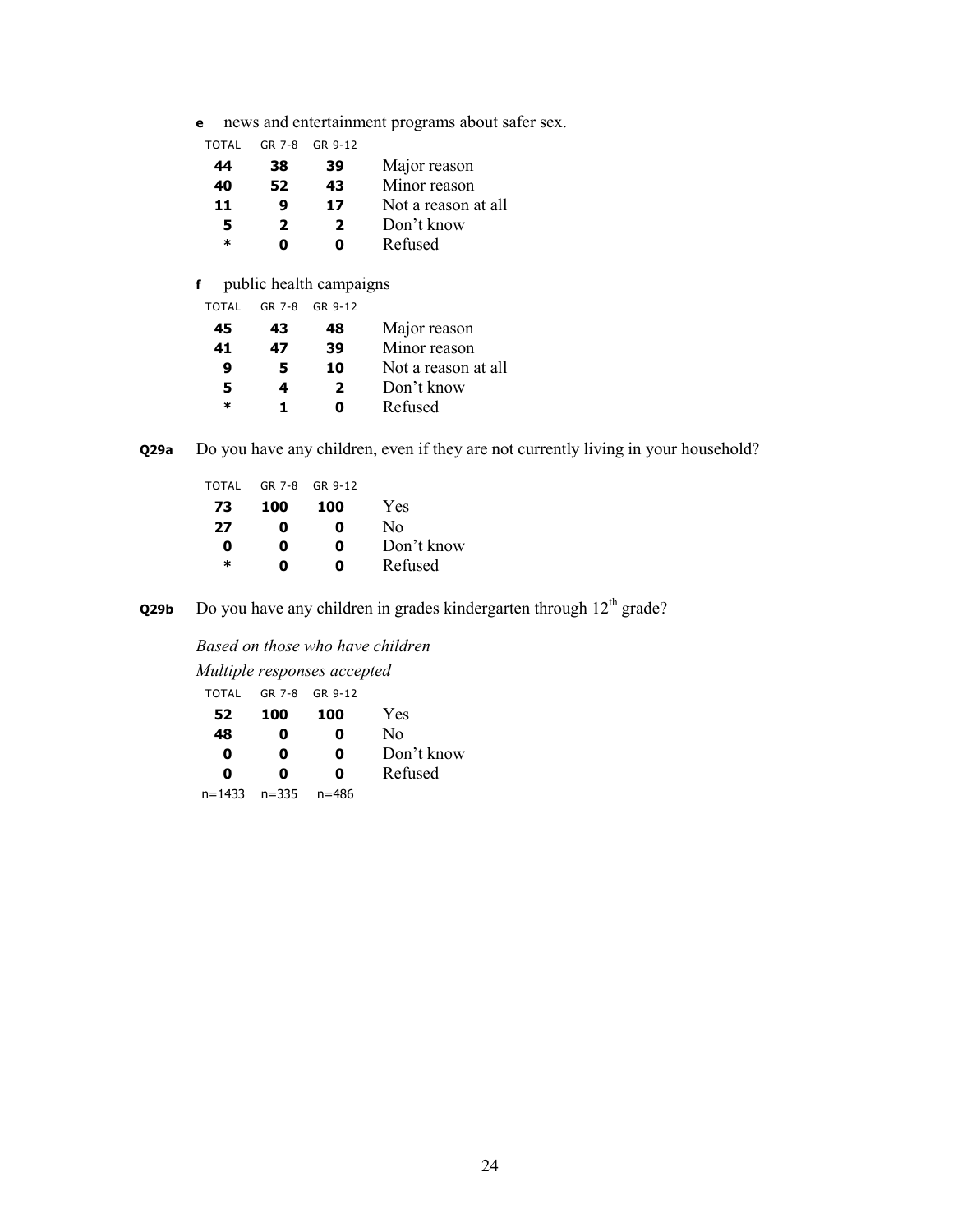# **Q30** What grade or grades are they in?

# *Based on those with one or more school-aged children*

*Accepted multiple responses* 

| <b>TOTAL</b> | GR 7-8 | GR 9-12 |                |
|--------------|--------|---------|----------------|
| 12           | 8      | 4       | Kindergarten   |
| 11           | 5      | 4       | First grade    |
| 11           | 7      | 4       | Second grade   |
| 12           | 9      | 4       | Third grade    |
| 15           | 11     | 8       | Fourth grade   |
| 12           | 14     | 4       | Fifth grade    |
| 14           | 11     | 8       | Sixth grade    |
| 9            | 55     | З       | Seventh grade  |
| 8            | 49     | 2       | Eighth grade   |
| 17           | 6      | 36      | Ninth grade    |
| 14           | 7      | 30      | Tenth grade    |
| 14           | 5      | 29      | Eleventh grade |
| 12           | з      | 25      | Twelfth grade  |
| 1            | 0      | 0       | Don't know     |
| 1            | 0      | Ω       | Refused        |
| n=1001       | n=335  | n=486   |                |

**Q31** Is your child who is in the (INSERT GRADE LEVEL, IF MORE THAN ONE CHILD IN  $7<sup>TH</sup>$ -12<sup>TH</sup> RANDOMLY SELECT GRADE) grade in public school, a religious or parochial school, or a non-religious private school?

*Based on those with one or more children in grades 7-12* 

| TOTAL     | GR 7-8    | GR 9-12 |                               |
|-----------|-----------|---------|-------------------------------|
| 86        | 85        | 86      | Public school                 |
| 10        | 10        | 10      | Religious or parochial school |
| 4         | 5         | 3       | Non-religious private school  |
| 1.        | Т.        | 1.      | Don't know                    |
| *         | ж         | Ω       | Refused                       |
| $n = 821$ | $n = 335$ | n=486   |                               |

**Q32** Is your (INSERT GRADE LEVEL SELECTED IN Q31) grade child a boy or a girl?

*Based on those with one or more children in grades 7-12* 

| TOTAL |           | GR 7-8 GR 9-12 |         |
|-------|-----------|----------------|---------|
| 51    | 56        | 49             | Boy     |
| 49    | 43        | 51             | Girl    |
| ж     | ж         | Ω              | Refused |
| n=821 | $n = 335$ | n=486          |         |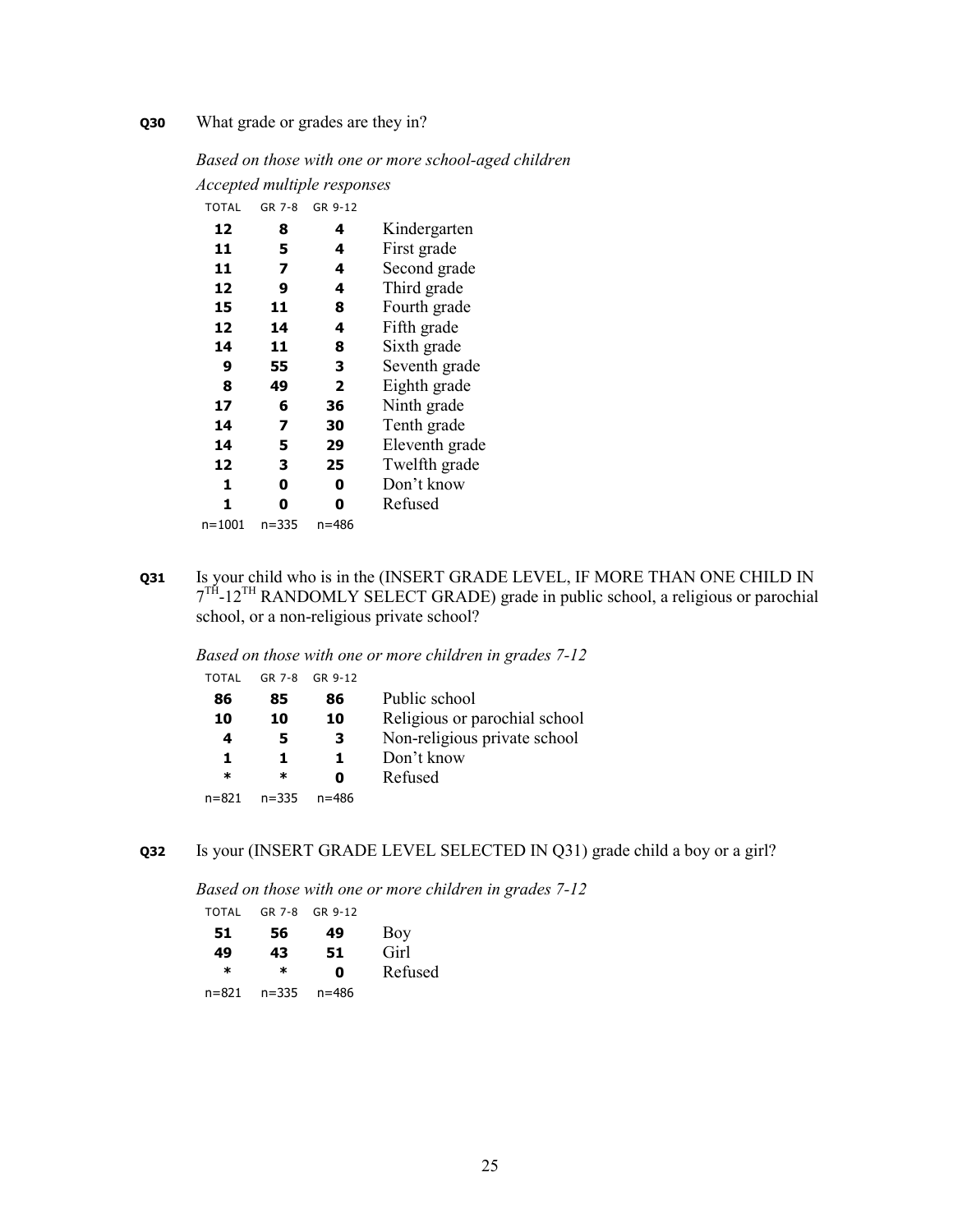**Q33** Has your child who is in the (INSERT GRADE LEVEL SELECTED IN Q31) grade completed or is your child currently participating in a sex education course at school?

*Based on those with one or more children in grades 7-12*  TOTAL GR 7-8 GR 9-12

| IUIAL | $1.1K$ / $-0.1K$ | 11K 9-17 |                |
|-------|------------------|----------|----------------|
| 64    | 55               | 66       | Yes            |
| 26    | 34               | 23       | N <sub>0</sub> |
| 10    | 11               | 10       | Don't know     |
| Ω     | Ω                | Ω        | Refused        |
| n=821 | $n = 335$        | n=486    |                |
|       |                  |          |                |

**Q34** Has your child not had sex education in school because it isn't offered by the school, because you didn't give your child permission to participate, because sex education is offered but not for (INSERT GRADE LEVEL SELECTED IN Q31) graders, or is there some other reason?

*Based on those whose child has not completed and is not currently in a sex education course*  TOTAL GR 7-8 GR 9-12

| 42        | 39           | 43        | Isn't offered by the school                          |
|-----------|--------------|-----------|------------------------------------------------------|
| 8         | $\mathbf{2}$ | 10        | You didn't give your child permission to participate |
| 18        | 19           | 17        | Sex education is offered but not for (insert current |
|           |              |           | grade of child) graders                              |
| 19        | 32           | 13        | Some other reason                                    |
| 14        | 8            | 17        | Don't know                                           |
| 0         | 0            | 0         | Refused                                              |
| $n = 211$ | $n = 105$    | $n = 106$ |                                                      |
|           |              |           |                                                      |

**Q35** Does the school send parents a description of or have a meeting about the sex education curriculum telling them what topics would be covered, or does the school not send parents that information?

*Based on those with one or more children in grades 7-12 and does not say that sex ed is not offered by the school* 

| <b>TOTAL</b> | GR 7-8    | GR 9-12   |                                                                                                                                               |
|--------------|-----------|-----------|-----------------------------------------------------------------------------------------------------------------------------------------------|
| 63           | 58        | 64        | The school sends parents a description of or has a<br>meeting about the sex education curriculum<br>telling them what topics would be covered |
| 30           | 33        | 30        | The school does not send parents that information                                                                                             |
| 7            | 9         | 6         | Don't know                                                                                                                                    |
| 0            | 0         | O         | Refused                                                                                                                                       |
| $n = 658$    | $n = 262$ | $n = 396$ |                                                                                                                                               |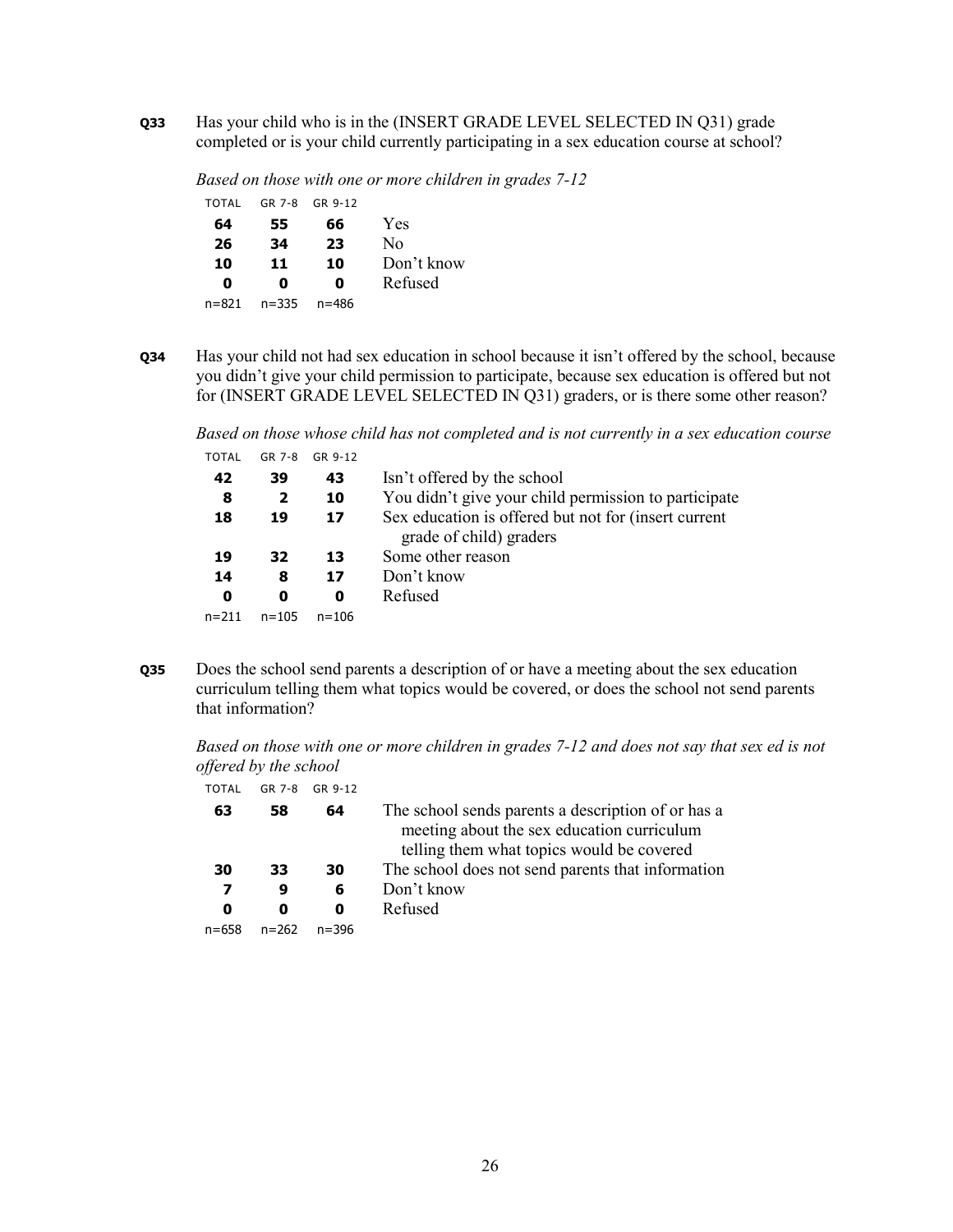**Q36** Overall, do you think the school of your (INSERT GRADE LEVEL SELECTED IN Q31) grade child spends too little time, too much time, or the right amount of time to teach sex ed properly?

*Based on those with one or more children in grades 7-12 and who do not say that sex ed is not offered by the school* 

| <b>TOTAL</b> |       | GR 7-8 GR 9-12 |                          |
|--------------|-------|----------------|--------------------------|
| 34           | 28    | 36             | Too little time          |
| 2            | п.    | $\mathbf{2}$   | Too much time            |
| 49           | 53    | 48             | The right amount of time |
| 15           | 18    | 14             | Don't know               |
| ∗            | Ω     | *              | Refused                  |
| $n = 658$    | n=262 | $n = 396$      |                          |

**Q37** Do you feel that teachers in your child's school have received enough training to teach sex ed well or not?

*Based on those with one or more children in grades 7-12 and who do not say that sex ed is not offered by the school* 

| TOTAL | GR 7-8 | GR 9-12   |                     |
|-------|--------|-----------|---------------------|
| 40    | 45     | 38        | Enough training     |
| 30    | 18     | 34        | Not enough training |
| 30    | 37     | 28        | Don't know          |
| 0     | Ω      | n         | Refused             |
| n=658 | n=262  | $n = 396$ |                     |

**Q38** How well prepared do you feel your (INSERT GRADE LEVEL SELECTED IN Q31) grade child is to deal with sexual issues – very prepared, somewhat prepared, not very prepared, or not at all prepared?

*Based on those with one or more children in grades 7-12* 

| TOTAL | GR 7-8       | GR 9-12 |                     |
|-------|--------------|---------|---------------------|
| 48    | 31           | 53      | Very prepared       |
| 41    | 56           | 36      | Somewhat prepared   |
| 7     | 6            | 8       | Not very prepared   |
| 4     | 6            | з       | Not at all prepared |
| 1     | $\mathbf{2}$ | ∗       | Don't know          |
| Ω     | Ω            |         | Refused             |
| n=821 | $n = 335$    | n=486   |                     |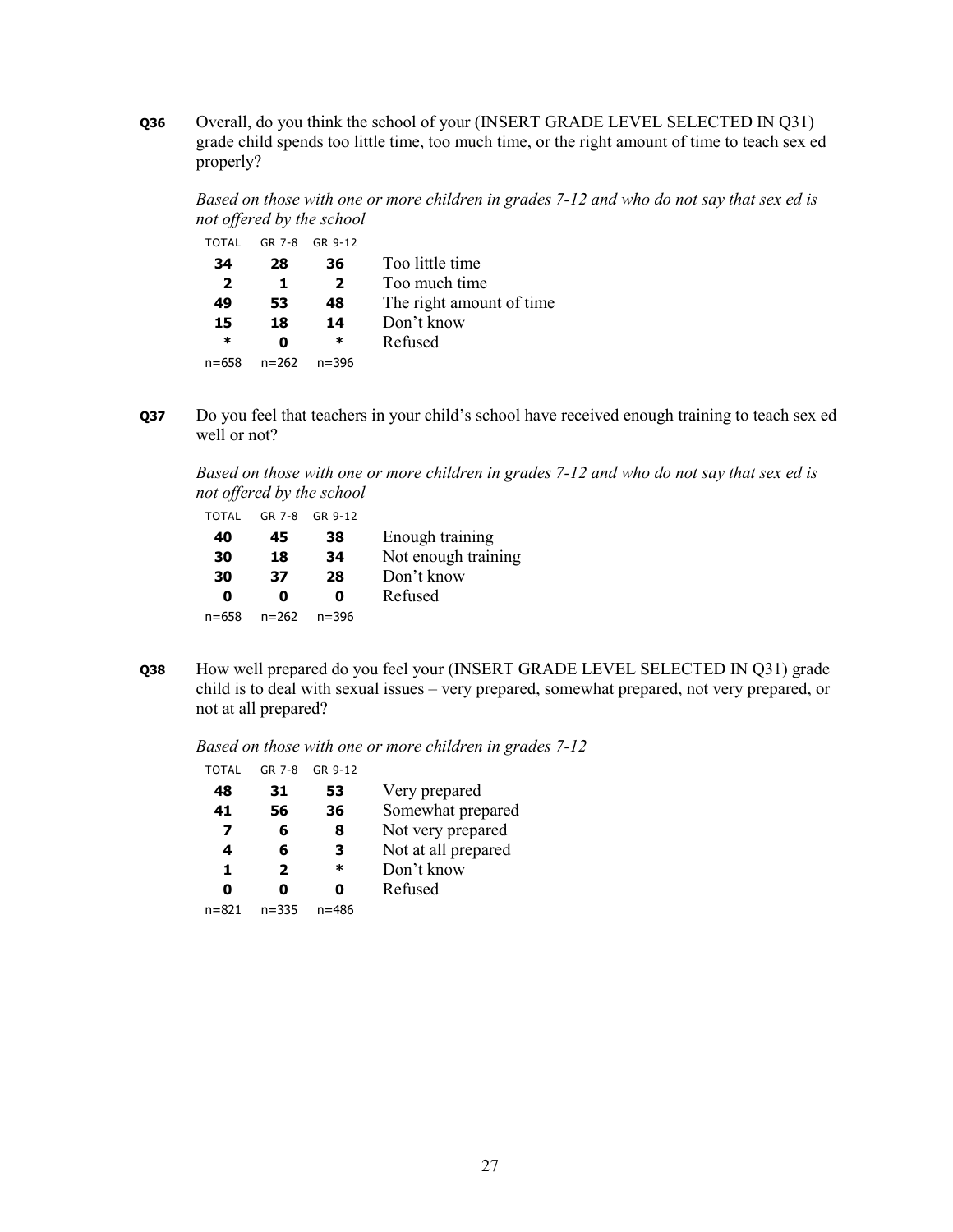**Q39** Thinking about the sex education your child is receiving or has received in school, how much do you think it will help your child deal with sexual issues? Will it be very helpful, somewhat helpful, not very helpful, or not at all helpful?

*Based on those whose child has had or is currently in sex ed* 

| TOTAL | GR 7-8    | GR 9-12   |                    |
|-------|-----------|-----------|--------------------|
| 42    | 45        | 41        | Very helpful       |
| 51    | 47        | 52        | Somewhat helpful   |
| 4     | 6         | 3         | Not very helpful   |
| 3     | *         | 4         | Not at all helpful |
| 1     | 1         | 1         | Don't know         |
| Ω     | Ω         | Ω         | Refused            |
| n=530 | $n = 199$ | $n = 331$ |                    |

**Q40** I am going to read a few responses some parents have to the sex education in their children's schools. Please tell me if you agree or disagree.

#### *Items were rotated*

*Based on those whose child has had or is currently in sex ed* 

**a** I feel relieved that my child is receiving sex education at school so that I don't have to talk to my child about some of these sensitive issues.

| TOTAL | GR 7-8 | GR 9-12 |
|-------|--------|---------|
|       |        |         |

| 14        | 16        | 14        | Agree      |
|-----------|-----------|-----------|------------|
| 85        | 82        | 85        | Disagree   |
| 1         | L         | 1         | Don't know |
| ж         | 1.        | Ω         | Refused    |
| $n = 530$ | $n = 199$ | $n = 331$ |            |

**b** The school's sex education program raises subjects that I don't think my child should be discussing.

| <b>TOTAL</b>   | GR 7-8    | GR 9-12   |            |
|----------------|-----------|-----------|------------|
| 14             | 17        | 13        | Agree      |
| 84             | 81        | 85        | Disagree   |
| $\overline{2}$ | 3         | 2         | Don't know |
| Ω              | Ω         | Ω         | Refused    |
| $n = 530$      | $n = 199$ | $n = 331$ |            |

**c** Sex education in school makes it easier for me to talk to my child about sexual issues.

| <b>TOTAL</b>   | $GR$ 7-8  | GR 9-12                 |            |
|----------------|-----------|-------------------------|------------|
| 82             | 88        | 80                      | Agree      |
| 16             | 11        | 18                      | Disagree   |
| $\overline{2}$ | ж         | $\overline{\mathbf{2}}$ | Don't know |
| $\ast$         | ж         | ж                       | Refused    |
| $n = 530$      | $n = 199$ | $n = 331$               |            |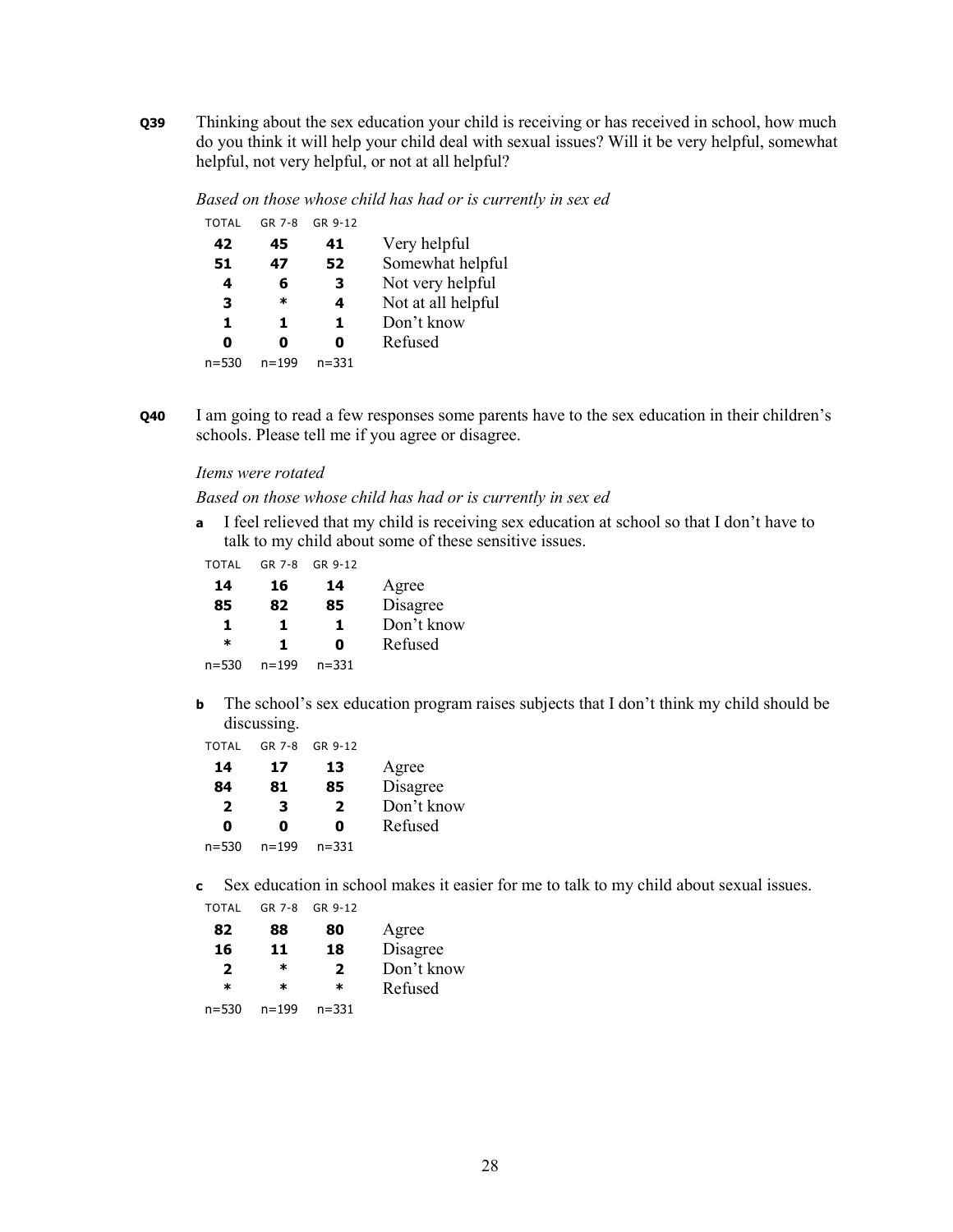**d** My child's sex education class forces me to discuss sensitive sexual issues too early, before my child is ready.

| TOTAL     | GR 7-8    | GR 9-12   |            |
|-----------|-----------|-----------|------------|
| 10        | 10        | 10        | Agree      |
| 89        | 89        | 89        | Disagree   |
| 1         | ж         | 1         | Don't know |
| 0         | 0         | 0         | Refused    |
| $n = 530$ | $n = 199$ | $n = 331$ |            |

**Q41** How much confidence do you have that sex education programs in your child's school teach attitudes and values similar to those you teach at home? Are you very confident, somewhat confident, not too confident or not confident at all?

*Based on those whose child has had or is currently in sex ed* 

| TOTAL          | $GR$ 7-8  | GR 9-12   |                      |
|----------------|-----------|-----------|----------------------|
| 26             | 25        | 26        | Very confident       |
| 49             | 55        | 47        | Somewhat confident   |
| 17             | 14        | 18        | Not too confident    |
| 6              | 4         | 7         | Not confident at all |
| $\overline{2}$ | 1         | З         | Don't know           |
| Ω              | Ω         | Ω         | Refused              |
| $n = 530$      | $n = 199$ | $n = 331$ |                      |

**Q42** Now I'm going to read you a list of some sensitive subjects parents might talk about with their children. As I read each one, please tell me if you have discussed this topic with your own child who is in the (INSERT GRADE LEVEL SELECTED IN Q31) grade.

#### *Items were rotated*

*Based on those whose child has had or is currently in sex ed* 

**a** The biology of sex and pregnancy

| TOTAL |           | GR 7-8 GR 9-12 |                        |
|-------|-----------|----------------|------------------------|
| 86    | 83        | 87             | $Yes - discussed$      |
| 13    | 17        | 13             | $No$ – did not discuss |
| *     | Ω         | ∗              | Don't know             |
| *     | ж         | 0              | Refused                |
| n=530 | $n = 199$ | $n = 331$      |                        |
|       |           |                |                        |

**b** Avoiding sexually transmitted diseases such as HIV/AIDS

TOTAL GR 7-8 GR 9-12

| 87     | 67        | 92        | $Yes - discussed$      |
|--------|-----------|-----------|------------------------|
| 13     | 33        | 8         | $No - did not discuss$ |
| 0      | o         | 0         | Don't know             |
| $\ast$ | ж         | 0         | Refused                |
| n=530  | $n = 199$ | $n = 331$ |                        |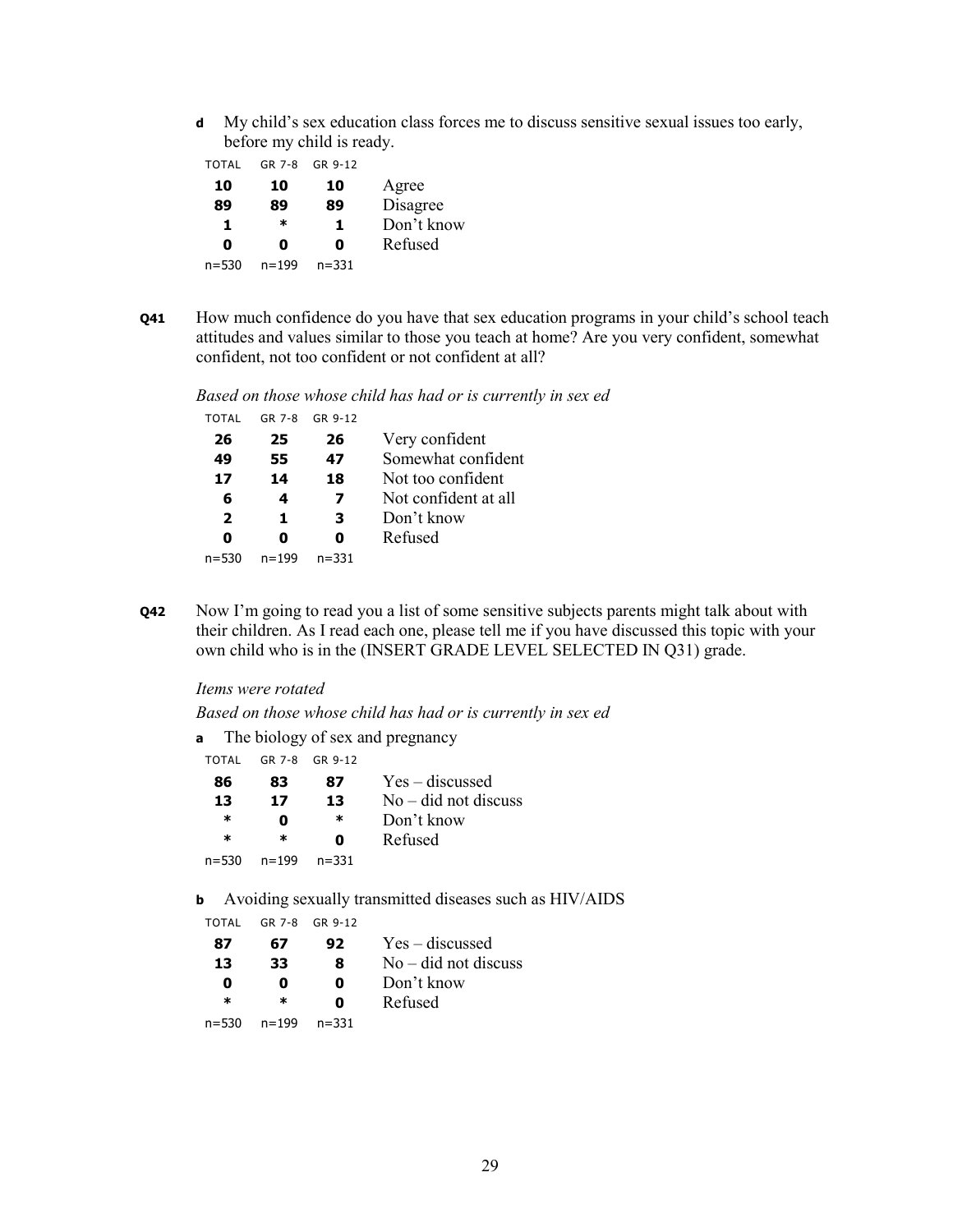**c** Issues about dating and relationships and becoming sexually active

| TOTAL  |           | GR 7-8 GR 9-12 |                        |
|--------|-----------|----------------|------------------------|
| 88     | 70        | 93             | $Yes - discussed$      |
| 11     | 30        | 7              | $No - did not discuss$ |
| 0      | o         | 0              | Don't know             |
| $\ast$ | ж         | ж              | Refused                |
| n=530  | $n = 199$ | $n = 331$      |                        |

**d** Condoms and other ways to prevent pregnancy or disease if you became sexually active

| TOTAL | GR 7-8 | GR 9-12 |
|-------|--------|---------|
|       |        |         |

| 71        | 53        | 75        | $Yes - discussed$      |
|-----------|-----------|-----------|------------------------|
| 29        | 47        | 25        | $No - did not discuss$ |
| ж         | Ω         | ∗         | Don't know             |
| $\ast$    | ж         | n         | Refused                |
| $n = 530$ | $n = 199$ | $n = 331$ |                        |

**e** Whether to wait to have sex until you are married

| TOTAL     |           | GR 7-8 GR 9-12 |                        |
|-----------|-----------|----------------|------------------------|
| 86        | 81        | 88             | $Yes - discussed$      |
| 13        | 19        | 12             | $No$ – did not discuss |
| 1         | 0         | ъ.             | Don't know             |
| $\ast$    | ж         | Ω              | Refused                |
| $n = 530$ | $n = 199$ | $n = 331$      |                        |

**f** Ethical, moral and religious considerations about sexual activities

| TOTAI |           | GR 7-8 GR 9-12 |                        |
|-------|-----------|----------------|------------------------|
| 88    | 83        | 90             | Yes – discussed        |
| 11    | 17        | 10             | $No$ – did not discuss |
| ∗     | Ω         | ∗              | Don't know             |
| ж     | $\ast$    | Ω              | Refused                |
| n=530 | $n = 199$ | $n = 331$      |                        |
|       |           |                |                        |

**Q43** Did you have this conversation or these conversations as a result of a topic of a class or program at your child's school, or not?

*Based on those who have had a conversation about one or more sensitive topics* 

| TOTAL  | GR 7-8 | GR 9-12   |            |
|--------|--------|-----------|------------|
| 25     | 35     | 22        | Yes        |
| 75     | 64     | 77        | No         |
| 1      | 1      | 1         | Don't know |
| $\ast$ | 0      | $\ast$    | Refused    |
| n=525  | n=195  | $n = 330$ |            |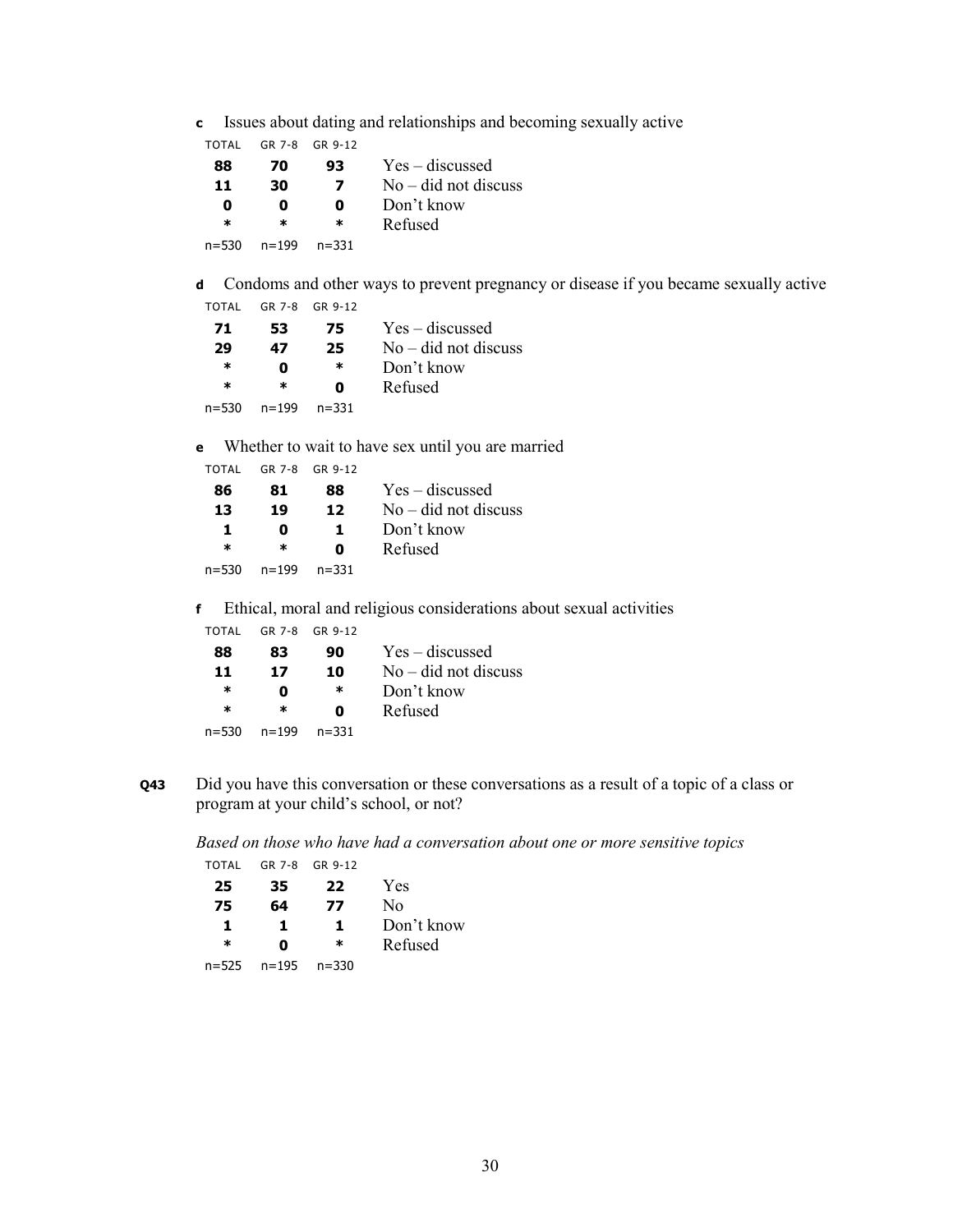**Q44** When your (INSERT GRADE LEVEL SELECTED IN Q31) grade child begins to date, or if your child is now dating, how much do you want to know about this part of his / her life? Do you want to know nearly everything, a lot, some, or not much about (Insert)?

*Based on those with one or more children in grades 7-12* 

| a            | who your child is dating |         |                   |  |  |
|--------------|--------------------------|---------|-------------------|--|--|
| <b>TOTAL</b> | GR 7-8                   | GR 9-12 |                   |  |  |
| 57           | 59                       | 56      | Nearly everything |  |  |
| 35           | 36                       | 35      | A lot             |  |  |
| 7            | 5                        | 8       | Some              |  |  |
| 1            | 0                        | 1       | Not much          |  |  |
| $\ast$       | ж                        | Ω       | Don't know        |  |  |
| Ω            | Ω                        | Ω       | Refused           |  |  |
| $n = 821$    | $n = 335$                | n=486   |                   |  |  |

**b** where your child is going on a date and when your child will return

| <b>TOTAL</b>   | GR 7-8    | GR 9-12 |                   |
|----------------|-----------|---------|-------------------|
| 75             | 80        | 74      | Nearly everything |
| 22             | 18        | 24      | A lot             |
| $\overline{2}$ | 2         | 2       | Some              |
| 1              | Ω         | 1       | Not much          |
| $\ast$         | 1         | O       | Don't know        |
| 0              | Ω         | Ω       | Refused           |
| $n = 821$      | $n = 335$ | n=486   |                   |

**c** how intimate your child is with the person he or she is dating

| <b>TOTAL</b> | GR 7-8    | GR 9-12 |                   |
|--------------|-----------|---------|-------------------|
| 54           | 62        | 52      | Nearly everything |
| 29           | 24        | 30      | A lot             |
| 11           | 10        | 12      | Some              |
| 4            | 2         | 5       | Not much          |
| 1            | 1.        | 1.      | Don't know        |
| Ω            | Ω         | Ω       | Refused           |
| $n = 821$    | $n = 335$ | n=486   |                   |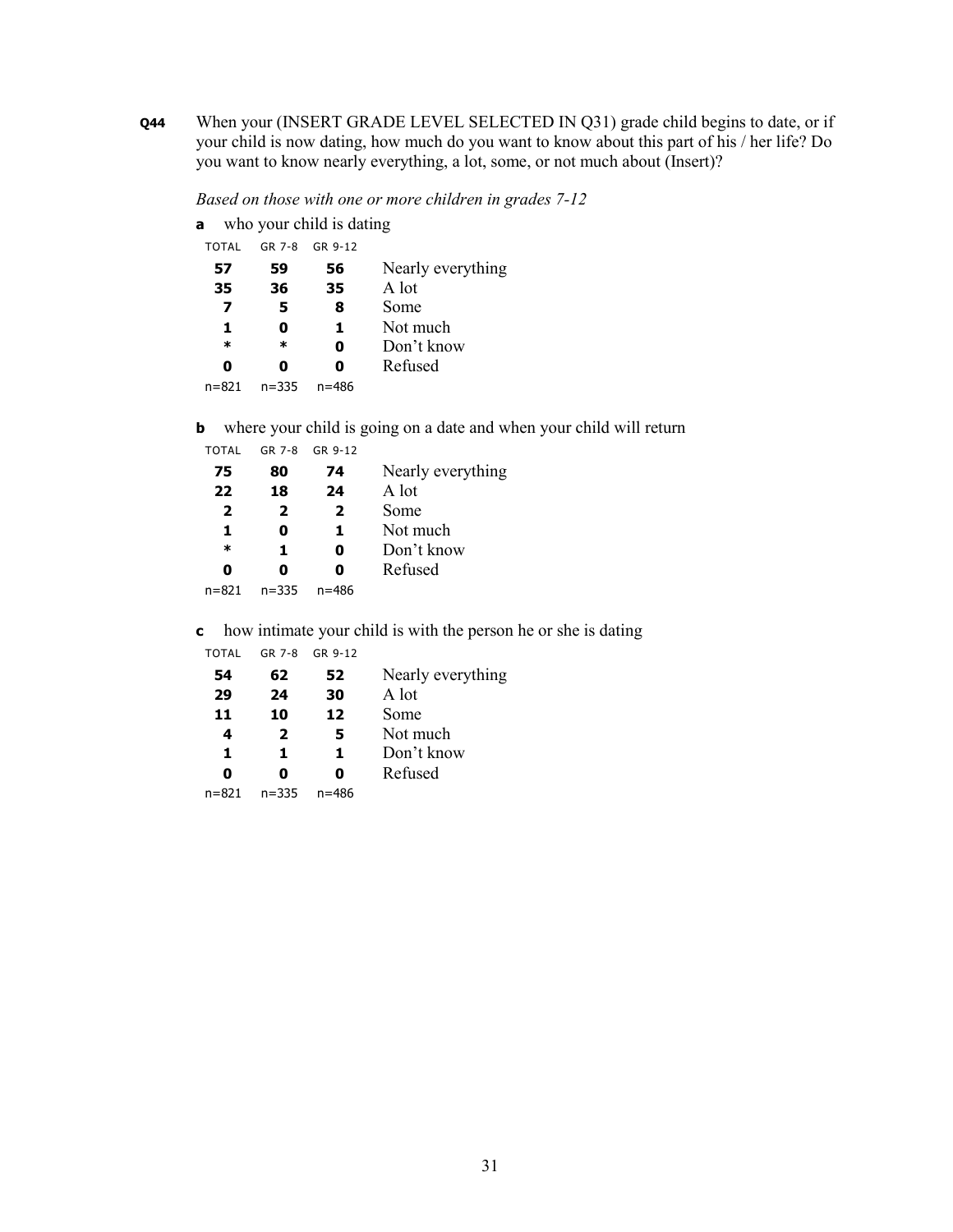**Q45** What concerns you MOST about your own (INSERT GRADE LEVEL SELECTED IN Q31) grade child ever having sexual intercourse?

# *Responses were read and rotated*

*Based on those with one or more children in grades 7-12* 

| TOTAL  | GR 7-8       | GR 9-12                 |                                                                                 |
|--------|--------------|-------------------------|---------------------------------------------------------------------------------|
| 23     | 27           | 22                      | That they might get HIV/AIDS                                                    |
| 6      | 4            | 7                       | That they might get sexually transmitted diseases other than<br><b>HIV/AIDS</b> |
| 23     | 23           | 23                      | That they might get pregnant or get someone else pregnant                       |
| 36     | 34           | 36                      | That they might have sexual intercourse before they are                         |
|        |              |                         | psychologically and emotionally ready                                           |
| 1      | 1            | 1                       | Other (specify) (VOL)                                                           |
| 3      | $\mathbf{2}$ | 3                       | None (VOL)                                                                      |
| 6      | 4            | 6                       | All of them (VOL)                                                               |
| 3      | 5            | $\overline{\mathbf{2}}$ | Don't know (VOL)                                                                |
| $\ast$ | $\ast$       | $\ast$                  | Refused (VOL)                                                                   |
| n=821  | $n = 335$    | $n = 486$               |                                                                                 |
|        |              |                         |                                                                                 |

**Q46** Compared with your parents when you were growing up, do you think you have been or would be more open with your children about sex and sexual issues in general, less open, or about as open as your parents were with you?

#### *Based on those who have children*

| <b>TOTAL</b> | GR 7-8       | GR 9-12 |                |
|--------------|--------------|---------|----------------|
| 83           | 83           | 89      | More open      |
| 1            | $\mathbf{2}$ | 1       | Less open      |
| 14           | 14           | 9       | About the same |
| 1            | ж            | 1       | Don't know     |
| $\ast$       | Ω            | Ω       | Refused        |
| n=1433       | $n = 335$    | n=486   |                |
|              |              |         |                |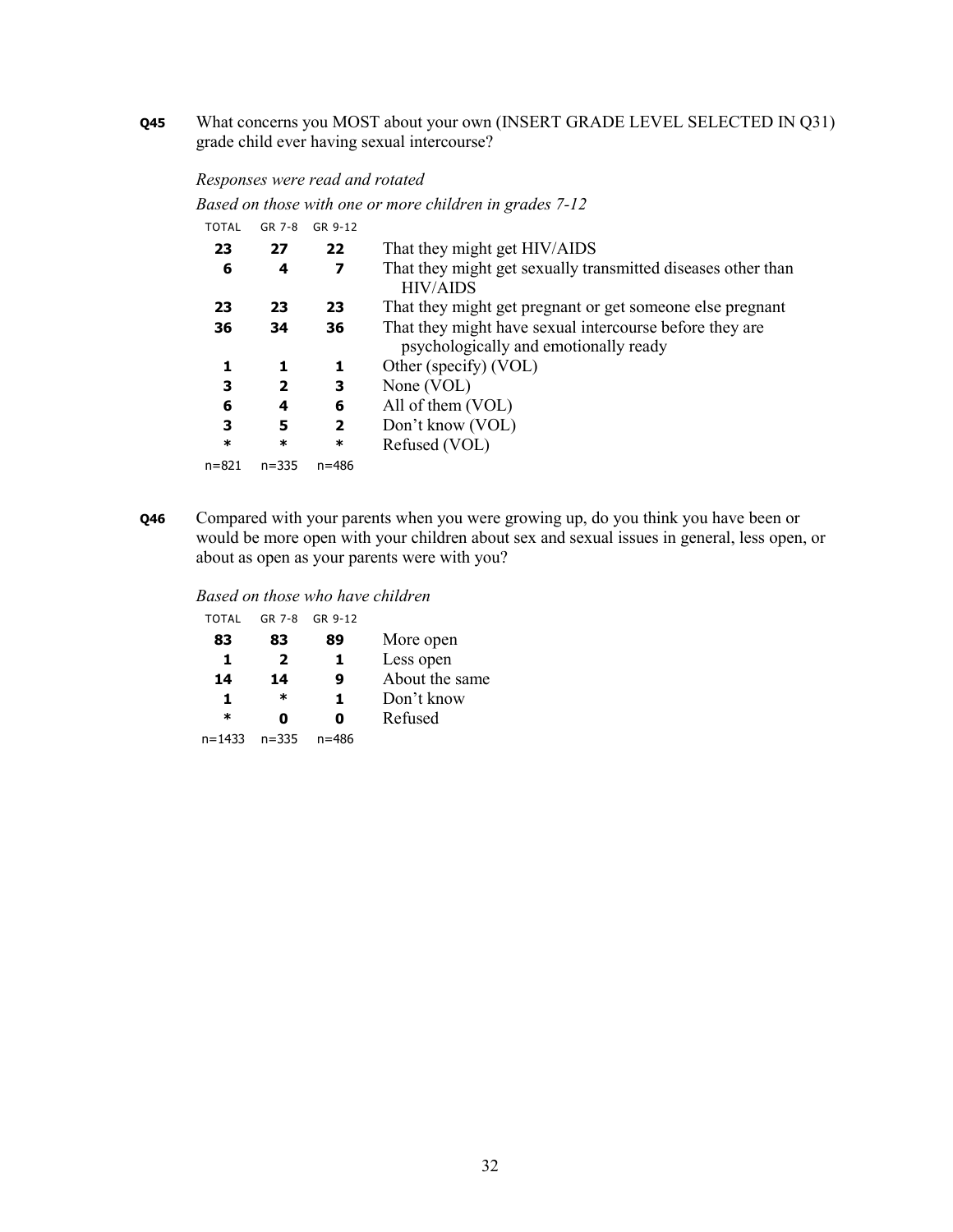**Q47** Do you think that schools are doing a better job today teaching sex education than they did when you were in school, did a better job teaching sex ed when you were in school, or are doing about the same now as they did when you were in school?

| TOTAL  | GR 7-8 | GR 9-12 |                                    |
|--------|--------|---------|------------------------------------|
| 58     | 62     | 67      | Better job today                   |
| -5.    |        |         | Better job when you were in school |
| 23     | 20     | 20      | About the same                     |
| 15     | 13     | 6       | Don't know                         |
| $\ast$ | ж      | ж       | Refused                            |
|        |        |         |                                    |

**Q48** Overall, would you say your parents did a very good job, a good job, a fair job or a poor job in talking to you about sexual issues when you were growing up?

| TOTAL          | GR 7-8 | GR 9-12 |                      |
|----------------|--------|---------|----------------------|
| 36             | 33     | 25      | Very good/good (NET) |
| 12             | 8      | 7       | Very good job        |
| 23             | 23     | 16      | Good job             |
| 62             | 65     | 75      | Fair/poor (NET)      |
| 21             | 20     | 26      | Fair job             |
| 41             | 49     | 51      | Poor job             |
| $\overline{2}$ | *      | *       | Don't know           |
| $\ast$         | ж      |         | Refused              |
|                |        |         |                      |

**Q49** Overall, would you say your school did a very good job, a good job, a fair job or a poor job in educating you about sexual issues when you were growing up?

| TOTAL  | GR 7-8 | GR 9-12 |                      |
|--------|--------|---------|----------------------|
| 22     | 20     | 19      | Very good/good (NET) |
| 4      | 4      | 4       | Very good job        |
| 18     | 16     | 15      | Good job             |
| 73     | 80     | 80      | Fair/poor (NET)      |
| 26     | 29     | 30      | Fair job             |
| 47     | 49     | 50      | Poor job             |
| 4      | 1      | 1.      | Don't know           |
| $\ast$ |        | *       | Refused              |

**Q50** How familiar are you with the sex education programs in your community's schools? Would you say you are very familiar, somewhat familiar, not too familiar, or not at all familiar?

| TOTAL | GR 7-8 | GR 9-12 |                                   |
|-------|--------|---------|-----------------------------------|
| 45    | 50     | 66      | Very/somewhat familiar (NET)      |
| 12    | 17     | 22      | Very familiar                     |
| 33    | 37     | 48      | Somewhat familiar                 |
| 54    | 50     | 33      | Not too/Not at all familiar (NET) |
| 21    | 27     | 18      | Not too familiar                  |
| 33    | 19     | 11      | Not familiar at all               |
| 1.    | 1.     | 1.      | Don't know                        |
| ж     |        | O       | Refused                           |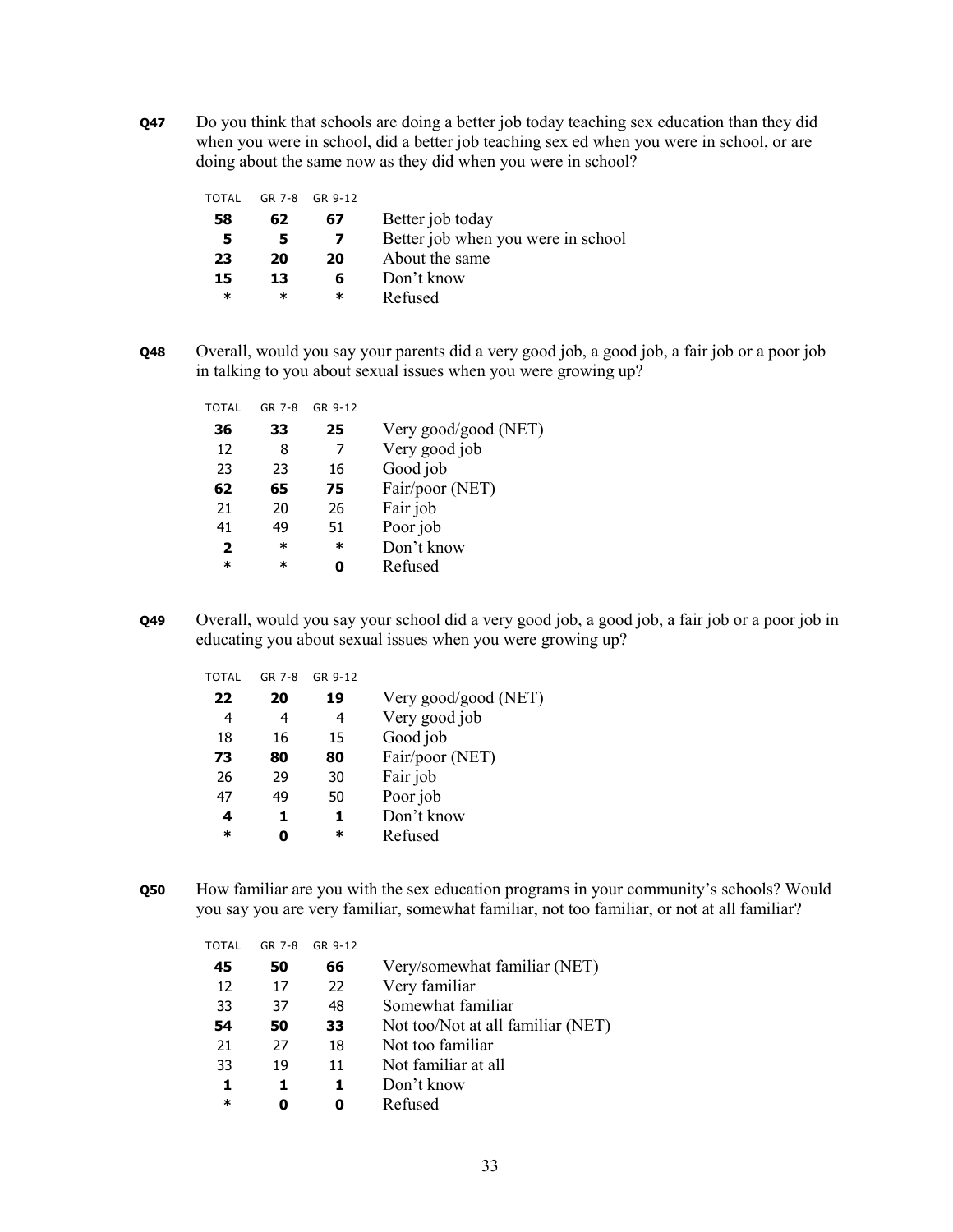**Q51** If a candidate for school board substantially disagreed with you about how sex ed should be taught in the schools, would this alone determine your vote, or are other issues more important?

|     | Asked of half of respondents |                                    |
|-----|------------------------------|------------------------------------|
|     | TOTAL GR 7-8 GR 9-12         |                                    |
| 35. | 42 39                        | This alone would determine my vote |
|     | CC -                         | Other iccuse are more important    |

| 57     | 53.                     | 56. | Other issues are more important |
|--------|-------------------------|-----|---------------------------------|
| q      | 5                       | 4   | Don't know                      |
| $\ast$ | n                       | *   | Refused                         |
|        | $n=857$ $n=155$ $n=225$ |     |                                 |

**Q52** If a candidate for governor substantially disagreed with you about how sex ed should be taught in the schools, would this alone determine your vote, or are other issues more important?

*Asked of half of respondents* 

| TOTAL | GR 7-8 GR 9-12          |                         |                                    |
|-------|-------------------------|-------------------------|------------------------------------|
| 22    | 13                      | 32                      | This alone would determine my vote |
| 71    | 78                      | 65                      | Other issues are more important    |
| 6     |                         | $\overline{\mathbf{3}}$ | Don't know                         |
| 1.    | $\overline{\mathbf{2}}$ | $\blacksquare$          | Refused                            |
| n=902 | $n = 180$               | $n = 261$               |                                    |

#### **D1** Sex (observation)

| TOTAL |    | GR 7-8 GR 9-12 |        |
|-------|----|----------------|--------|
| 46    | 51 | 41             | Male   |
| 54    | 49 | 59             | Female |

**D2** What is your age?

| TOTAL | GR 7-8 | GR 9-12 |         |
|-------|--------|---------|---------|
| 37    | 42     | 20      | 18-39   |
| 33    | 53     | 66      | 40-54   |
| 29    | 4      | 13      | $55+$   |
| 1.    | ж      | ж       | Refused |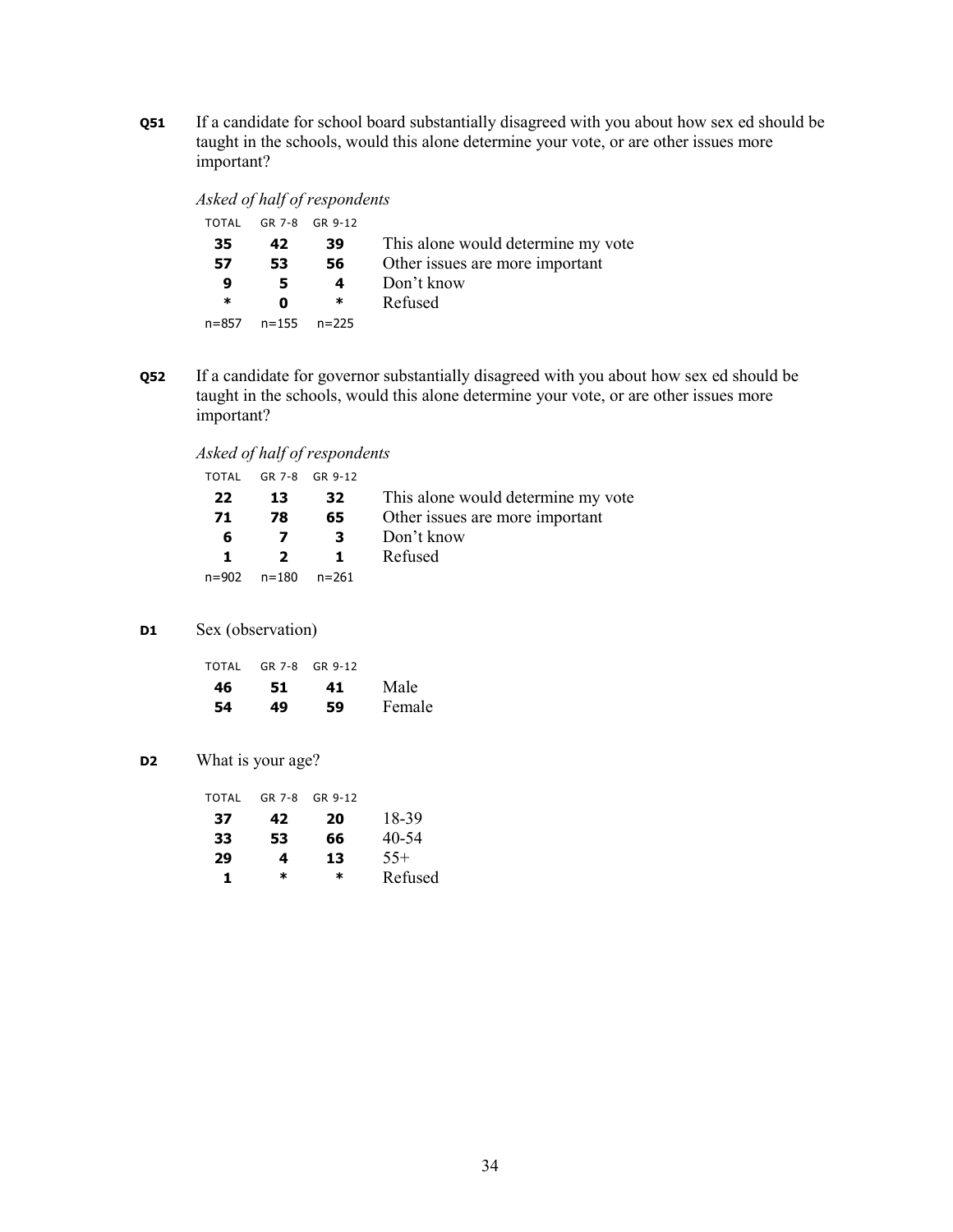**D3** Are you married, living with a partner, widowed, divorced, separated, or have you never been married?

| TOTAL                   | GR 7-8       | GR 9-12                 |                       |
|-------------------------|--------------|-------------------------|-----------------------|
| 57                      | 81           | 82                      | Married               |
| 6                       | з            | 5                       | Living with a partner |
| 9                       | $\mathbf{2}$ | $\overline{2}$          | Widowed               |
| 9                       | 11           | 9                       | Divorced              |
| $\overline{\mathbf{2}}$ | 1            | $\overline{\mathbf{2}}$ | Separated             |
| 16                      | 3            | 1                       | Never been married    |
| 0                       |              | Ω                       | Don't know            |
| $\ast$                  |              |                         | Refused               |
|                         |              |                         |                       |

**D4** What is the last grade or class you completed in school?

*Responses were not read* 

| <b>TOTAL</b>   | GR 7-8 | GR 9-12 |                                                                                                                                  |
|----------------|--------|---------|----------------------------------------------------------------------------------------------------------------------------------|
| 3              | 4      | ∗       | None, or grade 1-8                                                                                                               |
| 11             | 12     | 10      | High school incomplete (grades 9-11)                                                                                             |
| 33             | 21     | 30      | High school graduate (grade 12 or GED certificate)                                                                               |
| $\overline{2}$ | 4      | 4       | Business, technical or vocational school after high school                                                                       |
| 24             | 24     | 25      | Some college, no four-year degree                                                                                                |
| 17             | 23     | 17      | College graduate (BS, BA or other four-year degree)                                                                              |
| 10             | 12     | 13      | Post-graduate training or professional schooling after college (e.g., toward a<br>master's degree or PhD, law or medical school) |
| 0              | 0      | 0       | Don't know                                                                                                                       |
| $\ast$         | 0      | 0       | Refused                                                                                                                          |
|                |        |         |                                                                                                                                  |

**D5** Are you of Hispanic or Latino background, such as Mexican, Puerto Rican, Cuban, or some other Latin American background?

| TOTAL  |     | GR 7-8 GR 9-12 |            |
|--------|-----|----------------|------------|
| 11     | 11. | 11.            | Yes        |
| 88     | 88  | 88             | Nο         |
| 1      | 2   | $\ast$         | Don't know |
| $\ast$ | n   | $\ast$         | Refused    |

**D6** What is your race? (If Latino ask:) Are you white Latino, black Latino or some other race? (Else:) Are you white, African American or black, Asian or some other race?

| TOTAL          | GR 7-8 | GR 9-12 |                                     |
|----------------|--------|---------|-------------------------------------|
| 80             | 82     | 81      | White/White Latino                  |
| 11             | 11     | 11      | African American/Black/Black Latino |
| $\overline{2}$ |        |         | Asian                               |
| 5              |        | 6       | Other (Specify)                     |
|                | ∗      | ∗       | Don't know                          |
|                | ∗      |         | Refused                             |
|                |        |         |                                     |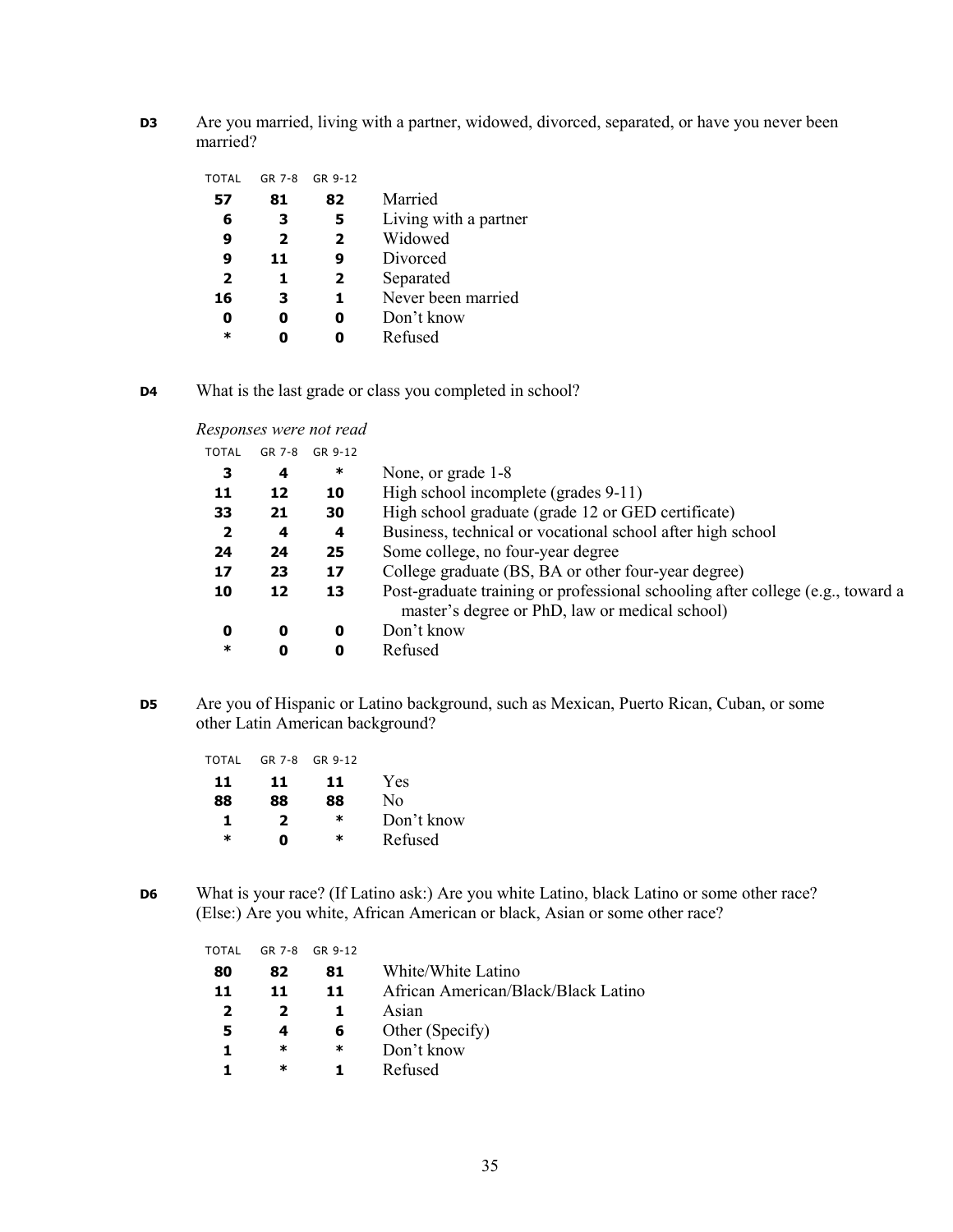**D7** Last year, that is in 2002, what was your total household income from all sources before taxes? Was it over or under \$25,000?

| GR 7-8 |    |                       |
|--------|----|-----------------------|
| 12     | 8  | <b>Under \$25,000</b> |
| 83     |    | Over \$25,000         |
| Т.     | п. | Don't know            |
| 4      | 4  | Refused               |
|        |    | GR 9-12<br>87         |

**D8** Now just stop me when I get to the right category. Was your income ...

#### *Responses were read*

*Based on those whose income is less than \$25,000* 

| <b>TOTAL</b> | GR 7-8   | GR 9-12  |                               |
|--------------|----------|----------|-------------------------------|
| 26           |          |          | Less than $$10,000$           |
| 19           |          |          | \$10,000 to under \$15,000    |
| 25           |          |          | \$15,000 to under \$20,000 or |
| 24           |          |          | \$20,000 to under \$25,000    |
| з            |          |          | Don't know                    |
| З            |          |          | Refused                       |
| n=280        | $n = 29$ | $n = 43$ |                               |
|              |          |          |                               |

**NOTE:** Data is not available for subgroups with sample sizes under 100 respondents.

**D9** Now just stop me when I get to the right category. Was your income ...

#### *Responses were read*

|  | Based on those whose income is more than \$25,000 |  |  |  |
|--|---------------------------------------------------|--|--|--|
|  | TOTAI GR 7-8 GR 9-12                              |  |  |  |

| IUIAL  | GR 7-0    | <b>GR 9-12</b> |                                |
|--------|-----------|----------------|--------------------------------|
| 9      | 8         | 9              | \$25,000 to under \$30,000     |
| 9      | 5         | 8              | \$30,000 to under \$35,000     |
| 13     | 13        | 9              | \$35,000 to under \$40,000     |
| 12     | 14        | 13             | \$40,000 to under \$50,000     |
| 23     | 25        | 21             | \$50,000 to under \$75,000     |
| 15     | 16        | 15             | \$75,000 to under \$100,000 or |
| 15     | 16        | 22             | \$100,000 or more              |
| 1      | *         | *              | Don't know                     |
| 3      | з         | з              | Refused                        |
| n=1365 | $n = 290$ | $n = 419$      |                                |

# **D10** Do you consider yourself a Christian?

| TOTAL  | GR 7-8 | GR 9-12 |            |
|--------|--------|---------|------------|
| 83     | 84     | 89      | Yes        |
| 16     | 15     | 11      | Nο         |
| 1      | Ω      | 1.      | Don't know |
| $\ast$ | *      | n       | Refused    |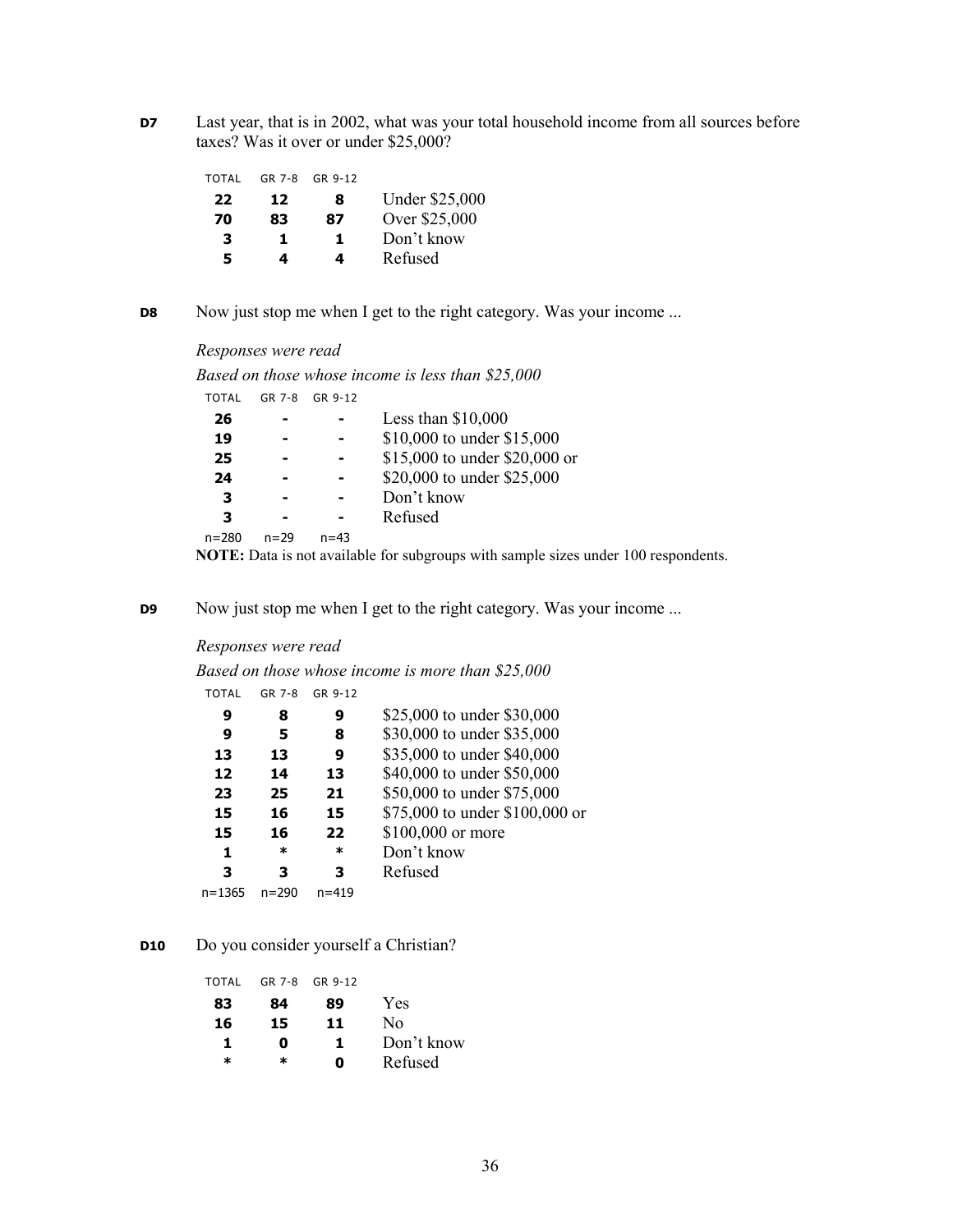**D11** Would you consider yourself a born-again or evangelical Christian, or not?

| Based on Christians |           |           |            |
|---------------------|-----------|-----------|------------|
| TOTAL               | GR 7-8    | GR 9-12   |            |
| 39                  | 44        | 41        | Yes        |
| 55                  | 53        | 58        | No         |
| 5                   | 3         | ж         | Don't know |
| ж                   | 1.        | ∗         | Refused    |
| $n = 1482$          | $n = 290$ | $n = 425$ |            |

**D12** With respect to the abortion issue in general, would you consider yourself to be pro-choice or pro-life?

| TOTAL | GR 7-8 | GR 9-12 |            |
|-------|--------|---------|------------|
| 43    | 46     | 44      | Pro-choice |
| 48    | 49     | 48      | Pro-life   |
| 7     | 3      | 7       | Don't know |
| 1.    | 2      | ъ.      | Refused    |

**D13** Some people are registered to vote and others are not. Are you currently registered to vote at your present address?

| GR 7-8 GR 9-12 |                   |
|----------------|-------------------|
| 87             | Yes registered    |
| 13             | No not registered |
| ж              | Don't know        |
| n              | Refused           |
|                |                   |

**D14** In politics today, do you consider yourself a Republican, a Democrat, an Independent, or something else?

| TOTAL | GR 7-8 | GR 9-12 |                |
|-------|--------|---------|----------------|
| 32    | 38     | 35      | Republican     |
| 32    | 27     | 33      | Democrat       |
| 21    | 19     | 21      | Independent    |
| 11    | 13     | 9       | Something else |
| 3     | 2      | 1       | Don't know     |
| 1.    | 1.     | 2       | Refused        |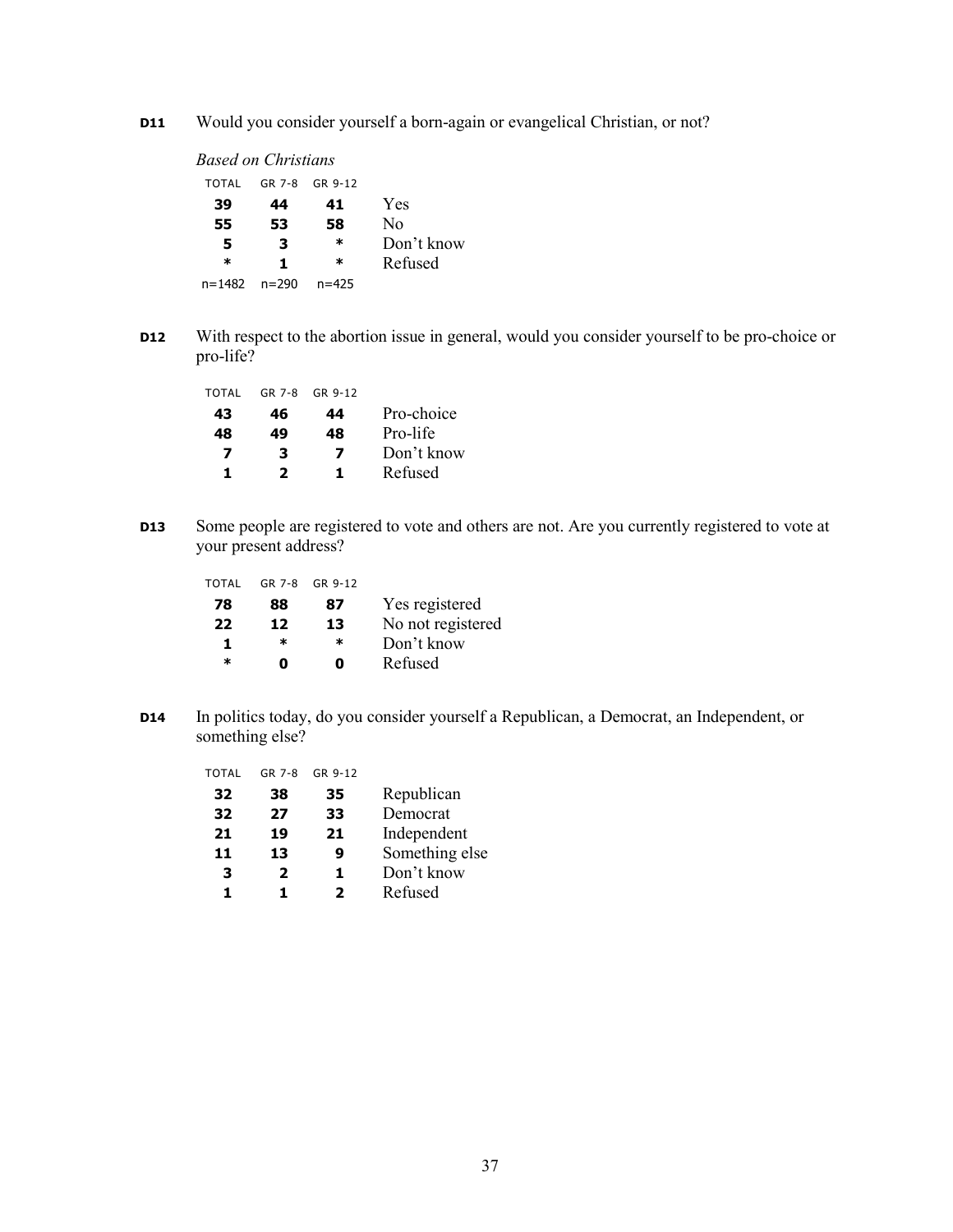**D15** As of today do you lean more toward the Republican Party or the Democratic Party?

*Based on those who are not Republican or Democrat* 

| TOTAL | $GR$ 7-8  | GR 9-12   |            |
|-------|-----------|-----------|------------|
| 23    | 30        | 23        | Republican |
| 31    | 27        | 35        | Democrat   |
| 33    | 34        | 31        | Neither    |
| 9     | 5         | 7         | Don't know |
| 3     | 5.        | з         | Refused    |
| n=610 | $n = 119$ | $n = 157$ |            |

**D16** Would you say your views in most political matters are liberal, moderate, conservative, something else, or haven't you given this much thought?

| TOTAL          | GR 7-8 | GR 9-12      |                                     |
|----------------|--------|--------------|-------------------------------------|
| 19             | 18     | 23           | Liberal                             |
| 25             | 25     | 25           | Moderate                            |
| 24             | 26     | 28           | Conservative                        |
| $\overline{2}$ | 3      | $\mathbf{2}$ | Something else                      |
| 26             | 26     | 19           | Haven't you given this much thought |
| 3              |        | 2            | Don't know                          |
| ∗              | $\ast$ |              | Refused                             |
|                |        |              |                                     |